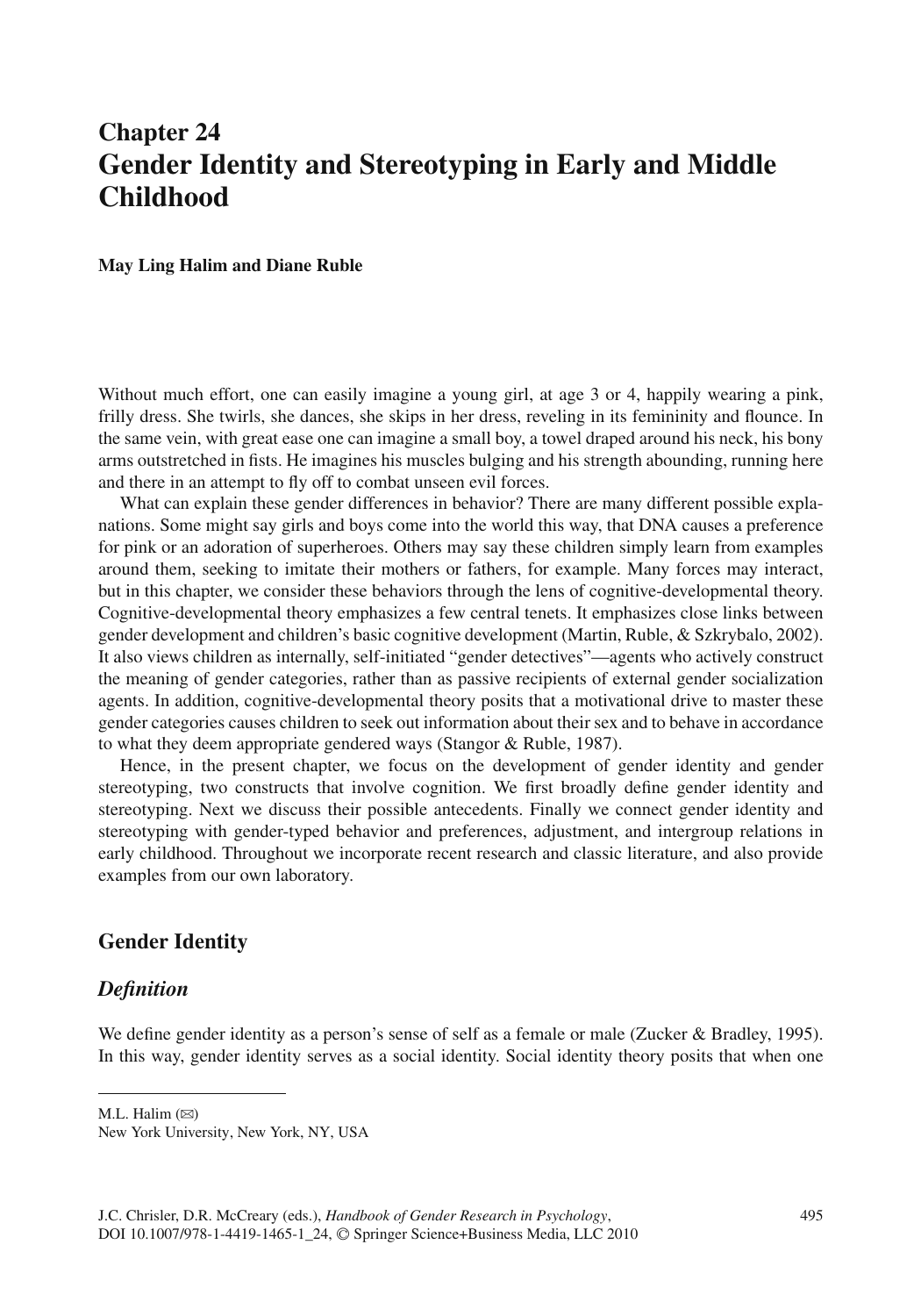identifies with a social category, such as with girls or boys, one can relate to others in that social category. That is, even without direct contact with others in that social category, people can identify with the group (Tajfel & Turner, [1986\)](#page-29-1).

Theorists have also posited that gender identities can function on two different levels, depending on what the context makes salient. Gender identity can function on an individual level, or as "me girl" or "me boy." At other times, gender identity can function on a collective level, when children think of themselves as members of a gender group, or as "we girls" or "we boys" (Maccoby, [1998;](#page-26-0) Ruble et al., [2004\)](#page-28-0). Indeed, Thoits and Virshup [\(1997\)](#page-29-2) called this level of social identity the "we." Most of the literature in the field has focused on the individual level of gender identity.

Understanding social categories, and that one belongs to one or more of these categories, is a major transition in children's lives (Ruble, [1994\)](#page-28-1). Moreover, categorizing others and the self in terms of gender starts early and quickly. Converging evidence suggests that gender identity may emerge between 18 and 24 months based on tacit preverbal measures of gender knowledge (see Martin et al., [2002\)](#page-27-1), such as gender-typed visual preferences, recognition of labels associated with faces, and metaphoric associations with gender. Between ages 27 and 30 months, most children can accurately label their sex and place a picture of themselves among those of other same-sex children, but many children attain basic gender identity even earlier (Campbell, Shirley, & Caygill, [2002;](#page-24-0) Zosuls, Ruble, Tamis-LeMonda, Shrout, Bornstein, & Greulich, 2009). By age 5, children spontaneously categorize people by gender (Bennett, Sani, Hopkins, Agostini, & Mallucchi, [2000\)](#page-24-1).

Given the early importance of forming a gender identity, one might ask what the key developmental steps entail. Kohlberg [\(1966\)](#page-26-1) proposed that forming a gender identity necessitates understanding gender constancy. Gender constancy is related to children's cognitive-developmental task of learning constancy and conservation in general (Piaget, [1965\)](#page-28-2). In order to attain gender constancy, children must move through three stages (Slaby & Frey, [1975\)](#page-29-3). First, children must accurately identify themselves and others as boys/men or girls/women. Second, children must grasp gender stability, the understanding that one's sex remains stable over time. That is, understanding that a baby girl will become an adult woman, and a baby boy will become an adult man. Third, children must understand gender consistency, a more sophisticated level of constancy than gender stability. Gender consistency refers to the understanding that despite superficial changes, a boy will remain a boy and a girl will remain a girl. For instance, even if a boy wears a dress, he will still remain a boy. His sex remains the same.

Research has shown that, on average, children achieve full understanding of constancy at 6–7 years of age (Szkrybalo & Ruble, [1999\)](#page-29-4). Other studies (e.g., Slaby & Frey, [1975\)](#page-29-5) have shown that children achieve full constancy a little earlier, but methodological details may cause this difference. When interviewers use a forced-choice method to assess constancy, allowing only yes or no answers to constancy questions, children often answer correctly. But only older children can explain their answer in a way that proves genuine understanding of constancy (e.g., "You can't change" versus "I don't know"; Szkrybalo & Ruble, [1999\)](#page-29-1) that we believe is not accounted for by age differences in verbal ability.

#### *Multidimensionality*

*Centrality or importance.* Along with gender constancy, theorists have outlined several other dimensions of gender identity, a conception of gender identity as a multidimensional construct. One dimension of gender identity that many psychologists converge upon is centrality, which is defined as how important gender is to the child's overall self-concept (Ashmore, Deaux, & McLaughlin-Volpe, [2004;](#page-23-0) Luhtanen & Crocker, [1992;](#page-26-2) Sellers, Smith, Shelton, Rowley, & Chavous, [1998\)](#page-28-3).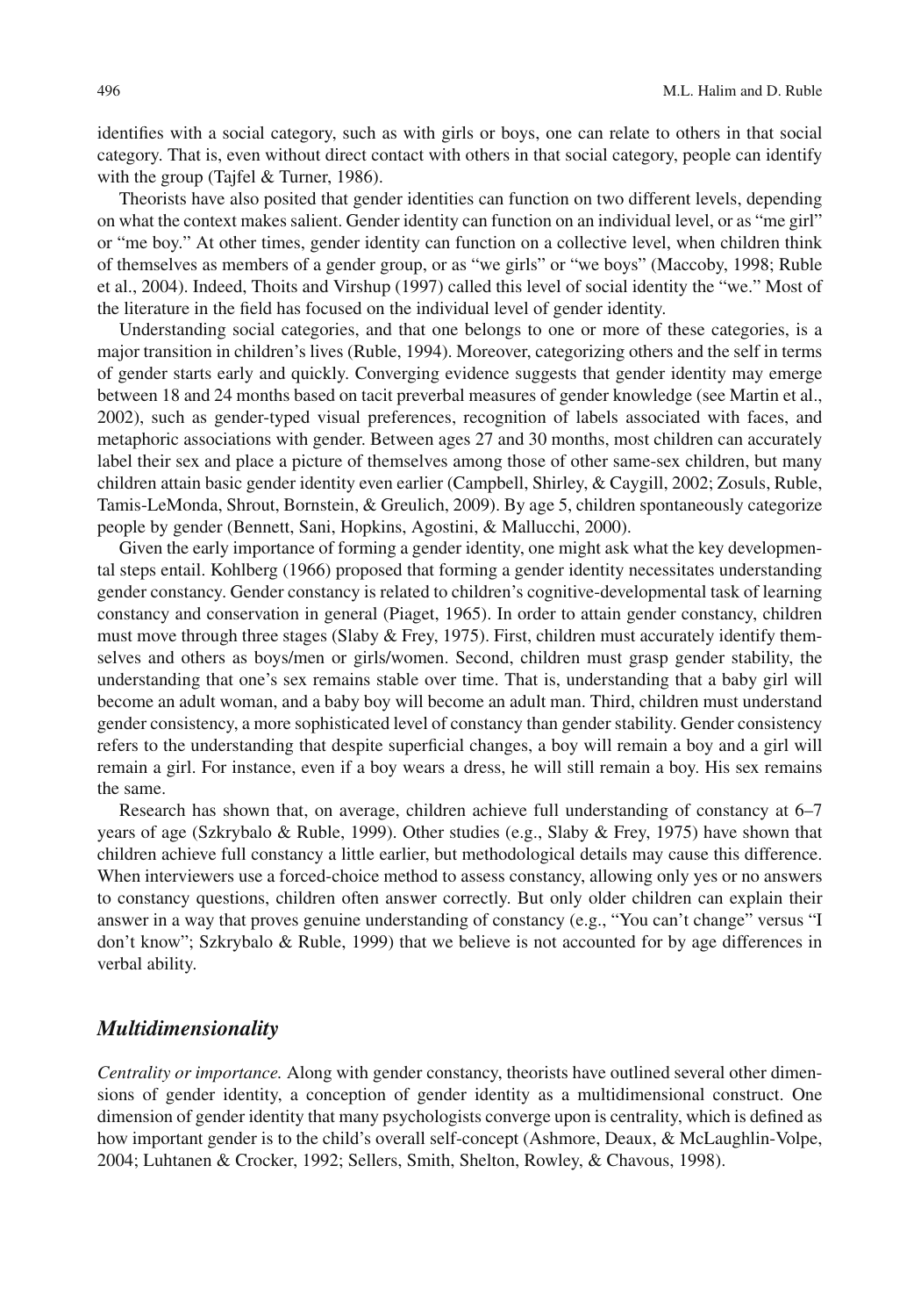#### 24 Gender Identity and Stereotyping in Early and Middle Childhood 497

Chatman, Malanchuk, and Eccles [\(2003\)](#page-24-2) defined centrality as implicit centrality and explicit centrality. Explicit centrality refers to the conscious appraisal of an identity element as an important or central part of the self-concept, what we consider centrality in general. Implicit centrality, on the other hand, is the extent to which a given identity is chronically accessible in an individual's everyday, normative experiences as they relate to the self. Like other implicit constructs, it may be helpful to think of implicit centrality as more automatic, more efficient, less controllable, and less intentional than explicit centrality (Nosek, [2007\)](#page-27-2). To our knowledge, researchers have not yet directly examined implicit gender centrality in young children. However, we speculate that a distinction between implicit and explicit gender centrality may not emerge until age 7 or 8. At earlier ages we speculate that explicit versus implicit levels of centrality would largely overlap. Often when very young children respond to questions about explicit gender centrality, they do so without hesitation and with great gusto, in an almost automatic fashion. Also, children may have a greater capacity for self-reflection at this age (Harter, [1998\)](#page-25-0). Other research has provided evidence for stable and distinct implicit evaluative attitudes in children ages  $6-11$  in regard to racial attitudes (Dunham, Baron,  $\&$ Banaji, [2006;](#page-23-1) Sinclair, Dunn, & Lowery, [2005;](#page-29-6) Turner, Hewstone, & Voci, [2007\)](#page-29-7), age 10 in regard to gender attitudes (Skowronski & Lawrence, [2001\)](#page-29-8), and ages 9–18 in regard to weight and thinness (Craeynest et al., [2005;](#page-24-3) Craeynest, Crombez, Deforche, Tanghe, & De Bourdeaudhuij, 2008).

Another theorized dimension of identity relates to centrality in a state rather than a trait, stable or chronic form. Sellers et al. [\(1998\)](#page-28-4) proposed the dimension of salience, which refers to the extent to which one's group identity is a relevant part of one's self-concept at a particular moment or in a particular situation. This dimension of salience was explicitly proposed to describe the unique identity of the African American experience. To date, little research on gender identity in early childhood has taken into account salience as a key dimension. However, one could imagine in certain contexts, such as when a boy sits among a group of girls (e.g., McGuire, McGuire, Child, & Fujioka, [1978\)](#page-27-3), or when children choose a costume in a Halloween store full of Cinderella gowns and Spiderman suits, gender could become more important to a child's identity at that moment than it is at other times. In fact, one recent study showed the fluidity of gender identity centrality. Turner and Brown [\(2007\)](#page-29-9) showed in a multicultural sample of 5- to 7-year-olds that, after reading about a same-sex individual being excluded from an activity because of his or her sex, the centrality of gender decreased, but only for girls, and only for girls with average levels of centrality. Girls with very low or very high levels of centrality were unaffected by reading about these scenarios.

*Evaluation or regard.* Another key dimension of gender identity is evaluation of or regard for one's gender group. To borrow from Sellers et al. [\(1998\)](#page-28-4), regard refers to a child's affective and evaluative judgment of his or her gender group in terms of positive–negative valence. Scholars have separated regard into two components—private regard and public regard (Ashmore et al., [2004;](#page-23-0) Crocker, Luhtanen, Blaine, & Broadnax, [1994;](#page-25-1) Luhtanen & Crocker, [1992;](#page-26-2) Sellers et al., [1998;](#page-28-4) Shelton & Sellers, [2000\)](#page-28-5).

*Private regard* is the evaluation of one's gender group as judged by the self. It is a child's personal feelings about her or his gender group. Egan and Perry's (2001) proposed dimension of gender contentedness relates to private regard, that is, feelings of contentment with one's own gender. On the other hand, public regard is a child's judgment of how other people evaluate that child's gender.

The developmental literature has focused more attention on private regard of one's gender in early childhood than on public regard. To our knowledge, no one has yet directly examined these two separate constructs together for gender identity in young children. In fact, most research on public and private regard has focused on racial or ethnic identity.

*Other dimensions*. Several theorists have proposed additional dimensions of gender identity. Luhtanen and Crocker's (1992) scale of collective identities, in general, distinguished membership esteem as a dimension. They defined membership esteem as involving judgments of how good or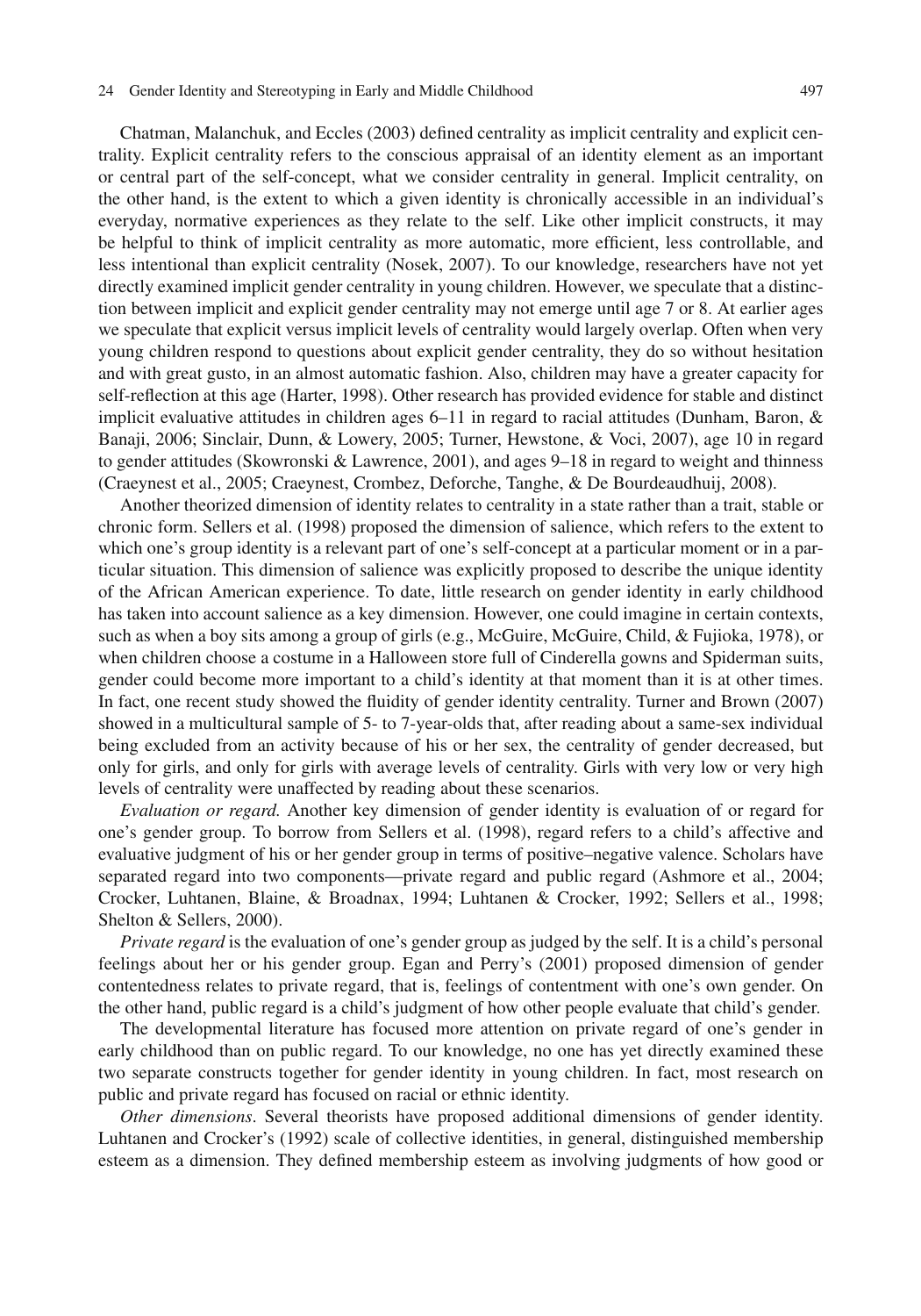worthy one is as a member of one's social groups in general. If we apply this to gender identity, membership esteem would be how good or worthy children feel as girls or boys.

Egan and Perry [\(2001\)](#page-25-2) included felt typicality in their model of gender identity and adjustment. Felt typicality includes self-perceptions of gender typicality. Moreover, they considered felt typicality as a continuous dimension, applicable to the general population, and not only to children diagnosed with gender identity disorder. This dimension is thought to remain relatively stable over time—if a boy feels atypical right at this instant, he is likely to feel atypical several weeks, months, and possibly years from now.

Another dimension of Egan and Perry's (2001) model includes felt pressure for gender conformity. They defined this as the degree to which children feel compelled to engage in gender-congruent conduct. Pressure to conform to gender-congruent conduct can come from parents, peers, the media, and other socializing agents. They also included intergroup attitudes as an additional dimension of identity. They noted that children often consider their own sex as superior to the other, so the model includes an assessment of ingroup favoritism. The items in the Intergroup Bias Scale connect to the dimension of private regard, at least for one's own gender group. Intergroup bias can be viewed as personal attitudes toward the other gender group. The scale's items compare girls and boys, asking which group the child considers to be more like certain traits (e.g., truthful, friendly, annoying, lazy).

Most studies of Egan and Perry's (2001) model have focused on children in middle childhood and preadolescence (Carver, Egan, & Perry, [2004;](#page-24-4) Corby, Hodges, & Perry, [2007\)](#page-24-5). However, research suggests that the model's dimensions may readily apply to young children as well. Some of the dimensions overlap with others already assessed in young children, such as knowledge of group membership, gender contentedness, and intergroup attitudes. A few researchers have looked at these dimensions in relation to self-esteem, which we discuss later in this chapter. Furthermore, no one has specifically and directly looked at gender membership esteem in young children. Thus, we have little knowledge about the levels of these dimensions, the variability of these dimensions, and the applicability of these dimensions in early childhood.

## *Individual Differences and Variation*

Research designed to compare boys' and girls' gender identity has shown mixed results. On one hand, some researchers have found that, at least in middle childhood, boys have higher levels of certain components of gender identity than girls have. Specifically, data have shown that boys have higher levels of gender typicality, gender contentedness, and felt pressure than girls have (Egan & Perry, [2001\)](#page-25-2). On the other hand, some research has shown that girls, in fact, have higher levels of gender centrality than boys have (Turner & Brown, [2007;](#page-29-9) Verkuyten & Thijs, [2001\)](#page-29-10). We speculate that these discrepancies may have to do with age and cultural differences. Egan and Perry [\(2001\)](#page-25-2) examined 4th through 8th graders, and the majority was European American, whereas Turner and Brown [\(2007\)](#page-29-9) studied a wider range of children (5–12 years of age), and three-quarters of them were ethnic minorities. But if these findings are taken at face value, we speculate that the discrepancies point to the multidimensional nature of gender identity. Perhaps boys do have higher levels on some dimensions, whereas girls have higher levels on other dimensions. More research is needed to resolve the issue.

Maccoby [\(1998\)](#page-26-0) hypothesized that boys have a stronger sense of collective gender identity; that is, membership in the boy group is salient to the boys much more often than membership in the girl group is for girls. She hypothesized that girls perceive boys as part of "those boys," whereas boys see girls in terms of their individual female identities. Her thinking parallels observational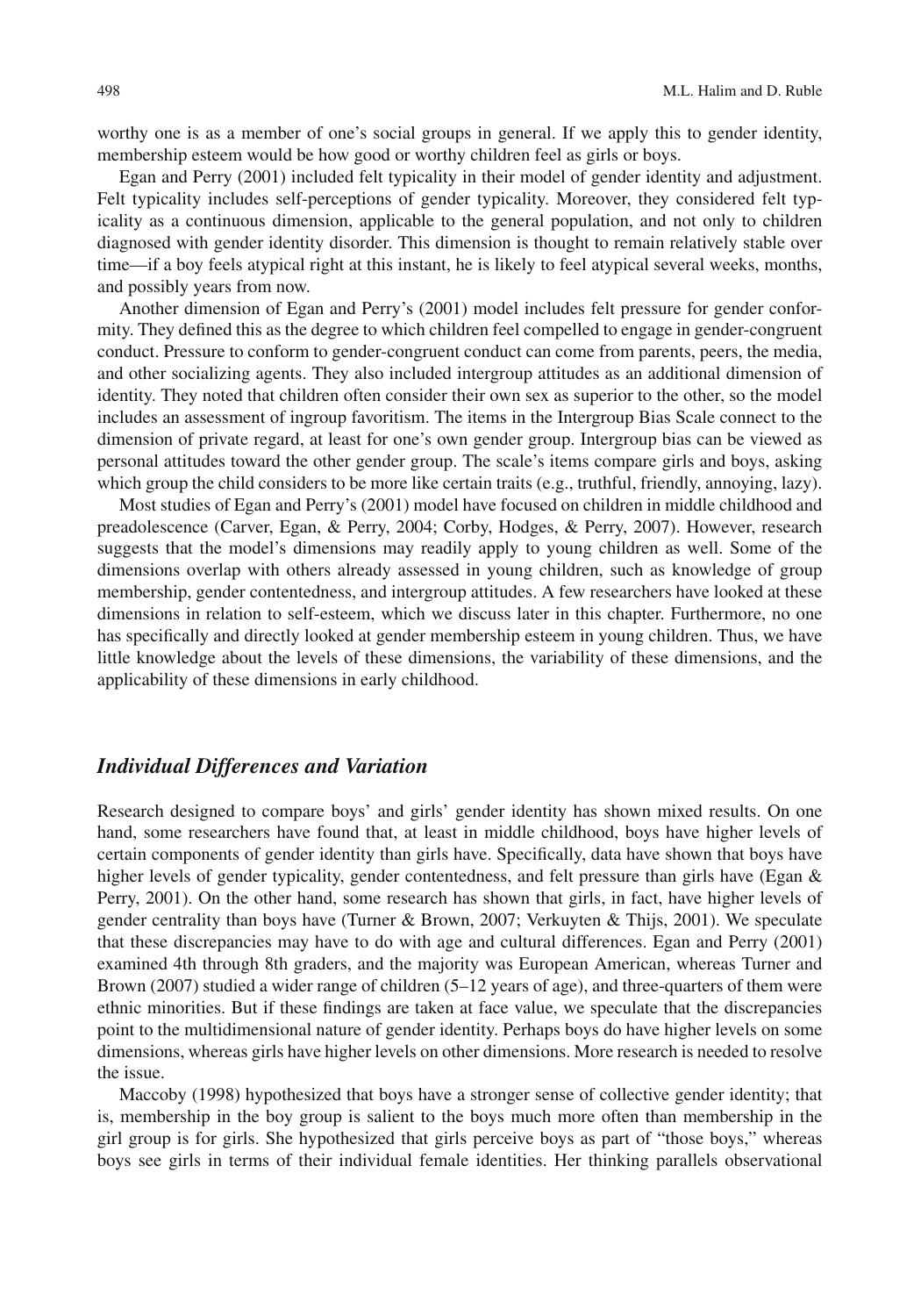data, which shows that girls often play in dyads or triads, whereas boys more often play in large groups (Maccoby, [2002\)](#page-26-3). Maccoby's (1998) hypothesis is also intriguing given the recent findings in the general social psychological literature on gender differences in the construal of the self. A few insightful studies (Baumeister & Sommer, [1997;](#page-23-2) Gabriel & Gardner, [1999\)](#page-25-3) show that both men and women construe their selves interdependently, or relationally, but in different ways. Men's interdependent self relies on a larger collective group, whereas women's interdependent self relies on a smaller set of close relationships.

Besides differences in gender identity between girls and boys, we can also consider differences in gender identity between ethnic groups. Unfortunately, the field lacks much research in this area. However, one study showed that European American children in the U.S. considered gender to be more central to their self-concepts than ethnicity, whereas ethnic minority children considered gender and ethnicity to be equally central (Turner & Brown, [2007\)](#page-29-11). Even among adults, only a few researchers have examined gender identity in different ethnic or racial groups. Moore [\(2004\)](#page-27-4) found that gender identity was more salient in Arab women than in Jewish women. In addition, Arab women associated a salient gender identity as moving toward traditional gender roles, whereas Jewish women associated a salient gender identity as pulling away from traditional gender roles. Harris [\(1996\)](#page-25-4) examined gender-typed self-descriptions in African American and European American adults with data from a modified version of the Bem Sex-Role Inventory. His results showed that African Americans described themselves in a more androgynous way than European Americans did. Together these studies suggest that gender identity may vary depending on ethnicity, but more research in this area is needed.

A small amount of research has shown differences in gender identity for children questioning their heterosexuality. Carver et al. [\(2004\)](#page-24-4) applied Egan and Perry's (2001) model of gender identity and adjustment to preadolescents. They found that, regardless of age, questioning children reported fewer gender-typed attributes, a greater sense of feeling different from same-sex others, and less satisfaction with their gender assignment than non-questioning children did. Their results also suggest that questioning one's heterosexuality causes distress, in contrast to the hypothesis that experiencing distress can cause one to question one's heterosexuality. Thus, although the literature on differences in gender identity among sex, ethnic, and sexual orientation groups is growing, there is a need for more research on these topics, especially in early childhood.

#### *Summary*

Gender identity is a child's sense of self as a girl or boy. Understanding gender constancy and being able to label the self and others in terms of gender are important steps in achieving gender identity. Moreover, gender identity is multidimensional, and its components vary according to gender, ethnicity, and sexual orientation.

# **Gender Stereotyping**

Gender stereotyping emerges hand in hand with the development of gender identity in early childhood. In this section we first discuss the definition of stereotypes and distinguish between types of stereotyping, then describe the content of those gender stereotypes. Next, we discuss the developmental trajectory of stereotyping. Finally, we discuss possible antecedents of gender stereotyping.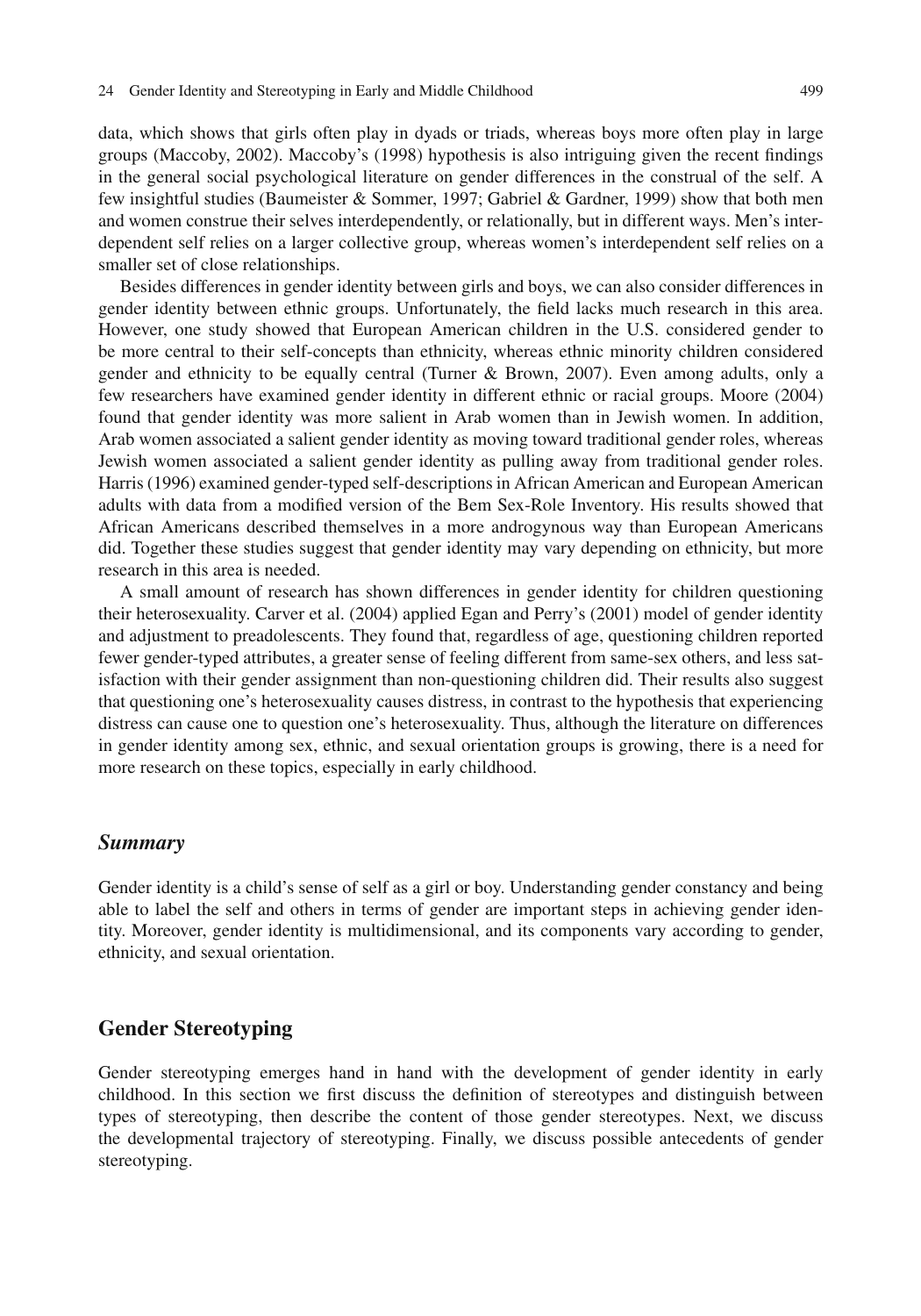# *Definition*

We define stereotypes here as a set of beliefs about the characteristics or attributes of a group (Judd  $\&$ Park, [1993\)](#page-26-4). These beliefs distinguish a particular group from other groups by describing differences among groups. Gender stereotypes are beliefs about the characteristics or attributes of men and women, boys and girls. Almost all children become aware of gender stereotypes regardless of family attitudes or values because the mass media and peer interactions, especially at school, expose most children to messages about gender (Maccoby, [2002;](#page-26-3) Martin & Fabes, [2001\)](#page-27-5).

What kind of gender stereotypes do young children hold? By around 26 months children become most aware of gender differences associated with adults—adult possessions, physical appearance, roles, and abstract characteristics such as softness. At around 31 or 32 months of age, children show awareness of stereotypes about children's toys (Ruble & Martin, [1998\)](#page-28-6). Later on, at around 5 years, children start to exhibit gender stereotype knowledge about traits or attributes such as "gentle" or "adventurous" (Powlishta, Sen, Serbin, Poulin-Dubois, & Eichstedt, [2001\)](#page-28-4).

Recently, researchers have discovered certain themes of masculine and feminine stereotypes (Miller, Lurye, Zosuls, & Ruble, 2009). When spontaneously describing what girls and boys are like, children describe girls largely in appearance-related terms. This includes things such as dresses, jewelry, hair, make-up, and perfume. In contrast, when spontaneously describing what boys are like, children describe boys largely in activity or behavior-related terms. This includes descriptions such as hitting, wrestling, rough-and-tumble play, and action fantasy play. Thus, already at a young age, girls are what they look like, whereas boys are what they do. Indeed, in a recent study of parent– child narratives, conversations with sons more often included "action-based" activities, whereas conversations with daughters more often included mentions of physical appearance (Cristofaro & Tamis-LeMonda, [2008\)](#page-24-6).

In addition, recent research has shown that young children readily associate deontic properties with social categories in general (Kalish & Lawson, [2008\)](#page-26-5). Deontic properties are rights, duties, permissions, and obligations of members of a social category. In this particular study, young children readily interpreted behaviors and social categories deontically. For example, children may say that a girl "has to" play with dolls, which is a deontic property, in contrast to saying that a girl "usually" plays with dolls or "likes" to play with dolls. Moreover, this study showed that children interpret even novel behaviors and novel social categories deontically.

It is important to note that the nature of the content of these gender stereotypes can vary depending on the specific comparison group. For example, when contrasted to girls, 5- to 7-year-old boys described boys as brave, big, and strong, (Sani & Bennett, [2001;](#page-28-7) Sani, Bennett, Mullally, & MacPherson, [2003\)](#page-28-8). In comparison, when contrasted to adult men, these boys described boys as loud and talkative. More recent work extends how the comparative context can affect children's gender stereotypes about behaviors in addition to traits (Bennett & Sani, [2008\)](#page-24-7). For example, girls in a condition that first judged boys and then girls thought girls would like dressing up more and thought more girls would like dressing up in general than girls did in a condition that first judged women and then girls.

# *Developmental Trajectory*

A meta-analysis of developmental studies of stereotype knowledge suggests that gender stereotypes are well developed by the end of preschool (Signorella, Bigler, & Liben, [1993\)](#page-29-12). However, the first question one might ask is: When does gender stereotyping begin? Traditionally, psychologists have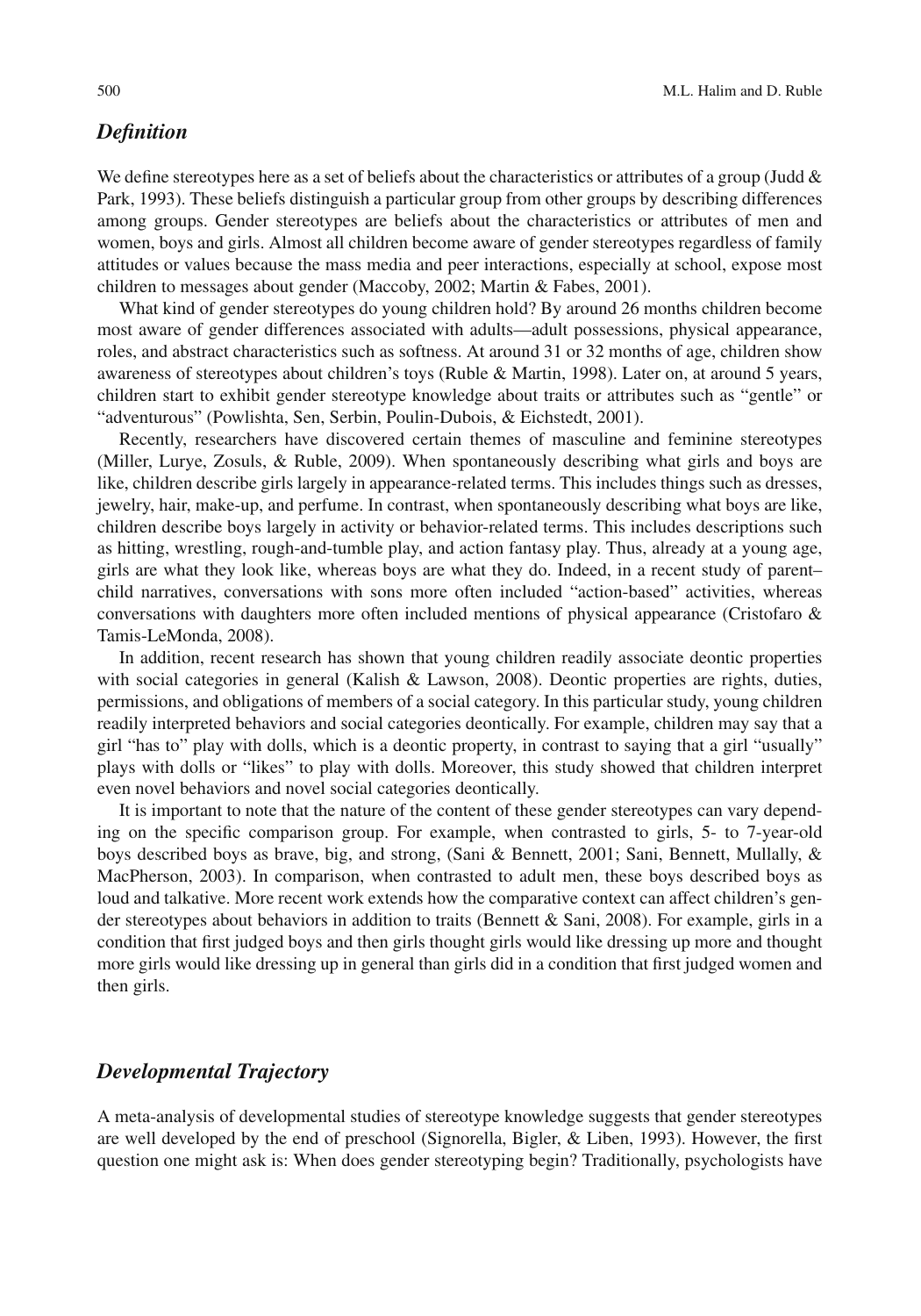pointed to about age 30 months as the time when children acquire gender stereotypes for toys, clothing, tools, household objects, games, and work (Huston, [1983,](#page-26-6) [1985;](#page-26-7) Ruble & Martin, [1998\)](#page-28-9). However, recent research suggests that children start to develop gender stereotypes at an even earlier age (Martin et al., [2002;](#page-27-0) Miller, Trautner, & Ruble, [2006;](#page-27-6) Powlishta et al., [2001\)](#page-28-10). Nonverbal "looking time" tasks have shown that even younger infants have some knowledge of activities and objects associated with each gender. Girls aged 18–24 months matched gender-typed toys with the face of a boy or girl (Serbin, Poulin-Dubois, Colburne, Sen, & Eichstedt, [2001\)](#page-28-4). Two-year-olds paid more attention to gender-inconsistent pictures, for example, a man putting on make-up (Serbin, Poulin-Dubois, & Eichstedt, [2002\)](#page-28-11).

What path does gender stereotyping take after early childhood? That is, does gender stereotyping have a ceiling or a peak? Or does it continue through middle childhood? Does flexibility ever occur? Findings have been mixed. Some studies suggest that gender stereotyping remains strong in middle childhood (e.g., Martin, [1989;](#page-27-7) Serbin, Powlishta, & Gulko, [1993;](#page-28-12) Signorella et al., [1993\)](#page-29-12).

Other studies have suggested that gender stereotyping and beliefs become more flexible in middle childhood (Carter & Patterson, [1982;](#page-24-8) Marantz & Mansfield, [1977;](#page-27-8) Urberg, [1982\)](#page-29-13). For example, a recent study showed that, for most children, gender attitudes declined in traditionalism from middle childhood to adolescence (Crouter, Whiteman, McHale, & Osgood, [2007\)](#page-25-5). In longitudinal studies, researchers have found that, in children aged 5–10 years, the period of rigid gender stereotypes was short-lived and followed by greater flexibility (Miller et al., [2006;](#page-27-6) Trautner et al., [2005\)](#page-29-11). That is, children reached peak rigidity by age 5–6 and then showed a dramatic increase in flexibility 2 years later, at age 7–8. One interesting study suggests that flexibility in stereotyping reaches a ceiling at some point during middle elementary school (Blakemore, [2003\)](#page-24-9).

One possible explanation for these discrepancies may have to do with distinguishing cultural knowledge from personal beliefs in stereotypes. Answers to who can or should do which type of activities do get more flexible in middle childhood, especially for girls (Katz & Ksansnak, [1994;](#page-26-8) Serbin et al., 1993). Stereotype knowledge increases between the ages of 5 and 11–12, and personal endorsement of stereotypes declines after age 6–7 (Signorella et al., [1993\)](#page-29-12). Ingroup bias also typically declines after age 4–5 (Heyman & Legare, [2004;](#page-26-9) Powlishta, Serbin, Doyle, & White, [1994\)](#page-28-13). Similarly, recent research has shown that reasoning biases that favor one's own gender decline between the ages of 7 and 11 (Klaczynski & Aneja, [2002\)](#page-26-10).

A dual process model can provide a useful perspective. Martin [\(1989\)](#page-27-7) posited that, as they get older, children are more likely to use individuating information and to rely less on gender stereotypes when making predictions of how stereotypic an individual would be. However, older children may also be more likely to perceive girls and boys as very different. Thus, as children get older, they have a greater understanding that masculinity can be separated from being a boy and femininity from being a girl. That is, they better recognize variability within groups and subtyping. However, they may also continue to distinguish the sexes in new domains that expand the breadth of their stereotypic knowledge. In sum, it appears that children's knowledge of stereotypes continues to increase, but their acceptance of stereotypes as inflexible or morally "right" decreases after about 7 years of age (Huston, [1983,](#page-26-6) [1985;](#page-26-7) Ruble & Martin, [1998;](#page-28-9) Ruble, Martin, & Berenbaum, [2006\)](#page-28-9).

Are there individual differences in the developmental trajectory of gender stereotyping and flexibility? Do some children peak and then wane, whereas others remain constant, or do others continually increase and then drop off? One longitudinal study explored whether early individual differences in rigidity continue into later childhood (Miller et al., [2006;](#page-27-6) Trautner et al., [2005\)](#page-29-9). Results showed that those children who reached peak rigidity at an earlier age reached flexibility earlier as well, whereas children who reached peak rigidity later also reached flexibility later. Differences in levels of flexibility disappeared by age 8. Lurye, Zosuls, and Ruble [\(2008\)](#page-26-11) also showed that, for older children aged 5–7, rigidity in gender roles at one point in time positively predicted rigidity in gender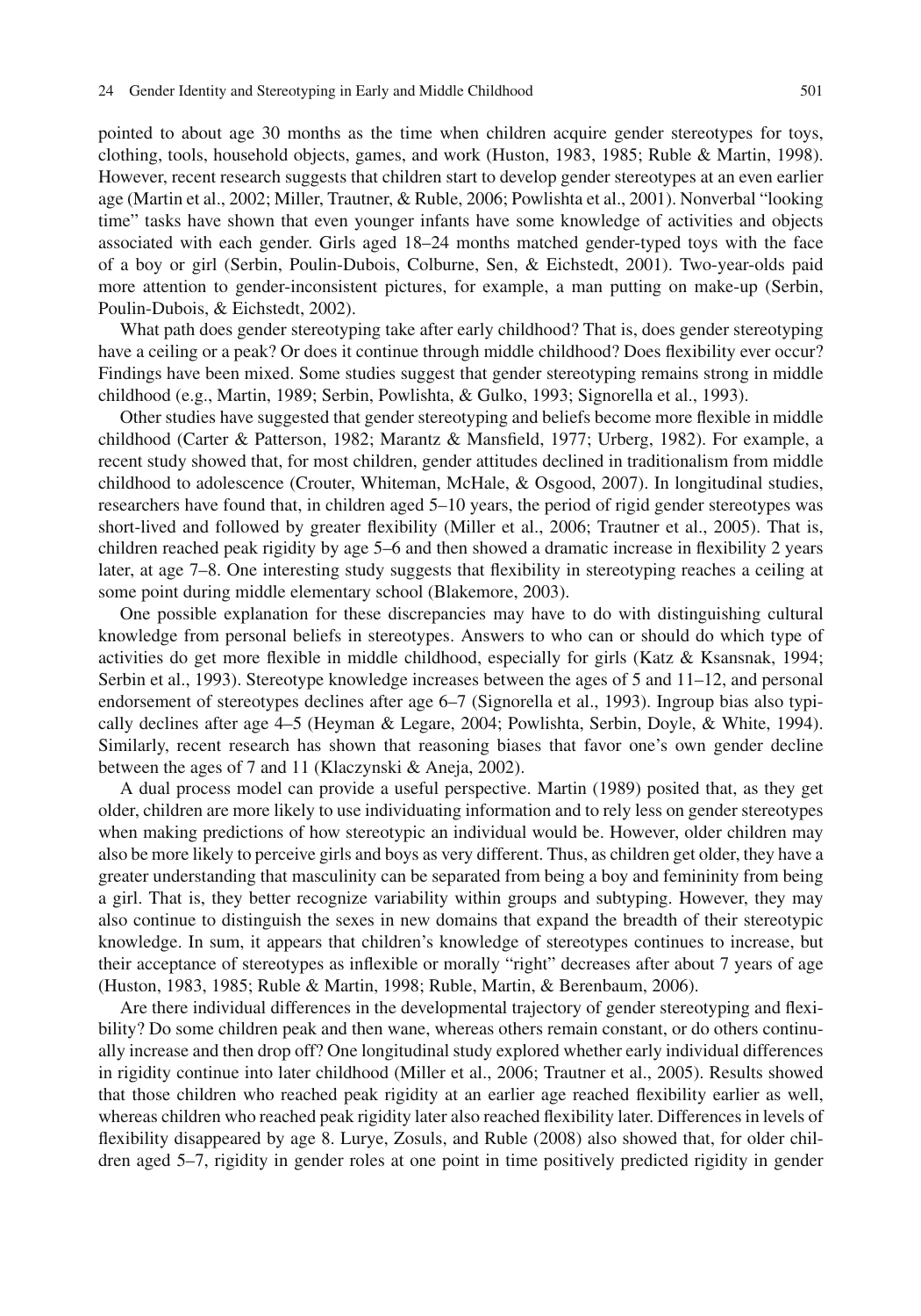roles 3–6 years later. However for younger children ages 3–4, rigidity in gender roles failed to predict rigidity several years later. This suggests that individual differences become more apparent with time, as variability in rigidity increases as children get older. Further longitudinal work is needed on the developmental trajectory of gender stereotyping, perhaps studies that might connect individual differences in trajectories with adjustment, or follow children into adolescence and adulthood to examine rigidity of gender stereotypes at later ages.

Research has also shown differences between gender groups in gender stereotyping. Some studies suggest that girls have greater stereotype knowledge than boys do during preschool and later on. Girls also show greater flexibility in their personal acceptance of gender stereotypes than boys do (Miller et al., 2009; O'Brien, Mistry, Hruda, Caldera, & Huston, [2000;](#page-27-9) Signorella et al., [1993\)](#page-29-12).

Finally, individual differences in cultural context can affect developmental trajectories of stereotyping. Consistent with prior research, a recent study showed that, regardless of cultural context, young children consider gender groups as natural kinds that stem from natural categories found in the world (Rhodes & Gelman, [2009\)](#page-28-14). Thus, when asked whether a boy and a girl are the same kind of people, the overwhelming response in young children was "no." However, 10- and 17-year-olds responded differently depending on cultural context. Older children from a mid-sized city became much more flexible in their responding; they were more likely to say "yes," girls and boys are the same kind of people. In contrast, older children from a rural community were much more likely to respond that girls and boys are different kinds of people.

#### *Summary*

Gender stereotypes are beliefs about the characteristics or attributes of men and women that distinguish the two gender groups from each other. Like gender identity, the development of gender stereotype knowledge starts early. Almost all children become aware of gender stereotypes, which are well formed by the time they finish preschool. Gender stereotypes hold together a wide-flung web of associations between gender and all different kinds of domains. Personal belief in gender stereotypes as to who should do what reaches peak rigidity at around 5 years of age and then becomes more flexible later on. And finally, individual, as well as group, differences do occur in the timing of the development of gender stereotyping.

# **Possible Antecedents of Gender Identity and Stereotyping**

Thus far we have discussed gender identity and stereotyping separately; however, these two constructs often share similarities. For example, the emergence of gender identity and stereotyping may share certain antecedents. What are these antecedents? As we come from a cognitive-developmental perspective, we choose to focus on a few broad areas: cognitive development, perceptual distinctions and categorical membership, and essentialism. In addition, we review some literature on parent, peer, and sociocultural influences on gender identity and stereotyping.

#### *Cognitive Development*

Kohlberg's (1966) cognitive-developmental theory proposes that age-related changes in cognitive structures affect the emergence of gender identity. To form his theory, he took into account Piaget's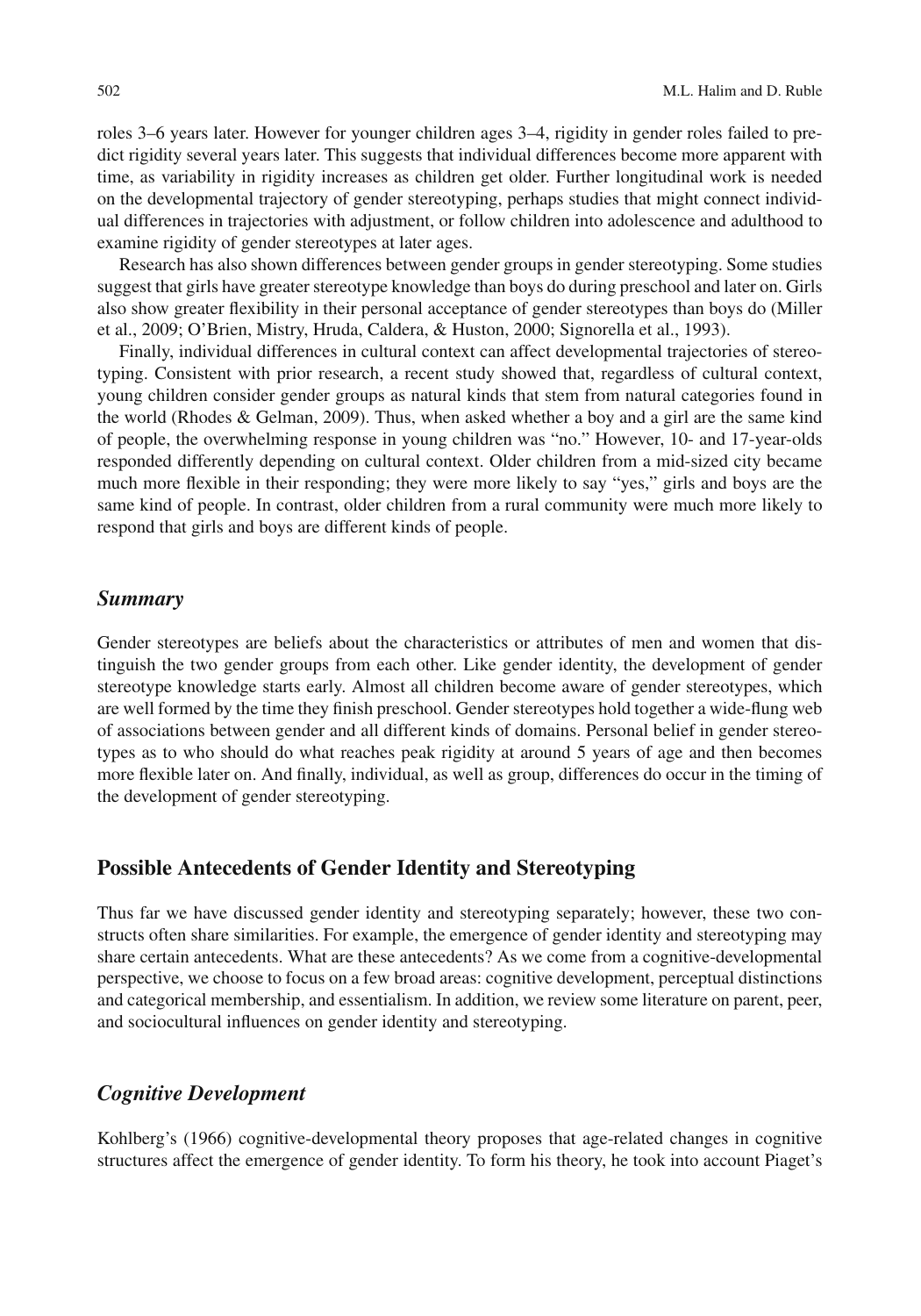(1965) experiments, which show that an important developmental feat involves understanding the concrete-operational concept of conservation of physical properties. However, Kohlberg expanded Piaget's concept of conservation beyond the physical to the social domain (Emmerich, [1982\)](#page-25-6) by proposing gender constancy, the understanding that a person's sex remains the same over time and across superficial transformations, as a cognitive-developmental feat.

Does understanding gender constancy precede gender stereotyping? That is, is the cognitive understanding that sex is constant a requisite for children to start gender stereotyping? Kohlberg hypothesized that learning of gender's permanence motivates children to attend to gender-related information more vigilantly and to master gender-typical behaviors and attitudes. In other words, achievement of gender identity would motivate the observance and mastery of gender-stereotyped behaviors and attitudes. However, results of empirical research remain controversial. Some studies show that gender constancy does predict gender stereotyping; other studies show no such relation.

One explanation for these mixed results is that these studies assessed gender constancy in different ways. Some studies assessed gender constancy as the understanding of gender stability alone. Others assessed gender constancy as the understanding of gender stability and gender consistency. Data suggest that children's understanding of stability mediates increases in stereotypic knowledge in young children (Ruble, Taylor et al., 2007). Psychologists have theorized that, because of greater attention and responsiveness to gender-related information, attainment of gender stability does not initiate gender stereotyping, but magnifies or amplifies it (Frey & Ruble, [1992;](#page-25-7) Stangor & Ruble, [1987\)](#page-29-14). In contrast, a full understanding of constancy may lead to decreases, rather than increases in gender stereotyping (Marcus & Overton, [1978;](#page-27-10) Ruble, Taylor et al., [2007\)](#page-28-9). Indeed, in a recent study, full constancy understanding mediated decreases with age in the rigidity of children's gender-related beliefs and attitudes (Ruble, Taylor et al., [2007\)](#page-28-9).

What other cognitive developments might influence gender stereotyping? In addition to constancy, researchers have examined the role of children's level of classification skills. Piaget [\(1965\)](#page-28-2) showed that young children have difficulty simultaneously categorizing people or objects along two or more dimensions. Psychologists have theorized that such classification limitations might relate to children's gender stereotyping (Katz, [1983;](#page-26-12) Liben & Bigler, [1987;](#page-26-13) Martin, Wood, & Little, [1990;](#page-27-1) Trautner, Helbing, Sahm, & Lohaus, [1989\)](#page-29-15). For example, Bigler [\(1995\)](#page-24-10) conducted a study to examine classification skills and gender stereotyping in children ages 6–10. She hypothesized that if a child has difficulty understanding that the same person can belong to more than one category simultaneously, the child may be particularly likely to develop rigid and extensive gender-stereotypic beliefs. In contrast, if a child has acquired multiple classification skill, the child should not necessarily develop more stereotypic beliefs because he or she can characterize individuals along multiple dimensions. She also examined the interaction of the environment and classification skills on gender stereotyping. She showed that among children with less advanced classification skills, those placed in a classroom that made functional use of gender showed greater gender stereotyping as to who should perform what occupational roles than did those in a control classroom. However, children of the same ages with advanced classification skills did not exhibit this pattern. This study is important because it shows that cognitive development does have a relationship to gender stereotyping and that cognitive development can also interact with the environment to affect gender stereotyping.

In a related study, Bigler and Liben [\(1992\)](#page-24-11) did not simply measure classification skills, they experimentally these skills by training some 5–10-year-old children in multiple classification skills. Children trained in multiple classification skills showed more egalitarian responses to a subsequent measure of gender stereotyping and superior memory for counterstereotypic information embedded in stories than children in a control condition did. Again, in this study, the experimenters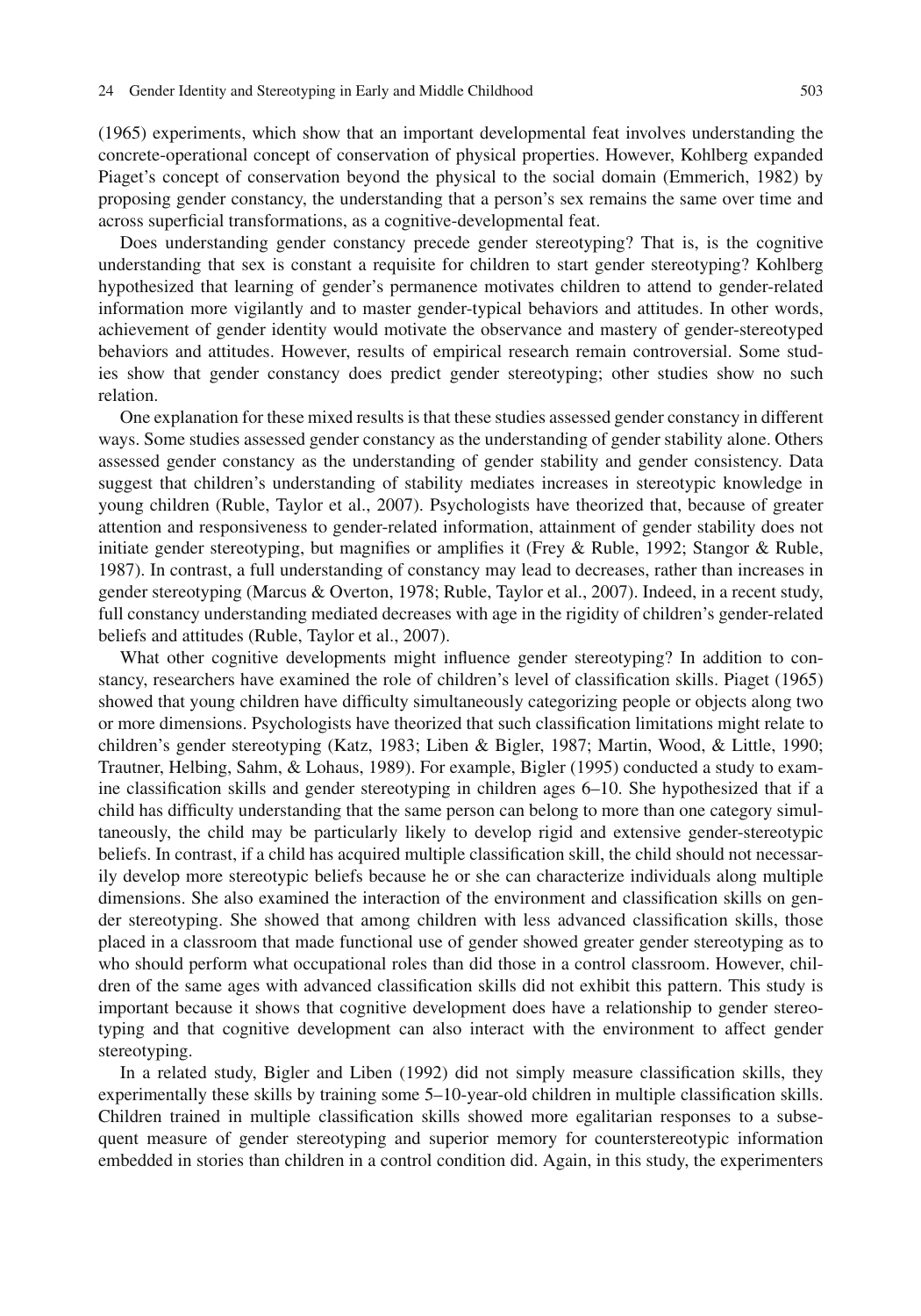assessed gender stereotyping by asking children who should perform certain occupational roles, an assessment of personal acceptance rather than of knowledge. No age interactions were found between older and younger children on the gender stereotyping and memory measures.

# *Perceptual Distinctions of Gender Categories*

Children's ability to perceive distinctions between male and female attributes is a critical component of gender identity. Recent research has shown that by age 1, most infants can categorize individuals by gender (Quinn, Yahr, Kuhn, Slater, & Pascalis, [2002\)](#page-28-15). Even earlier, infants can distinguish the voices of women and men at 6 months, and most can discriminate between photographs of men and women at 9 months. In addition, infants associate women's and men's photographs and their voices at around ages 11–14 months. These results suggest that very early on, even before they can verbally label people by sex, children use perceptual categories that distinguish the sexes (see Martin et al., [2002\)](#page-27-1). These studies show that by a very young age, children are capable of gender category distinctions, a pre-requisite to gender identity.

## *Conceptual Distinctions of Gender Categories and Labeling*

In addition to distinguishing gender categories through physical perception, children soon distinguish gender categories conceptually as well. Like perceptual distinctions, conceptual distinctions are a critical component of gender identity. Developmental psychologists assess the understanding of conceptual gender categories by presenting pictures of boys and girls and men and women and asking children to identify and discriminate the pictures. Fagot, Leinbach, and Hagan [\(1986\)](#page-25-8) showed that the mean age for children to do this gender labeling task correctly was about 30 months. By age 3 virtually all children can sort photographs on the basis of sex (Leinbach & Fagot, [1986;](#page-26-14) Thompson, [1975;](#page-29-16) Weinraub et al., [1984\)](#page-29-17). In addition to the ability to categorize others by sex, children learn to label themselves accurately by sex. Researchers have shown that children can label their own sex by approximately 24–36 months, but children vary a lot in timing (Ruble & Martin, [1998\)](#page-28-9).

Recent research has pointed to the possibility of an earlier time point for both self- and otherlabeling. Zosuls et al. (2009) interviewed mothers periodically. They asked the mothers about their children's spontaneous and completely understood uses of the verbal labels girl or boy, male or female, and woman or man. They showed that 70% of parents reported that their children were able to use and understand at least one gender label by 22 months of age.

## *Parent and Sociocultural Influences*

The way parents socialize their children can also affect children's development of gender identity and stereotypes and perhaps bring about individual differences. First, parents can affect children's gender identities. Remember that the ability to label people by gender is an important component of gender identity and signifies a conceptual understanding of gender categories. Fagot and Leinbach [\(1989\)](#page-25-9) showed that parents who gave positive feedback to same-gender-typed toy play and gave negative feedback to cross-gender-typed toy play for their children were more likely to have a child who could label girls and boys earlier than average. In another study, Fagot, Leinbach, and O'Boyle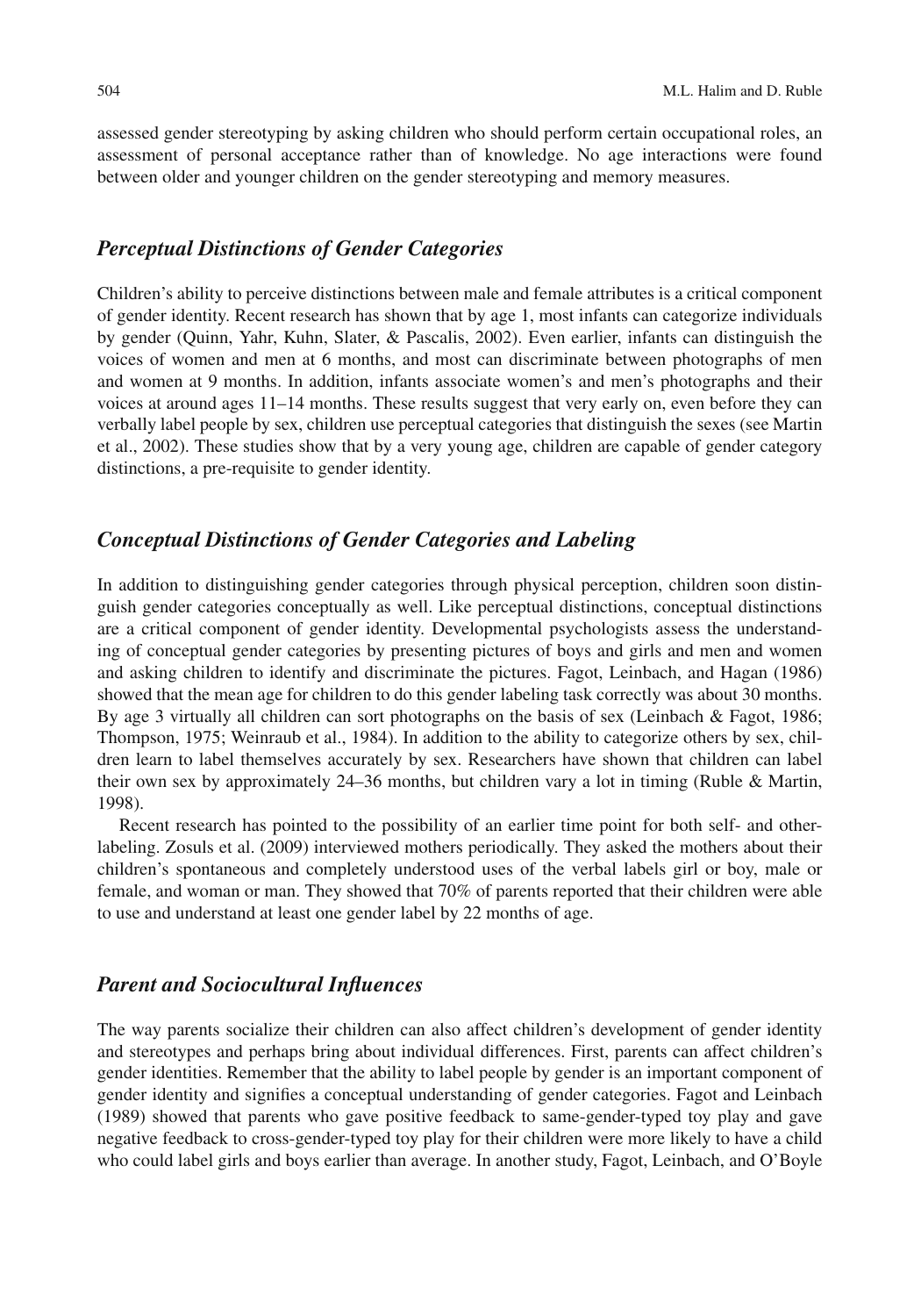[\(1992\)](#page-25-10) showed that mothers who endorsed more traditional attitudes toward women and gender roles within the family tended to have children who mastered the gender labeling task at ages 24–36 months. Finally, Fagot and Leinbach [\(1995\)](#page-25-11) showed that children of more egalitarian families, in which fathers had more egalitarian beliefs and reported sharing parenting responsibilities equally with their spouses, mastered the gender labeling task later, on average, than did children from more traditional families. In sum, these studies show that parents can influence the timing of their child's development of a gender identity.

The same Fagot and Leinbach [\(1995\)](#page-25-11) study showed parents' influence on children's gender stereotyping. Children of egalitarian families showed less gender stereotype knowledge at age 4 than did children of more traditional families. The authors pointed out that fathers, in particular, may strongly influence children's development of gender stereotyping because the mothers in both types of families exhibited similar attitudes and behaviors. Thus, parents can also affect the development of gender stereotype knowledge.

How do parents communicate gender stereotype content to their children? Narratives, or talking about personal experiences, can affect what children learn about gender. In a study of low-income Puerto Rican, Mexican, and Dominican immigrant families, researchers showed that conversations with sons contained more action-based activities than conversations with daughters did (Cristofaro & Tamis-LeMonda, [2008\)](#page-24-6). Conversations with daughters included references to physical appearance more than conversations with sons did. Parents also communicated expectations of appropriate emotions; they subtly hinted that girls can be scared, but boys should not be. Parents also may communicate that there are essential differences in women and men in their actual language through use of gender generics, such as "boys" or "ladies." These terms refer to entire gender groups, which may teach children that men/boys and women/girls differ in significant and nonobvious ways (Gelman, Taylor, & Nguyen, [2004\)](#page-25-12).

Society at large can also affect children's knowledge of and use of gender stereotypes. For example, considerable research suggests that television, and the media in general, affect children's knowledge of and use of gender stereotypes. Despite attempts at change over the past few decades, the media still convey stereotypic messages that teach and reinforce traditional gender roles (Ruble et al., [2006\)](#page-28-16). In particular, the media seldom show boys with feminine traits (Evans & Davies, [2000\)](#page-25-13). Even when authors of children's literature choose equal amounts of male and female main characters, the books include fewer illustrations of girls and women (Gooden & Gooden, [2001\)](#page-25-14). In a recent study of children's books, there were nearly twice as many male as female main characters (Hamilton, Anderson, Broaddus, & Young, [2006\)](#page-25-15). In addition, a content analysis of commercials directed toward children revealed that men and boys were more likely than women and girls to be portrayed playing a major role, having active movement in an individual activity, and being in an occupational setting (Davis, [2003\)](#page-25-16).

This persistent under-representation in the media can convey a message of devaluation to girls. Most studies about the media's effects on children's learning of gender stereotypes are correlational, so it is difficult to disentangle whether exposure to media causes increased gender stereotyping, or whether children who already hold these stereotypes seek out media consistent with their beliefs (Ruble et al., [2006\)](#page-28-16). However, a longitudinal study showed that viewing television early in life affected gender stereotyping later in life. Media with messages counter to gender-typed norms viewed during the preschool years particularly had effects in adolescence (Anderson, Huston, Schmitt, Linebarger, & Wright, [2001\)](#page-23-3). In addition, in a natural experiment in Canada, children in a town without television were found to hold less traditional gender attitudes than their counterparts in a town with television. After television came to their town, the children's gender attitudes had increased in traditionalism 2 years later (Kimball, [1986\)](#page-26-15).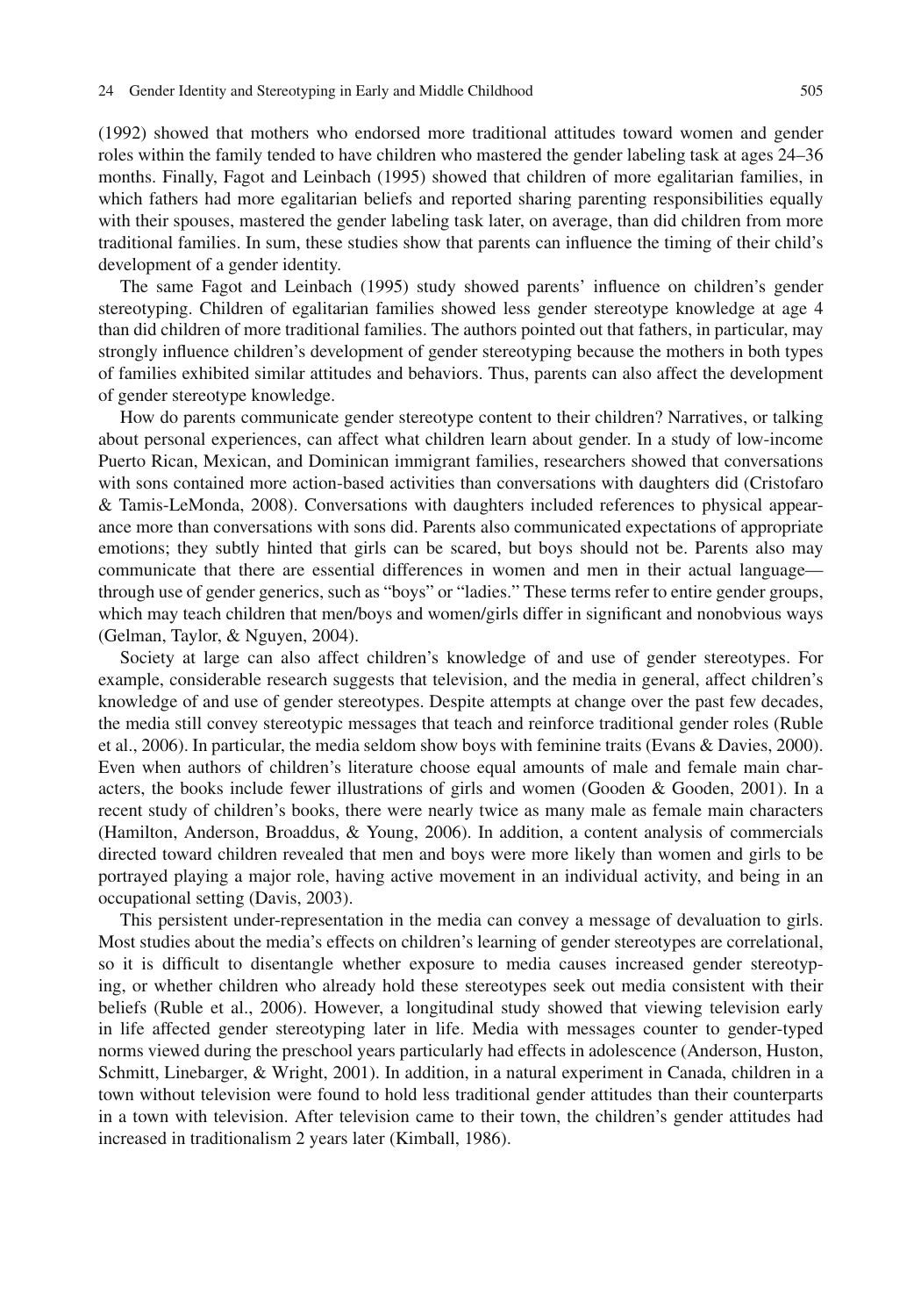## *Essentialism*

Growing research on essentialism also points to its influence on both gender identity and stereotyping. Broadly, essentialism is the belief that certain characteristics (of individuals or categories) are relatively stable, likely to be present at birth, and biologically based (Gelman, Heyman, & Legare, [2007\)](#page-25-17). Essentialism is the view that certain categories, such as gender, have an underlying reality or true nature that one cannot observe directly but that gives an object its identity. Essentialism is also responsible for inferences about other similarities that category members share (Medin & Ortony, [1989\)](#page-27-6).

Medin and Ortony [\(1989\)](#page-27-6) theorized that essentialism is a "placeholder." A child can believe that a category possesses an essence without knowing what exactly the essence is, and this absence of knowledge makes many features of the category mysterious. For example, a child might believe that men and women, and boys and girls, possess serious, invisible differences, but have no idea and no way to talk about those exact differences. Thus, essentialism of categories permits ample inductive inferences; correspondingly, essentialism has implications for stereotyping, as we discuss later.

Research has shown that children use essentialism as a reasoning heuristic and that they indeed essentialize the social category of gender (Gelman, [2004;](#page-25-18) Gelman, Collman, & Maccoby, [1986;](#page-25-19) Gelman & Taylor, [2000;](#page-25-20) Taylor, [1996\)](#page-29-18). In one study, an experimenter taught preschool children new properties for specific boys and girls, such as the presence of "andro" or "estro" in their blood (Gelman et al., [1986\)](#page-25-19). Then the experimenter presented children with a drawing of a new boy or girl, but with an atypical appearance, such as a boy with long hair. Children inferred that the new boy would have "andro" in his blood and that the new girl would have "estro" in her blood. The majority of children's inferences relied on category membership and ignored conflicting perceptual information.

Young children also believe that an infant will develop personality traits associated with her or his gender category regardless of the immediate environment (Taylor, [1996\)](#page-29-18). For example, experimenters told children to imagine girl babies raised on an island populated by boys and men. Then experimenters asked children to predict how these girl babies would grow up and whether they would exhibit gender-stereotyped attributes. On average, preschool children's answers relied more on innate potential than on environmental influences.

Young children also use category-based reasoning to predict the consistency of an individual's preferences and fears. Normally, in contrast to how adults respond, young children respond at chance level regarding consistency in an individual's preferences over time (Kalish, [2002;](#page-26-16) Kalish & Shiverick, [2004;](#page-26-17) Lawson & Kalish, [2006\)](#page-26-18). Hence, after learning that a girl likes chocolate chip cookies, one-half of the time children predict that she will like chocolate chip cookies in the future, and one-half of the time they predict that she will not like the cookies in the future. However, given the chance to make an inference that this cookie-eating habit might be due to her gender, children often grab this chance and predict consistency, whereas before they did not (Rhodes & Gelman, 2008). That is, in a certain condition researchers told children that a girl and a boy each went "bemming" and "spouding," novel activities created with nonsense words. Then they told children that the boy liked bemming and the girl liked spouding. After that, they asked the child to predict future preferences. When the pair of children in the story were both boys or both girls, children responded at chance level, sometimes predicting consistency, sometimes not. However, when presented with a girl and a boy who like different activities, or are afraid of different objects, children robustly predicted consistency.

In a study of adults, Prentice and Miller [\(2006\)](#page-28-13) showed that category essence can constrain not just what category members are, but also what they become. To illustrate the enormous inductive potential and possibility to affect what category members become, Prentice and Miller [\(2006\)](#page-28-10) used the classic overestimator/underestimator social psychological paradigm with a sample of male and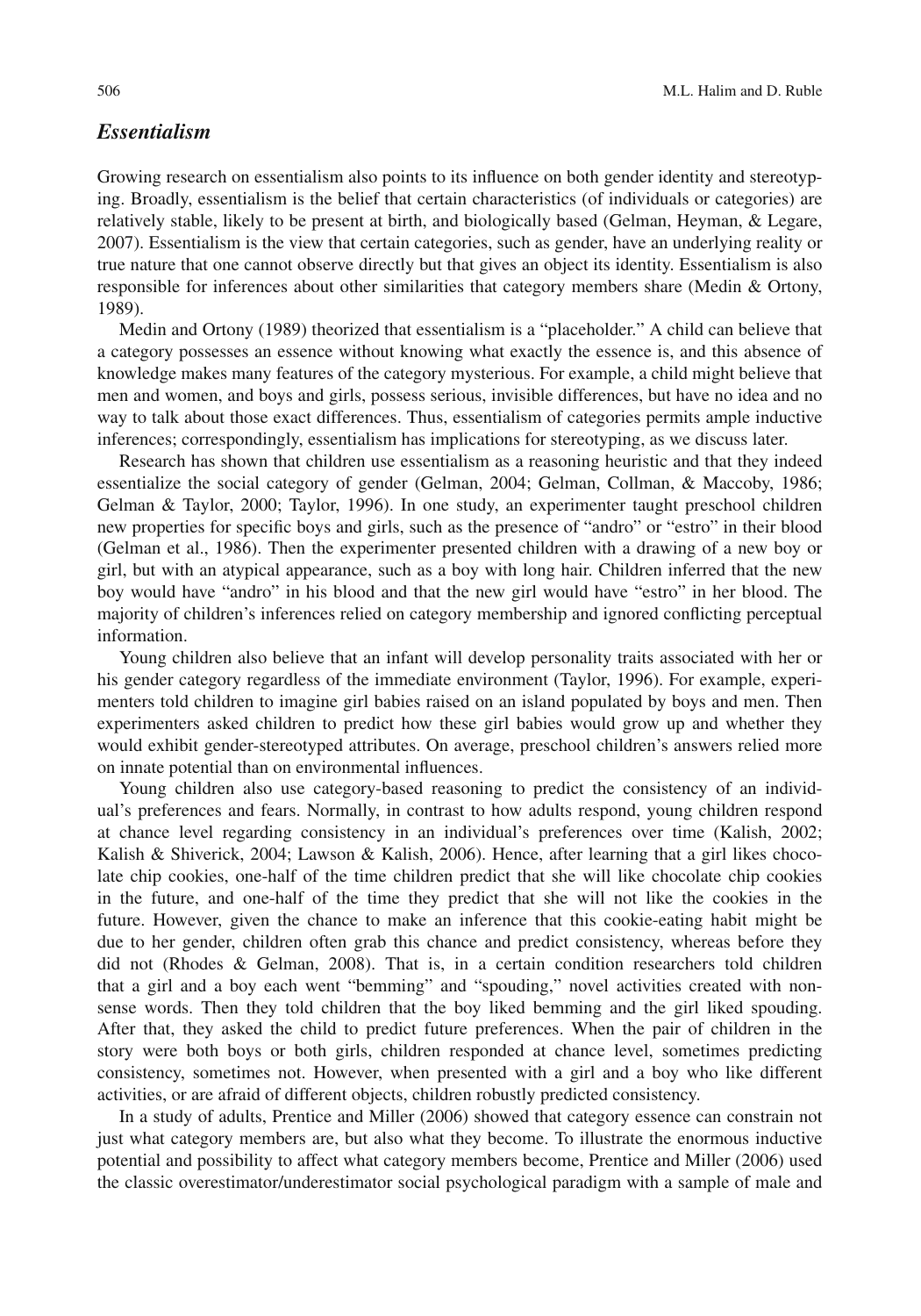female undergraduates. Participants in cross-sex pairs took a perceptual test to estimate the number of dots on a screen. The experimenter then gave them false feedback on whether they were consistently an "overestimator" or an "underestimator" in their ability to count the dots on the screen. Depending on the condition, the experimenter told the participant that their other-sex partner in the experiment either had the same estimating style, had a different estimating style (e.g., a woman told that she was an "overestimator" found out that her male partner was an "underestimator"), or else gave them no information on estimating style. Those in the condition where the other-sex partner had a different style than their own made stronger inductive inferences about perceptual style and gender. Moreover, when they induced that it was a "sex difference," participants in the different-style condition treated their perceptual style as if it were stable. They showed no tendency to correct for it in order to be more accurate on the second test, whereas the same-style participants did try to correct. Prentice and Miller further emphasized that, in this experiment, there was only a difference between just one man and one woman, which can be seen as the most minimal evidence of category covariation. Yet, this minimal evidence was sufficient to trigger gender essentialist thinking about perceptual style.

Similarly, after learning that another child had performed better on a novel drawing task, preschool children improved less on the drawing task when they also learned that the betterperforming child was a member of the other sex than they did if the better-performing child was of the same sex, or if they received no information about sex (Rhodes & Brickman, 2008). The researchers proposed that, in the other-sex condition, preschool children assumed that gender caused differences in drawing task performance. Because preschoolers also assume that gender differences remain highly stable across time and situations, the children lacked motivation to improve. Assumptions of stable gender differences in drawing task abilities also affected self-evaluations, as children in the other-sex condition had the lowest self-evaluations.

These studies of essentialism together emphasize just how salient gender is to young children. Moreover, they emphasize how minimal information need be to spur category-based reasoning along the lines of gender. They also speak to the widespread impact category-based reasoning can have on all kinds of dimensions, from predicting dispositional consistency to performance on tasks.

## *Summary*

Many different factors influence or precede children's development of gender identity and stereotyping. Some factors, such as perceptual and conceptual distinctions of gender categories clearly form the building blocks of gender identities. Others, such as general cognitive development remain controversial in terms of what effects they have on gender identity and stereotyping. Although gender constancy is a critical component of gender identity, results vary on whether gender constancy is critical for gender stereotyping. Parent and sociocultural influences, as well, can predict the timing of gender identity development and the degree of stereotype knowledge and use. Finally, research on essentialism does not so much predict gender identity or stereotyping development; it elucidates why gender categories, and hence gender identity, may be so salient to children and why young children may be so quick to stereotype by gender.

## **Possible Consequences of Gender Identity and Stereotyping**

We have primarily examined gender development in early childhood from a cognitive-developmental perspective. However, it is important to recognize other cognitive theories of gender development,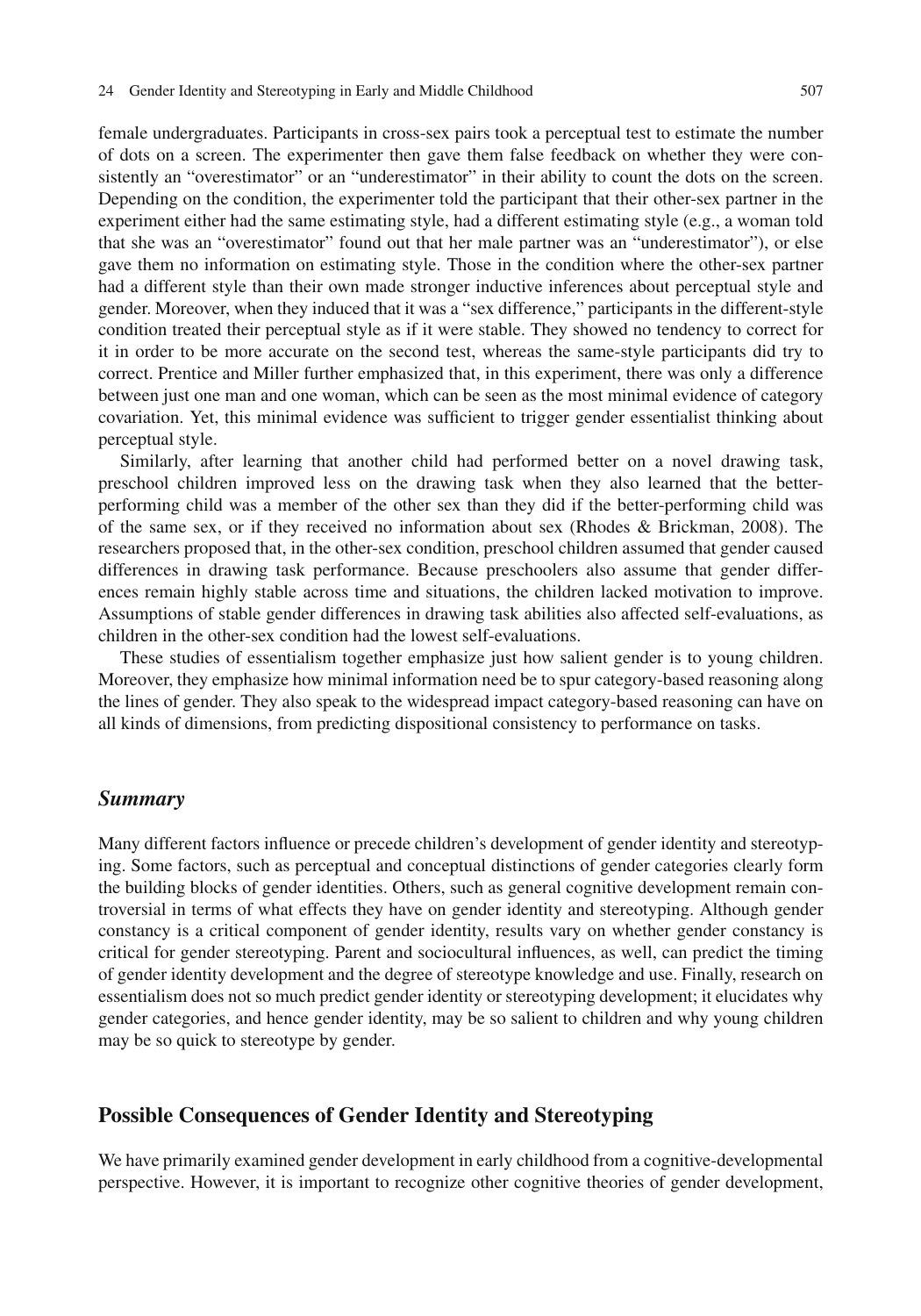such as gender schema theory, which defines gender schemas as mental networks of interrelated associations that represent information about both genders (Bem, [1981;](#page-24-12) Liben & Signorella, [1980;](#page-26-19) Marcus, Crane, Bernstein, & Siladi, [1982;](#page-27-11) Martin & Halverson, [1981\)](#page-27-12). Gender schemas are dynamic knowledge representations, which change in response to situations and age. Like cognitivedevelopmental theory, gender schema theory views children as active constructors of their individual gender schemas. Thus gender schemas are prone to errors and distortions, and vary with culture and with individual social experiences and preferences. In addition, other cognitive theories, such as social identity theory and self-categorization theory, focus on the categorization of individuals into gender groups and on identification with those collective categories of gender.

What do these cognitive theories have in common? Together, these theories hypothesize that gender cognitions organize and interpret information and provide the standards that guide behavior. These theories also view children as active seekers and constructors of gender, which is why the cognitive theories are often grouped together as "self-socialization" theories. We use "self-socialization" interchangeably with cognitive-developmental theories in this chapter. Finally, these cognitive approaches focus on increases and decreases in gender knowledge and its use and implications for behavior (Martin et al., [2002\)](#page-27-0).

The possible consequences of gender cognitions have long elicited controversy. Are there clear links between how a child thinks and how that child behaves? Can a child's gender identity or gender stereotype knowledge actually cause certain behaviors and preferences? Some psychologists have raised concerns about the overemphasis on cognitive factors in gender development (Bussey & Bandura, [1999\)](#page-24-13). Also, other researchers have suggested that the evidence fails to show associations between gender cognitions and behavior. We first discuss possible consequences of gender identity and then possible consequences of gender stereotyping.

#### *Possible Consequences of Gender Identity*

What are the possible consequences of gender identity? Do gender identities, which can, in some ways, be viewed as gender cognitions, have any links to behavior? In this section, we first examine whether links exist between gender identity and behavior and preferences. Then we look more closely at a specific behavior and preference that psychologists have observed with great interest that of sex segregation. We also discuss gender identity's links to attention and memory to get more at the mechanisms of how cognition might affect behaviors and preferences. Finally, we discuss whether gender identity affects children's adjustment and intergroup relations.

*Identity and behavior and preferences.* When we see young girls with bows in their hair and a burst of flowers all over their dresses, or when we observe boys proudly displaying the latest Spiderman T-shirt, what do we make of this? Do the way children choose to dress and their preferences for certain items reflect differences in gender identity?

In this section we first discuss a phenomenon that has recently caught our attention. As noted earlier, self-socialization theories of gender development portray children as "gender detectives" who actively construct their own interpretation of what gender means and how it applies to them (Martin & Ruble, [2004;](#page-27-13) Martin et al., [2002\)](#page-27-0). As children begin to identify with their gender, they increasingly view gender as a central and positive aspect of themselves (Ruble, Taylor et al., [2007\)](#page-28-9). One way girls, in particular, may display and embrace their new identities is by donning gender-typed clothing—namely, pink, frilly dresses, or "PFD."

Based on informal observation and anecdotal evidence, previous researchers have described an intriguing phenomenon—a proportion of girls appear to pass through a stage when they refuse to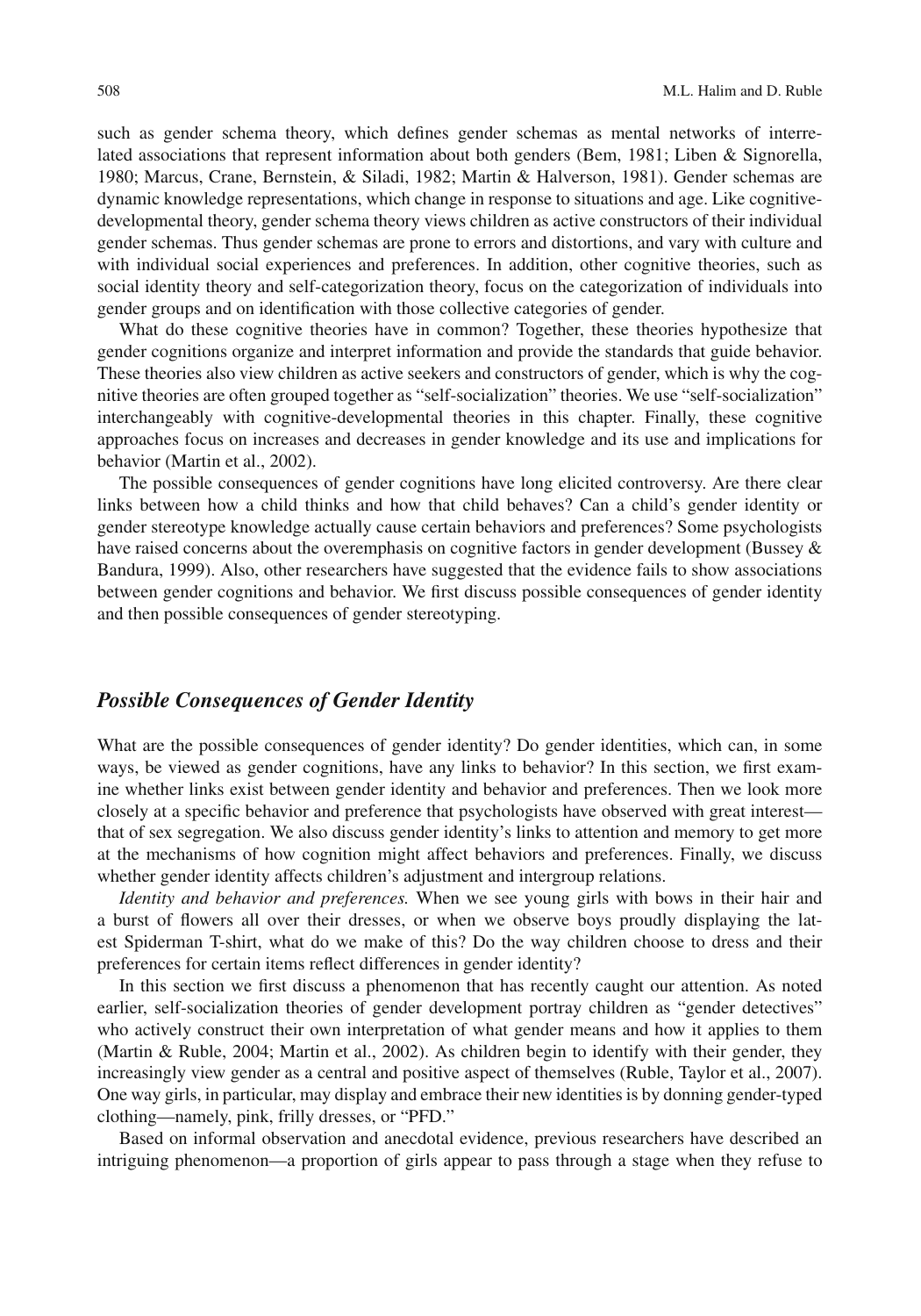go out unless they are wearing something very feminine, often pink, frilly dresses (Ruble, Lurye, & Zosuls, [2007\)](#page-28-16). The intensity of these desires, and the extremity with which they are expressed despite great inconvenience, surprise many. For example, some parents report having arguments with their daughters about wearing dresses in below-freezing weather. They often compromise by wearing thick leggings beneath their dress. Other parents report an unending parade of pink clothing worn day to day, which, when interrupted by practical reasons, such as a void of clean pink clothing, leads to a tantrum. Recent work has shown that the majority of children who have strong obsessions at one point or another tend to be boys (DeLoache, Simcock, & Macari, [2007\)](#page-25-21) obsessed with things such as dinosaurs or trains. We speculate that perhaps PFD is an untapped obsession of girls.

To study this phenomenon we first documented PFD to find out how prevalent it is and at what age girls show it (Halim, Ruble, Murphy, Greulich, & Zosuls, 2009). We also wanted to explore whether a parallel phenomenon occurs with boys. We then examined whether PFD, a gender-stereotyped behavior, was associated with gender identity along the dimensions of centrality and gender stability.

Thus, as part of a larger study on gender development, 76 parents of 3–7-year-old children (39 girls, 37 boys) were interviewed to assess the prevalence of PFD and the nature of it. PFD was measured based on parents' reports of children's insistence on wearing gender-typed clothing. Three independent judges coded responses. Furthermore, in interviews with the children, two aspects of gender identity were assessed: (i) centrality and evaluation, and (ii) gender constancy in terms of stability.

First, results of analyses of PFD data show that more than one-half of the girls had exhibited PFD, and it was especially prevalent among 3–4-year olds. On the other hand, about one-quarter of the girls had never exhibited PFD. These data suggest that PFD is a real phenomenon that is quite prevalent.

The boys' data were a mirror image of the girls'. About one-quarter of the boys had displayed a masculine version of PFD (mainly the avoidance of feminine clothing and colors, but also the wearing of suits and ties and the donning of superhero costumes). On the other hand, about one-half of the boys had never gone through a phase of clothing rigidity. In contrast to the findings for girls, clothing rigidity was more frequent among older than younger boys, namely among 5- and 6-year olds. These results suggest that a similar manifestation of PFD does exist for some boys, but it is less common. This asymmetry may relate to findings that appearances are particularly relevant for girls (Miller et al., 2009). Also, the age differences between boys and girls may reflect a general pattern in the literature that boys often lag behind girls in gender development (Ruble et al., [2006\)](#page-28-9). Alternatively, because the appearance issues for boys were most frequently avoiding anything that looks feminine, it may be that it takes longer to learn what to avoid about the other sex, hence their delay in developing a masculine form of PFD.

Second, we examined to what extent PFD was related to gender identity. We found that greater centrality and evaluation positively predicted PFD. That is, placing greater importance on gender in one's self-concept and evaluating one's own gender group more positively was associated with PFD. These results suggest that PFD represents children's displaying and embracing of their gender identities.

To study gender stability we examined only 3- and 4-year-olds, as almost all 5–6-year-olds had already attained it. We found that greater understanding of stability positively predicted PFD. These findings suggest that, once children understand the permanence of their sex, they are more likely to actively attempt to understand and to show off their understanding of gender by engaging in genderstereotyped behaviors. They act as if they are more committed to their gender. Hence, PFD is a ripe example of how gender-stereotyped behaviors are associated with children's emerging gender identities.

Other researchers also have examined links between gender identity and behavior and preferences, particularly gender constancy. Results reveal inconsistencies. Some research does show such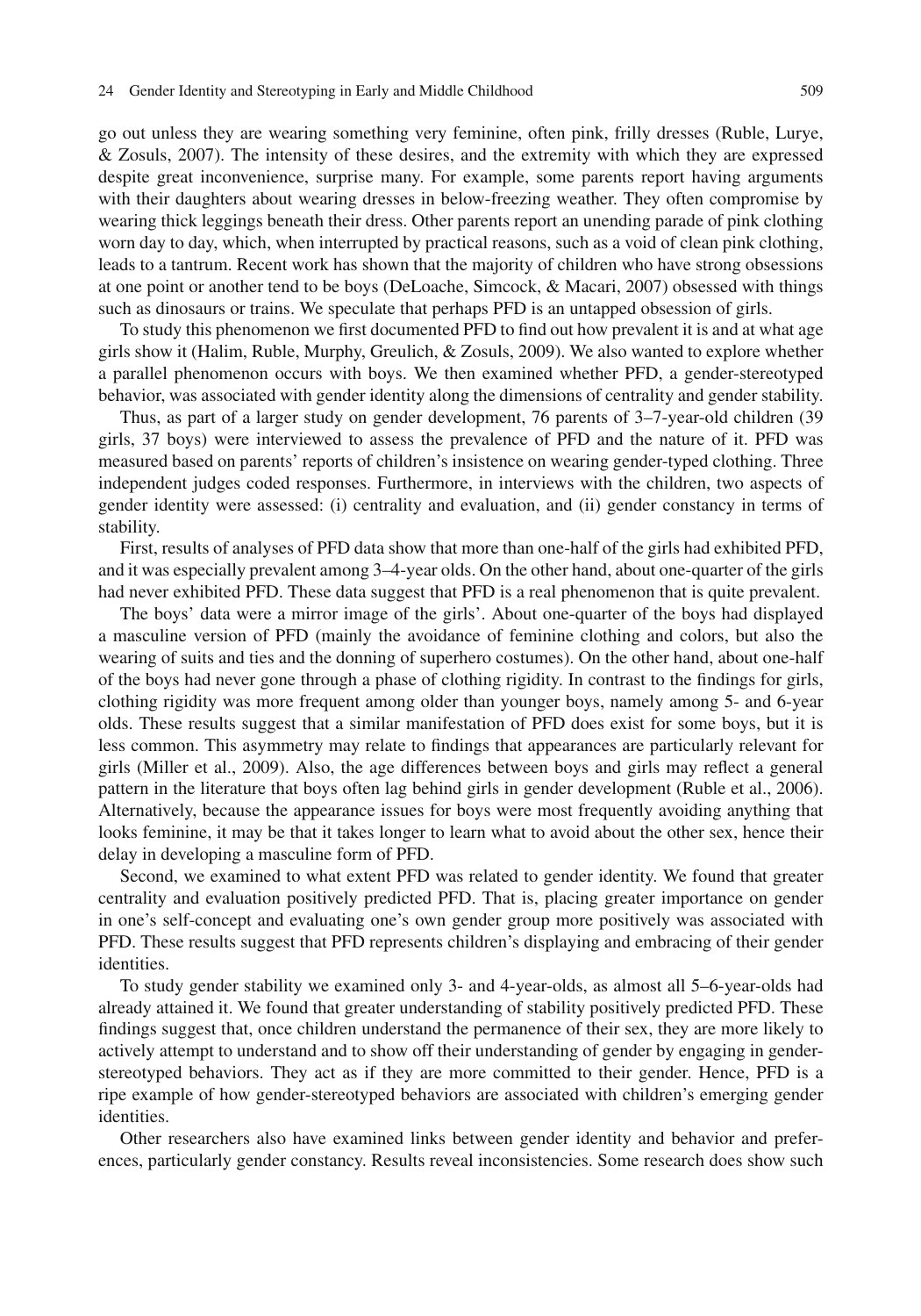connections between gender constancy and gender-typed behaviors and preferences. Other research fails to show such connections. In support of connections, many studies show positive relationships between the level of gender constancy and the imitation of same-sex others, engagement in same-sex activities, preferences for same-sex clothing, and peers and gender stereotype knowledge (reviewed in Martin et al., [2002\)](#page-27-0). For example, one particular study (Warin, [2000\)](#page-29-19) showed that young children with a better understanding of gender constancy were more likely than other children to refuse to wear cross-gender-typed clothing, such as a pink frilly dress for a boy or army fatigues for a girl. Gender constant children have also been shown to imitate same-gender models (Perloff, [1982;](#page-27-14) Ruble, Balaban, & Cooper, [1981\)](#page-28-17) and to select gender-appropriate activities more than their peers do (Frey & Ruble, [1992;](#page-25-7) Stangor & Ruble, [1989\)](#page-29-14). Other studies corroborate that children with higher levels of gender constancy actively avoid cross-gender-typed activities, in addition to dress (Frey & Ruble, [1992;](#page-25-7) Newman, Cooper, & Ruble, [1995;](#page-27-2) Stangor & Ruble, [1989;](#page-29-14) Zucker et al., [1999\)](#page-30-1). However, other research has shown no support for links between gender constancy and gender-typed behaviors and preferences (e.g., Levy, [1998;](#page-26-20) Zucker et al., [1999;](#page-30-1) Huston, [1983\)](#page-26-6).

We speculate that these mixed results can be explained with reasoning similar to why gender constancy only sometimes relates to increased stereotype knowledge. It could be that researchers with contradictory results assessed gender constancy differently. Some assessed gender constancy only as the understanding of gender stability. Others assessed gender constancy as the understanding of gender stability plus gender consistency. It could also be that attainment of gender stability does not initiate gender-typed behaviors and preferences, but amplifies them because of greater attention and responsiveness to gender-related information.

Another way psychologists have examined whether gender identity has any links to behavior and preferences is by looking at gender labeling, a critical, early component of gender identity. As noted earlier, gender labeling of the self and others exhibits a growing understanding that people can fall into categories by gender. It shows understanding of perceptual and conceptual categorical distinctions. In a longitudinal study, children who could label themselves by gender earlier than average increased in gender-typed play over several months (Fagot & Leinbach, [1989\)](#page-25-9). Weinraub et al. [\(1984\)](#page-29-17) also showed a significant relation between children's ability to label themselves verbally by sex and their gender-typed toy preferences. Zosuls et al. (2009) also showed that understanding of gender labels was associated with an increase in gender-typed play between 17 and 21 months of age. Together these studies provide some evidence that early gender identity is associated with increases in gender-typed play.

Other researchers have shown connections between other aspects of gender identity and a preference for gender-typed behaviors and preferences. For example, Wigfield and Eccles [\(2000\)](#page-30-2) showed that children with more central gender identities valued domains associated with their sex and devalued those associated with the other sex. For example, girls with greater gender identity centrality devalued math more than other girls did.

Examinations of other populations with alternate types of gender identities can also shed light on whether gender identity has links to behaviors and preferences. For example, in a study of tomboys, researchers assessed gender identity by looking at gender contentedness and gender confusion (Bailey, Bechtold, & Berenbaum, [2002\)](#page-23-4). In this sample, a stronger feminine identity was positively correlated with a preference for feminine-typed activities. Though not a direct assessment of gender identity, another study showed that tomboys in middle to late childhood preferred crossgender activities more than other girls did (Plumb & Cowan, [1984\)](#page-28-18). Also, one group of researchers showed that children diagnosed with gender identity disorder preferred cross-gender play styles more than other children did (Fridell, Owen-Anderson, Johnson, Bradley, & Zucker, [2006\)](#page-25-22).

In summary, although inconsistencies remain, a growing amount of research suggests that gender identity does have some impact on behaviors and preferences in young children. The most basic sign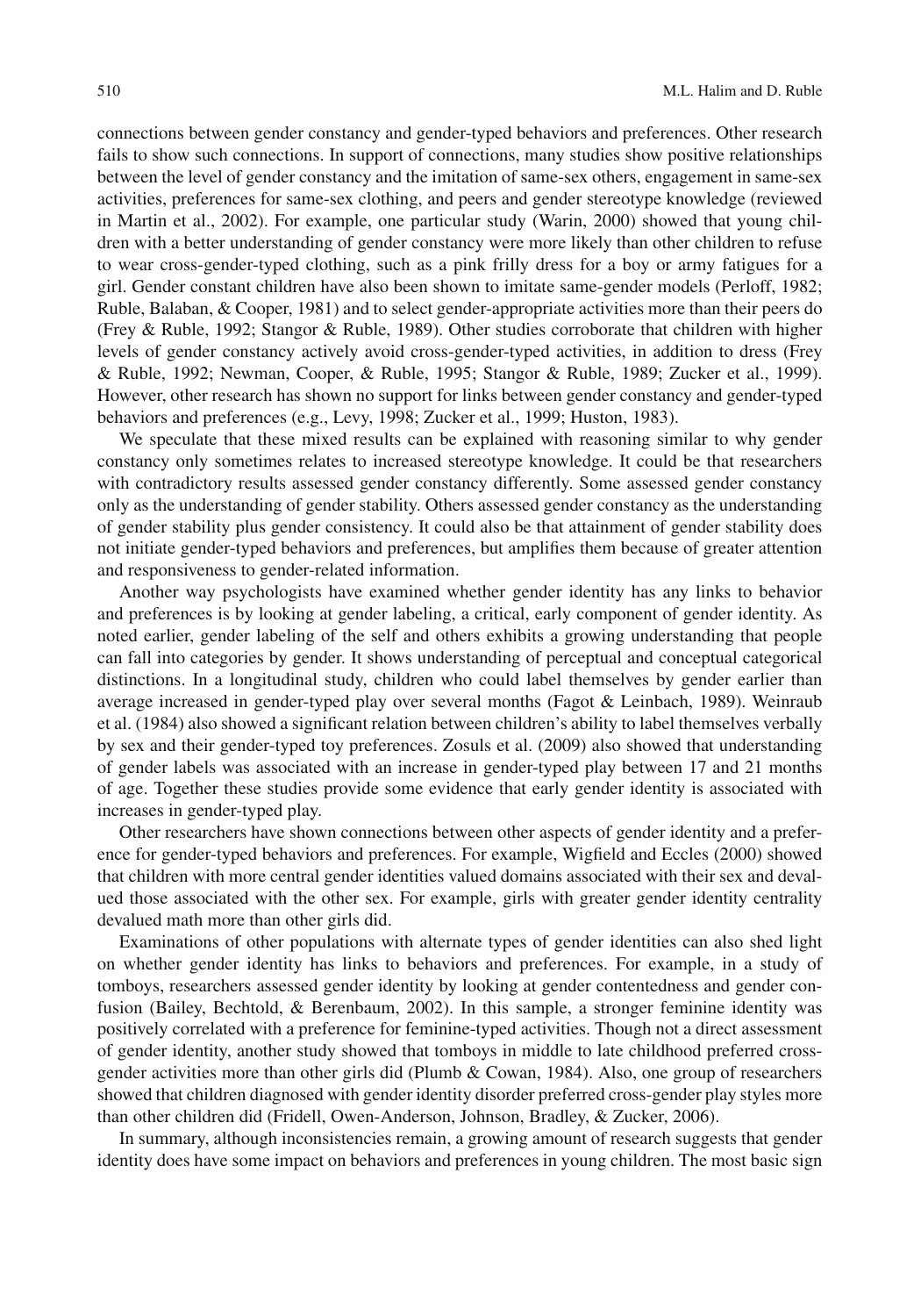of gender identity, the ability to label the sexes verbally, has been linked to increases in gender-typed play. The dimensions of centrality and constancy have been shown to affect children's clothing preferences, and indirect evidence from studies of tomboys and gender dysphoric children also suggests that identity can affect preferences for play style and activity.

*Identity and sex segregation.* Sex segregation, the tendency for girls' strong preference to play with other girls and for boys to do likewise with other boys, is a particular behavior on which many researchers have focused. Sex segregation has emerged as one of the strongest and most persistent forms of children's gendered behavior (Maccoby, [1998\)](#page-26-0). It emerges very early—at 27 months of age for girls and at 36 months for boys (La Freniere, Strayer, & Gauthier, [1984\)](#page-26-21). Also children consistently report spending more time with same-sex peers and siblings (McHale, Kim, Whiteman, & Crouter, [2004\)](#page-27-3). Consistent with this notion, Martin [\(1989\)](#page-27-7) showed that children predicted liking of target boys and girls based solely on their sex and not their stereotypic or counterstereotypic interests.

However, does sex segregation have anything to do with gender identity? On one hand, research shows that preschool children do establish gender identities prior to sex segregation (Fagot, [1985;](#page-25-23) Fagot et al., [1986\)](#page-25-8). This suggests that gender identity may affect sex segregation. It could also be the case that gender identity is a necessary, but not sufficient, contributor to sex segregation (Schelling, [1971\)](#page-28-8).

Empirical data reveal mixed conclusions. Studies of tomboys and children with gender identity disorder often support the notion that gender identity leads to sex segregation. For example, tomboys and children with gender identity disorder report liking other-sex playmates more than same-sex playmates (Bailey et al., [2002;](#page-23-4) Fridell et al., [2006;](#page-25-22) Zucker & Bradley, [1995\)](#page-30-0). Another study (Smetana & Letourneau, [1984\)](#page-29-5) suggests that gender identity effects on sex segregation may vary by sex and level of gender constancy. They showed that achievement of gender constancy predicted same-sex playmate choice, but only for girls. They showed that girls who had achieved only partial gender constancy (i.e., understanding gender stability but not consistency) engaged in more same-sex social interaction than did girls who had achieved full gender constancy (i.e., understanding both gender stability and consistency). In contrast, one direct study showed no support for the idea that gender identity as assessed by accurate gender labeling of others and gender role knowledge can predict same-sex peer preferences (Moller & Serbin, [1996\)](#page-27-15). Thus, more research, especially longitudinal studies with young children, is needed to determine whether gender identity affects sex segregation, but the picture appears to be more complex than a simple direct relationship.

*Identity, attention, and memory.* In addition to examining how identity may affect behaviors and preferences, it is important to examine whether identity affects attention and memory, which can shed light on whether cognitive-developmental theories hold up under empirical scrutiny. Cognitivedevelopmental theory posits that, as children learn about gender categories, they should increase their attention to and awareness of possible gender-related information. What does the evidence thus far suggest? Indeed, once children understand gender categories, they do show increased interest in watching same-sex others (Luecke-Aleksa, Anderson, Collins, & Schmitt, [1995;](#page-26-22) Slaby & Frey, [1975\)](#page-29-5). Moreover, young children pay more attention to and remember more information about an activity when they believe that others of their own sex perform that particular activity (Bradbard, Martin, Endsley, & Halverson, [1986\)](#page-24-14). This increase in attention occurs even when the objects or activities are novel (Bradbard & Endsley, [1983;](#page-24-15) Martin, Eisenbud, & Rose, [1995\)](#page-27-16). Hence, a substantial amount of research on attention and memory support cognitive-developmental theories of gender development.

*Identity and adjustment*. Does gender identity affect a child's adjustment or psychological wellbeing? And what kind of gender identity functions most adaptively for children? Psychologists have historically believed that gender conforming, or fitting in with others of one's own sex, facilitates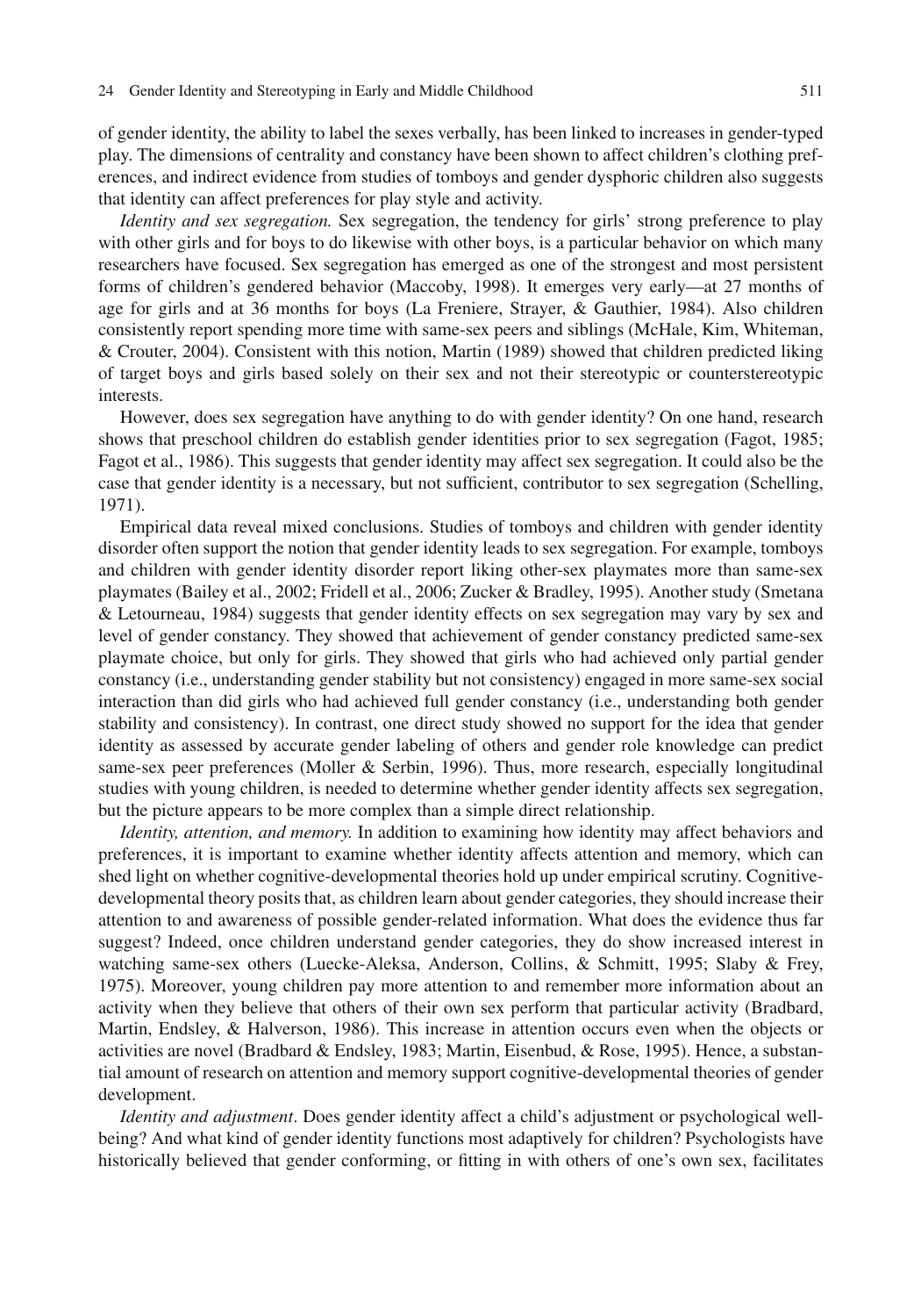optimal well-being (Kagan, [1964\)](#page-26-23). It was thought that adhering to gender stereotypes signaled normality in children. Feeling masculine would make a boy more secure in himself, and feeling feminine would make a girl more secure in herself. However, another line of thought posits that following the rigid boundaries of one's own gender identity limit a child's freedom in self-actualization. Instead, developing both feminine and masculine qualities and skills would better equip a child to deal with a wider variety of circumstances (Bem, [1974,](#page-23-5) [1981\)](#page-24-12). Thus in this school of thought, limiting oneself only to gender-typed prescriptions would lead to poor adjustment.

The latest research in this area empirically supports an integration of these two perspectives. Egan and Perry [\(2001\)](#page-25-2) showed that self-perceptions of gender typicality contributed to a healthy sense of self, a finding confirmed by subsequent studies (Carver, Yunger, & Perry, [2003;](#page-24-16) Yunger, Carver, & Perry, [2004\)](#page-30-3). Thus it would seem that this research supports the historical view of identity and adjustment, such that fitting in with gender-typed interests and stereotypes optimizes children's well-being. However, the researchers also concluded that children's adjustment is optimized when they feel both secure in their conceptions of themselves as typical members of their gender and also free to explore cross-gender options when they desire. In multidimensional terms, high felt typicality together with low felt pressure to conform to gender stereotypes predicts a healthy sense of self.

On the other end of the spectrum, children who feel atypical may have worse adjustment. Several studies confirm this hypothesis. Carver et al. [\(2004\)](#page-24-4) showed that children questioning their heterosexuality reported less satisfaction with their social relationships. The particular combination of low gender contentedness combined with high felt pressure was particularly harmful for these children. Patterson and Bigler [\(2007\)](#page-27-17) showed that being an atypical group member made younger, but not older, children less happy to be a member of their group. Also, in a study of 9–10-year-old Israeli girls, researchers assessed gender identity by having the girls rate themselves on stereotypically masculine and feminine traits (Lobel, Slone, & Winch, [1997\)](#page-26-24). Those who scored high on masculine traits and low on feminine traits diverged from the rest of the sample. This particular group of girls, on average, was less popular among their peers, had a lower level of self-esteem, and was less satisfied with their gender. Girls who scored high on both masculine and feminine traits did not differ on these measures from girls who scored high on feminine traits and low on masculine traits.

Given these converging results, what might mediate the relationship between high felt typicality and better adjustment or, put another way, between low felt typicality and poor adjustment? Recent research points to peer acceptance as a potential mediator between typicality and adjustment. Smith and Leaper [\(2006\)](#page-29-20) showed that peer acceptance partially mediated the relation between selfperceived gender typicality and self-worth in a large sample of adolescents. Indeed, other research has shown that gender nonconforming targets in childhood home videos recall more childhood rejection (Rieger, Linsenmeier, Gygax, & Bailey, [2008\)](#page-28-19).

Do these findings apply universally to all children? Few researchers have actually examined the relationship between children's gender identity and adjustment in populations other than European American middle-class children. Those who have looked at other populations reported mixed findings. For example, Corby et al. [\(2007\)](#page-24-5) found very different relationships between components of identity and adjustment for African American and Hispanic children from low-income homes. Indeed, the strong and consistent relationships they found between components of gender identity and adjustment among European American children did not exist or changed directions in African American and Hispanic children. More specifically, there was a paucity of relations between gender identity and adjustment for African American children. They posited that African American preadolescents are coping with a racial minority identity, which causes other dimensions of identity to be less influential at this age. In partial support of this hypothesis, researchers have shown that, in late adolescence, African American girls, on average, do find their racial identities more salient than their gender identities (Shorter-Gooden & Washington, [1996\)](#page-29-21).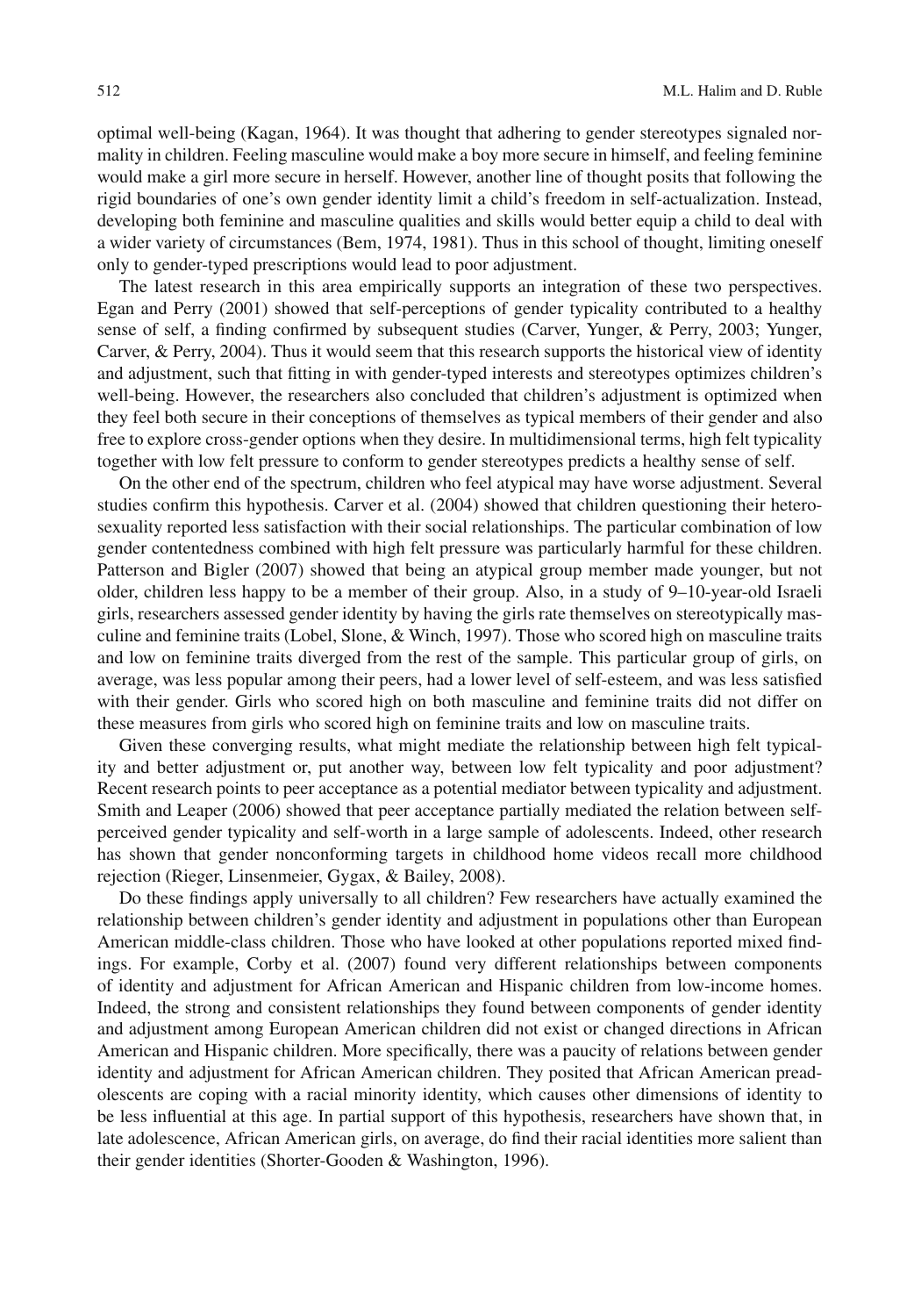#### 24 Gender Identity and Stereotyping in Early and Middle Childhood 513

For Hispanic girls, gender contentedness was associated with higher rather than lower internalizing problems (Corby et al., [2007\)](#page-24-5). However, for Hispanic boys, felt pressure was associated with lower rather than higher internalizing problems (Corby et al., [2007\)](#page-24-5). Taking into account this variation of gender identity among different ethnic groups, Corby and colleagues (2007) suggested that the implications of gender identity for adjustment depend on the particular meanings that a child attaches to gender, and these meanings may vary across and within ethnic/racial groups.

There are also few studies of gender identity and adjustment in adult groups besides European Americans. However, one study showed that African American women who endorsed high levels of both masculine and feminine traits in a gender role inventory experienced lower levels of stress than did other African American women in the sample (Littlefield, [2003\)](#page-26-25). Another study showed that Israeli adolescent boys who had a more androgynous identity, according to self-ratings of feminine and masculine traits, had higher levels of social self-esteem, on average, than did those with less androgynous gender identities (Parker & Parker, [1992\)](#page-27-18).

Overall, the data suggest that feeling typical of one's gender predicts a positive sense of wellbeing. Moreover, peer acceptance may partially mediate gender identity's relationship to adjustment. If a child behaves typically of her or his gender group, peers will more likely accept the child, and the child will experience a greater sense of well-being. However, whereas feeling typical of one's gender group promotes better adjustment, feeling pressured from outside sources to conform to gender stereotypes predicts worse adjustment. Finally, researchers need to examine these relationships in diverse populations, as the little research that does exist suggests different relationships for different ethnic groups.

*Identity and intergroup relations.* Does gender identity affect relations between boys and girls? Before we can answer this question, we must discuss social identity theory, which provides a framework for the topic at hand. Tajfel and Turner [\(1986\)](#page-29-1) conceptualized a group as a collection of individuals who perceive themselves to be members of the same social category, share some "emotional involvement" in a common definition of themselves, and achieve some consensus about society's evaluation of their group and their membership in it. Further, they define social identity as "those aspects of an individual's self-image that derive from the social categories to which [an individual] perceives [himself/herself] as belonging" (p. 16).

Social identity theory proposes that individuals strive to maintain or enhance their self-esteem by attaining a positive social identity. Furthermore, individuals maintain or enhance a positive social identity by making social comparisons to relevant outgroups. When individuals fail to achieve a positive social identity, the theory predicts that they will strive to leave the existing group and join a more positively distinct group or to make the existing group more positively distinct. In sum, social identity theory's basic hypothesis predicts that pressures to evaluate one' s own group positively through ingroup/outgroup comparisons lead social groups to attempt to differentiate themselves from each other.

These assumptions and predictions derive in large part from many experiments that show that "trivial ad hoc" intergroup categorization leads to ingroup favoritism and discrimination against the outgroup. The experiments used "minimal" groups that were "purely cognitive" and symbolic with no real conflict, economic or otherwise.

One theoretical issue of interest is the interplay between social identity dynamics and the attainment of gender constancy in early childhood. As Lutz and Ruble [\(1995\)](#page-26-26) discussed, many predictions can be made to the how the two theories interact. For example, one might expect an increase in gender prejudice at the time children acquire constancy for several reasons. First, when children acquire constancy, they learn about the unchanging nature of their gender category membership. Thus, children may view their genders as inescapable, and, as a result, may intensify efforts to make membership in that gender category build up personal self-esteem. Second, during constancy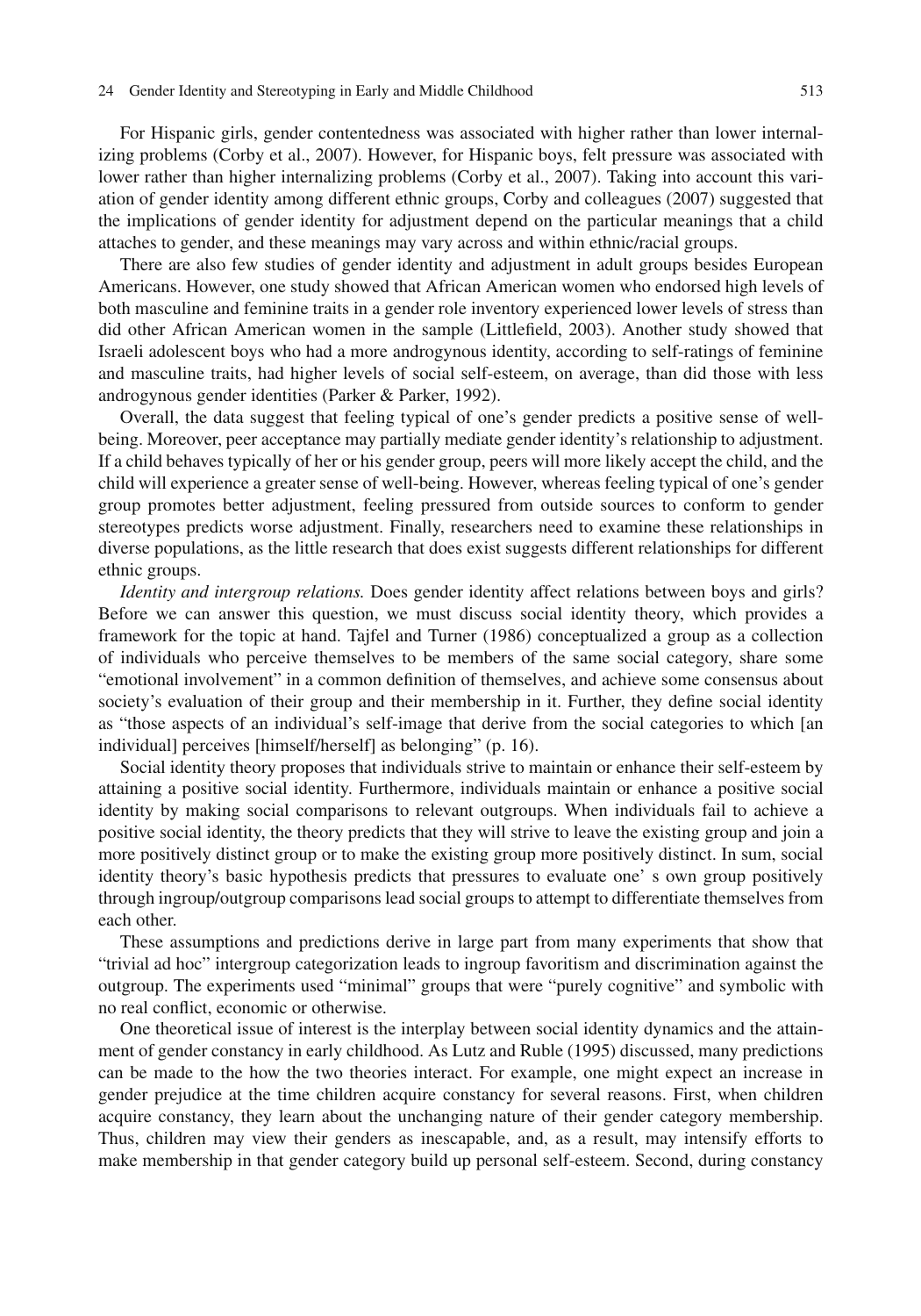acquisition, children are actively consolidating gender knowledge that makes gender information more salient and heightens its accessibility.

Few studies have directly tested this prediction. However, in our PFD study (Halim et al., [2009\)](#page-25-24), we assessed intergroup attitudes by asking children how much they thought that certain trait words such as "bad" or "mean" describe the other sex. We found that children who exhibit PFD, particularly the older ones, had more negative outgroup attitudes than other children did. Examinations of the connections between gender identity and gender prejudice would be a productive area of inquiry for future developmental research.

# *Possible Consequences of Gender Stereotyping*

Now that we have considered the possible consequences of gender identity, we examine many of the same areas in regard to gender stereotype knowledge and use. In the first section we focus on gender stereotype knowledge and its connections to behaviors and preferences and attention and memory. Similar to questions on identity's links to these constructs, studies of whether gender stereotype knowledge has any relations to behavior, preferences, attention, and memory could shed light on the controversy about cognition's role in gender development. We discuss gender stereotype use and its connections to adjustment and intergroup relations.

*Stereotype knowledge, behaviors, and preferences.* As noted earlier, according to cognitivedevelopmental theory, children hold gender stereotypes or mental standards of gender-appropriate behavior. Furthermore, children actively attempt to match their behavior to these newly learned stereotypes or standards (Maccoby & Jacklin, [1974\)](#page-27-19). Thus examinations of stereotype knowledge's connections to behavior and preferences can inform whether cognitive-developmental theory provides a reasonable depiction of gender development. Based on cognitive-developmental theory, increases in gender stereotype knowledge should lead to increases in gender-stereotyped behavior and preferences in young children. There is surprisingly little research that directly assesses the link between stereotype knowledge and gender-stereotyped behavior (see Huston, [1985;](#page-26-7) Martin, [1993;](#page-27-20) Signorella, [1987\)](#page-29-22).

The existing literature reveals mixed findings (see Martin, [1993\)](#page-27-20). Many studies do support cognitive-developmental theory. Studies with correlational designs have yielded positive associations between stereotypic knowledge and gender-stereotyped behavior (Aubry, Ruble, & Silverman, [1999;](#page-23-6) Coker, [1984;](#page-24-17) Serbin et al., 1993).

In a longitudinal study, Miller et al. [\(2006\)](#page-27-4) examined the interplay between the development of gender stereotypes and children's gender-typed preferences between the ages of 5 and 10. They examined children's gender-typed preferences for toys, play activities, household chores, and occupational activities, as well as their gender stereotype knowledge. They found interesting interactions. Specifically, boys followed the predicted pattern. For boys, increasing knowledge of stereotypes ran in parallel to increasing gender-typed preferences. Their preferences increased up until the point at which they reached their maximum level of stereotype rigidity, and then preferences tended to remain stable. Thus, for boys, gender-typed preferences may develop at the same time as increasing rigidity of stereotyping. However, girls' patterns were less clear. The researchers also looked at individual differences. Boys who displayed a higher level of peak rigidity in stereotyping, and boys whose peak rigidity occurred earlier, showed stronger gender-typed preferences than their peers did.

Those patterns are consistent with the results of another longitudinal study of gender stereotype knowledge's relationship to gender-typed preferences. Aubry et al. [\(1999\)](#page-23-6) showed that 4–8-yearold boys generally followed the predicted pattern. Gender stereotype knowledge about items and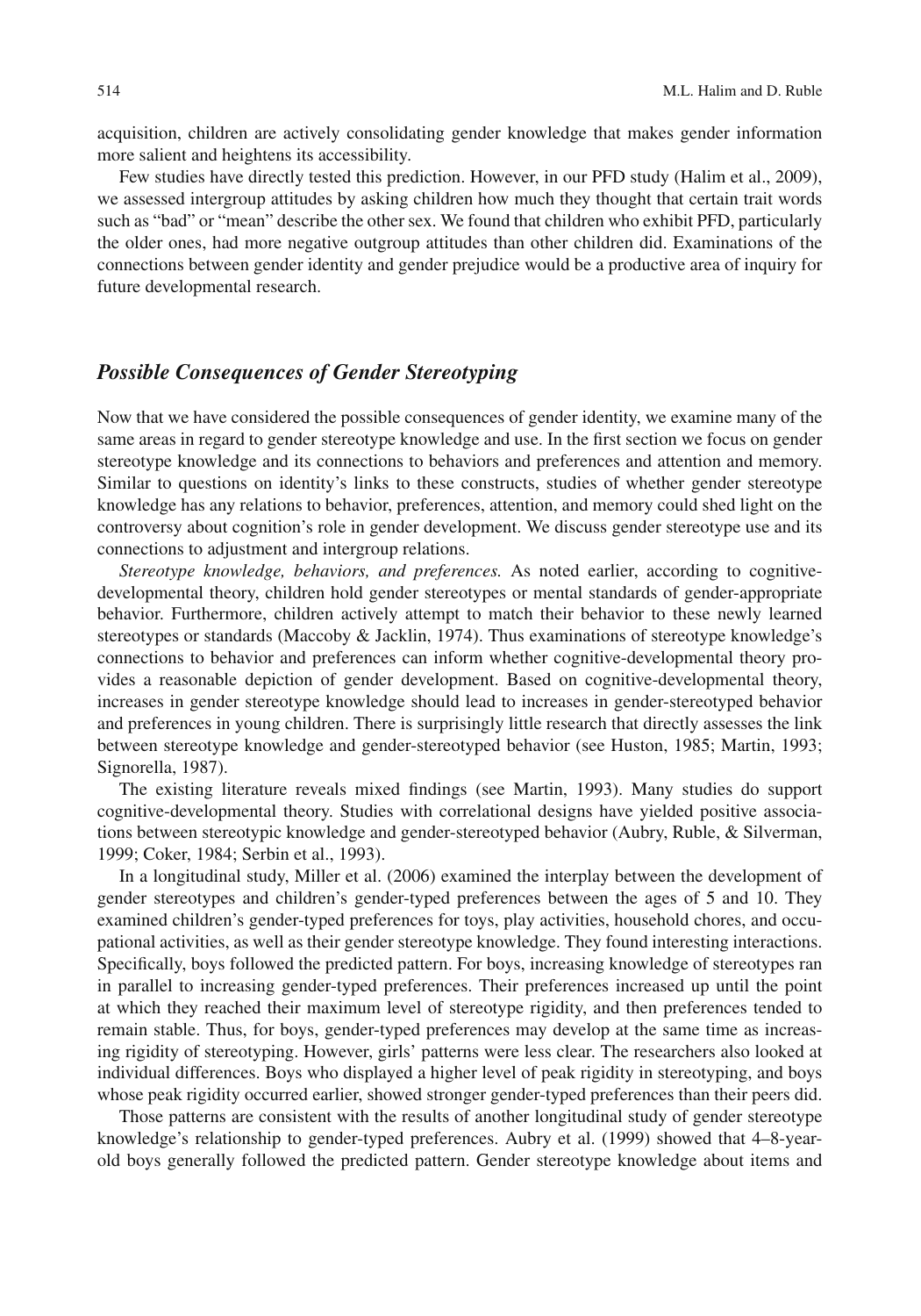attributes generally positively predicted gender-typed preferences. However, for girls, the data sometimes revealed no relationship or revealed a relationship in the opposite direction. Gender stereotype knowledge sometimes negatively predicted gender-typed preferences.

Others have used experimental designs to show that children follow newly created gender stereotypes when choosing between different novel toys (Bradbard & Endsley, [1983;](#page-24-15) Bradbard et al., [1986;](#page-24-14) Martin et al., [1995\)](#page-27-16). In addition, levels of gender constancy may also affect how children use gender stereotype knowledge. Ruble et al. [\(1981\)](#page-28-17) found that, among 4–6-year olds, children with high levels of gender constancy used gender stereotypes newly learned from television commercials to guide their toy preferences much more than did children with low levels of gender constancy. Newman, Cooper, and Ruble [\(1995\)](#page-27-2) hypothesized that gender constant children strive to master gender roles, but how well they do so depends on their knowledge of gender stereotypes. They found that only 5–9-year-old gender constant girls with a rich knowledge of gender stereotypes held less positive attitudes than other children held toward computer use.

However, other data do not support cognitive-developmental theory, at least for very early preferences. For example, Perry, White, and Perry [\(1984\)](#page-28-20) found, among 2–5-year olds, that boys' acquisition of gender stereotypes lagged behind, rather than preceded, their development of gendertyped preferences for toys by about 1 year. Maccoby [\(1998\)](#page-26-0) concluded that stereotyping is not a necessary condition for the development of certain aspects of gender-typing. However, it is possible that, once children acquire stereotype knowledge, they use stereotypes to guide their own behavior into sex-appropriate channels.

*Stereotype knowledge, attention, and memory*. Studies of gender stereotyping, attention, and memory can provide insight on the cognitive mechanisms that affect children's gender development. Children tend to remember information that is consistent with a stereotype and to forget or distort information that is inconsistent with it (Calvert & Huston, [1987;](#page-24-18) Liben & Signorella, [1980;](#page-26-19) Martin & Halverson, [1983;](#page-27-13) Signorella et al., [1993\)](#page-29-23). Young children generally remember same-gender-typed objects better than cross-gender-typed ones (Cherney & Ryalls, [1999\)](#page-24-19). Younger children recalled more information from stories that contained gender-consistent activities than they did from other stories (Conkright, Flannagan, & Dykes, [2000\)](#page-24-20). Also, children who more strongly endorse gender stereotypes display poorer memory for counterstereotypic information than their more egalitarian peers do (Carter & Levy, [1988;](#page-24-21) Liben & Signorella, [1980;](#page-26-19) Signorella & Liben, [1984\)](#page-29-12).

It may be that children do not encode information that does not fit their gender stereotypic expectations. In a study of mother–child conversations about gender while looking through a storybook, Gelman et al. [\(2004\)](#page-25-12) showed that 30-month-olds have some difficulty identifying the gender of a person who is engaging in a gender-atypical activity.

*Stereotype use and adjustment.* It is surprising that the field lacks studies on gender stereotype use and adjustment in young children. In the adult literature, psychologists have focused only on self-stereotyping of gender attributes and adjustment (e.g., Keyes, [1984;](#page-26-27) Oswald & Lindstedt, [2006;](#page-27-21) Spence, Helmreich, & Stapp, [1975\)](#page-29-24).

However, one study of young children did consider gender stereotype use and adjustment (Lurye et al., [2008\)](#page-26-11). To measure gender stereotype use, which they viewed more as gender role rigidity, they first told participants about children who had transgressed in terms of gender; for example, a boy who paints his fingernails with nail polish or a girl who plays with trucks. Then they asked participants if they would be friends with each hypothetical child, and if they would want to go to a school that allowed these kinds of behaviors. In the end, they showed an interesting interplay between gender stereotype use and identity. For 5- to 7-year olds, gender stereotype use predicted lower global self-worth, but only for participants with low gender identity centrality and evaluation. There were no effects for 3- to 4-year-olds. The researchers posited that, because age 3–4 is the normative time for a sharp increase in gender stereotype knowledge and use, rigidity at this age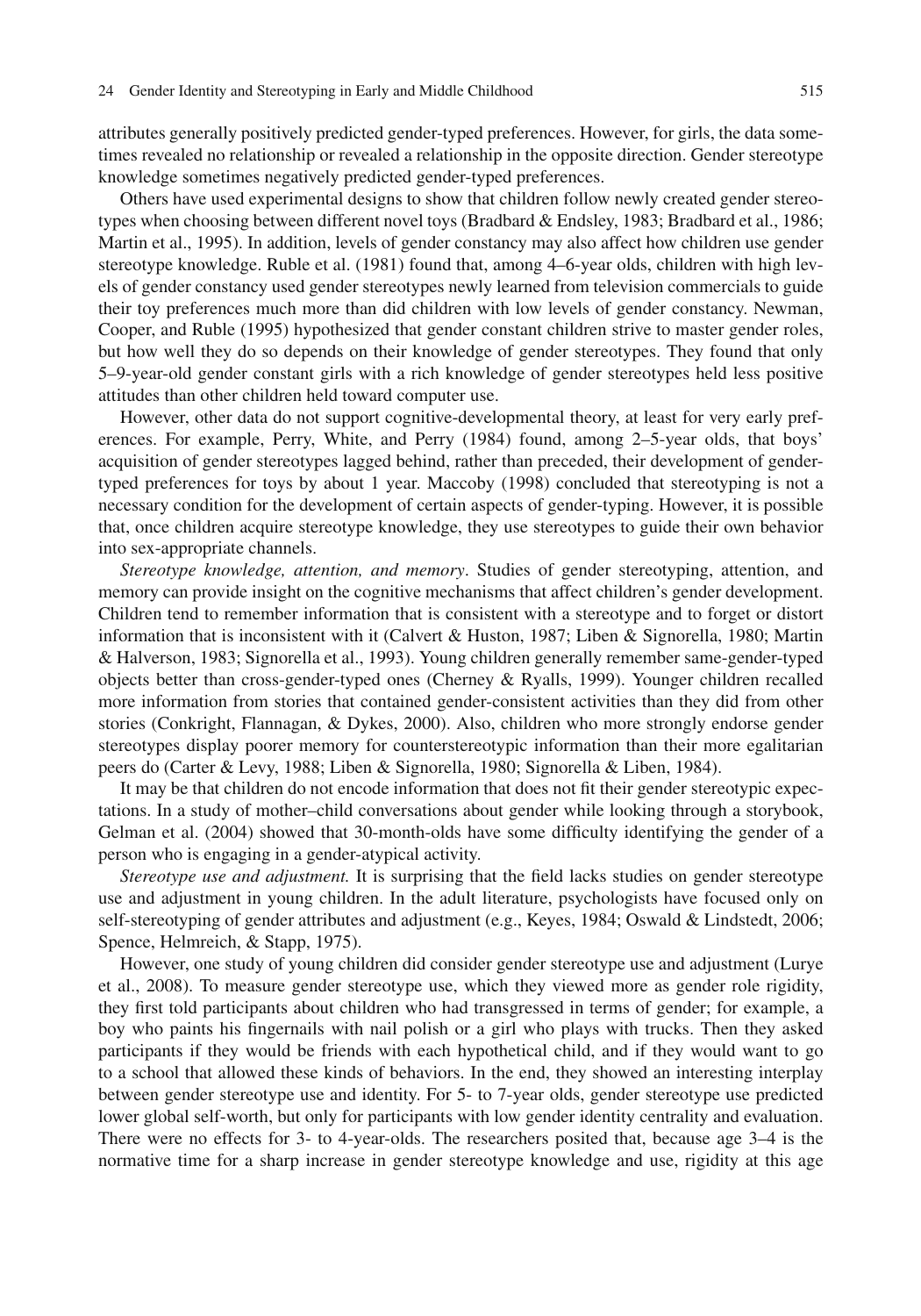signals social cognitive development, rather than an individual difference that would impact adjustment. Thus, overall, further research on stereotype use and adjustment in children would benefit the field.

*Stereotype use and intergroup relations*. When we earlier defined gender stereotypes, we differentiated between gender stereotyping and gender prejudice. General stereotyping has been defined as cognitive representations of culturally held beliefs about outgroup members, whereas general prejudice has been seen as a negative affective response toward an outgroup member (McConahay & Hough, [1976\)](#page-27-22). Similarly, Arthur, Bigler, Liben, Gelman, and Ruble [\(2008\)](#page-23-7) defined gender prejudice as the more affect-laden component of an individual's thinking about gender that consists of one's evaluative feelings about men and women.

Earlier we discussed social identity theory, a theory with much empirical support. However, there are some theoretical issues in social identity theory that developmental studies, in particular, can address. First, how basic is the drive to categorize and achieve a positive social identity through intergroup comparisons? If all individuals have this drive, and if groups truly can be minimal and still elicit intergroup comparisons, then we should see effects even for young children. That is, if the drive to categorize is universal, and all humans are motivated to achieve a positive social identity, then children, in addition to adults, should exhibit intergroup comparison effects. What does the evidence suggest? Children, in fact, do exhibit ingroup favoritism for their own gender group at an early age. Already between the ages of 2 and 3, children develop preferences for peers of their own gender (Ruble & Martin, [1998\)](#page-28-6). Kuhn, Nash, and Brucken [\(1978\)](#page-26-28) demonstrated that 2- and 3-yearold children attributed more positive attributes to their own gender group and more negative traits to the other gender group. Researchers have showed evidence for ingroup gender bias in middle and late childhood as well (Verkuyten & Thijs, [2001;](#page-29-10) Zalk & Katz, [1978\)](#page-30-4).

Even though most children exhibit gender bias, gender differences may exist, though in which direction remains inconclusive. Some research has shown that, although boys typically develop gender attitudes that favor their own group, in middle childhood, girls typically develop more egalitarian gender beliefs (Signorella et al., [1993\)](#page-29-23). This may parallel how most European American children develop stereotypic, pro-European American attitudes about race, whereas African American children often develop non-biased, and sometimes pro-outgroup-biased attitudes (see Spencer & Markstrom-Adams, [1990\)](#page-29-25). In a direct experimental study of how groups of different statuses may differ in intergroup attitudes, Bigler, Brown, and Markell [\(2001\)](#page-24-22) showed that children who were members of high status, but not low status, groups developed ingroup-biased attitudes. More specifically, high-status children rated their ingroup more positively than the outgroup. In contrast, low-status children rated the ingroup and outgroup equivalently. However, other research has shown that girls exhibit more pro-ingroup gender bias in evaluative attitudes, though only in 10–13 year olds (Verkuyten & Thijs, [2001\)](#page-29-10). Perhaps an age by sex interaction exists. In one study, Welsh children aged 3–9 felt more positively about their own sex than about the other sex (Yee & Brown, [1994\)](#page-30-5). But among the girls, 3-year olds exhibited the most ingroup bias, whereas among the boys, 5- and 7-year olds showed the most bias.

Another theoretical issue that arises in discussions of social identity theory is whether group categorization and comparisons automatically elicit outgroup derogation. Individuals could possibly derive a positive social identity with ingroup favoritism only, without outgroup derogation. What does the research suggest? Developmental studies suggest, contrary to social identity theory, that ingroup favoritism does not automatically confer outgroup derogation (Cameron, Alvarez, Ruble,  $\&$ Fuglini, 2001). To support this distinction, in an experimental study with novel groups, children's intergroup bias stemmed from differential evaluation of positive, rather than negative, traits (Bigler, Brown, & Markel, 2001; Bigler, Jones, & Lobliner, [1997;](#page-24-23) Brewer, [1999\)](#page-24-24). That is, intergroup bias took the form of believing that one's ingroup was nearly perfect and the outgroup was merely good.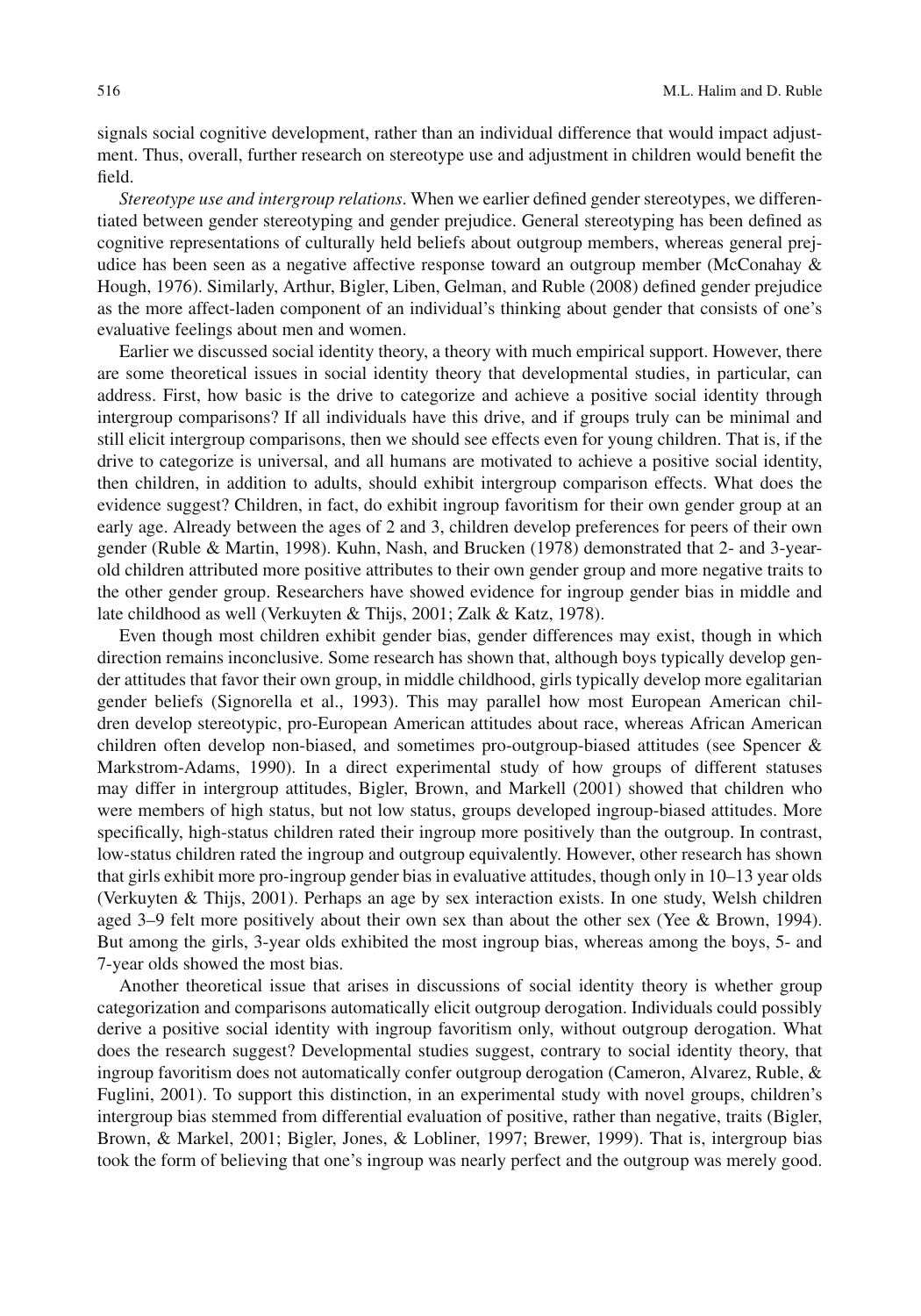In addition, when given the opportunity to rate both girls and boys positively or negatively, boys and children who viewed gender as less important to their self-concepts attributed more positive than negative traits to both genders (Susskind & Hodges, [2007\)](#page-29-26), which signals a decoupling of ingroup positivity from outgroup negativity. Also, in a study of 2nd and 5th graders, both boys and girls exhibited ingroup favoritism, but only girls exhibited negative outgroup evaluation (Zalk & Katz, [1978\)](#page-30-4). This interaction could possibly be due to a general "boys are bad" bias in girls (Heyman, [2001\)](#page-25-25). That is, perhaps the default for both girls and boys is to show ingroup positivity only, but, because there is a bias to judge boys as bad, this bias may appear as outgroup negativity for girls.

What factors might affect children's attitudes toward the other sex? Research suggests that adults' labeling and functional use of gender categories can affect intergroup attitudes. Patterson and Bigler [\(2006\)](#page-27-21) divided children into novel "red" and "blue" groups using T-shirt colors. In the experimental condition, teachers used color groups to label children and to organize the classroom, such as by lining up children based on their T-shirt colors. After 3 weeks, children in the experimental classroom showed greater ingroup bias on some measures than did children in a control classroom where color groups were ignored. Even though they did not directly examine gender in this experiment, the data suggest that labeling and the functional use of gender categories can affect intergroup attitudes.

Research on intergroup attitudes in the broader social psychological and developmental fields continues to grow and branch out in interesting directions. For example, some research has provided evidence that children can show different levels of explicit and implicit bias (Baron & Banaji, [2006;](#page-23-1) Rutland, Cameron, Milne, & McGeorge, [2005\)](#page-28-21). In addition, recent research has shown that preschool and 1st grade children prefer racial ingroup members that exclusively interact with other racial ingroup members (Castelli, De Amicis, & Sherman, 2007). The children evaluated these loyal group members more positively and felt more similar to them, a preference that disappeared among 9- to 11-year old children. The field currently lacks direct evidence of these types of findings in reference to gender prejudice or for very young children. Other researchers have examined attitudes toward own- and other-gender out- and in-subgroups, but only in late adolescence and not in early childhood (Eckes, Trautner, & Behrendt, [2005\)](#page-25-26). Further research in these areas could provide important insight into the development of intergroup attitudes.

#### *Summary*

A survey of research on the possible consequences of gender identity and stereotyping overall reveals the potential reach of these constructs. Not only can gender identity and stereotyping affect cognitive processes such as attention and memory, but they may also affect behaviors and preferences. Moreover, gender identity and stereotyping can affect how children feel about themselves and how they interact with and view their peers. In many of these areas, however, research remains sparse and inconclusive such that empirical data often support competing hypotheses. Further research is needed to disentangle these issues.

#### **Future Directions**

Our examination of the literature on gender identity and stereotyping in early and middle childhood as a whole reveals several areas that need more empirical attention. There is a lack of research on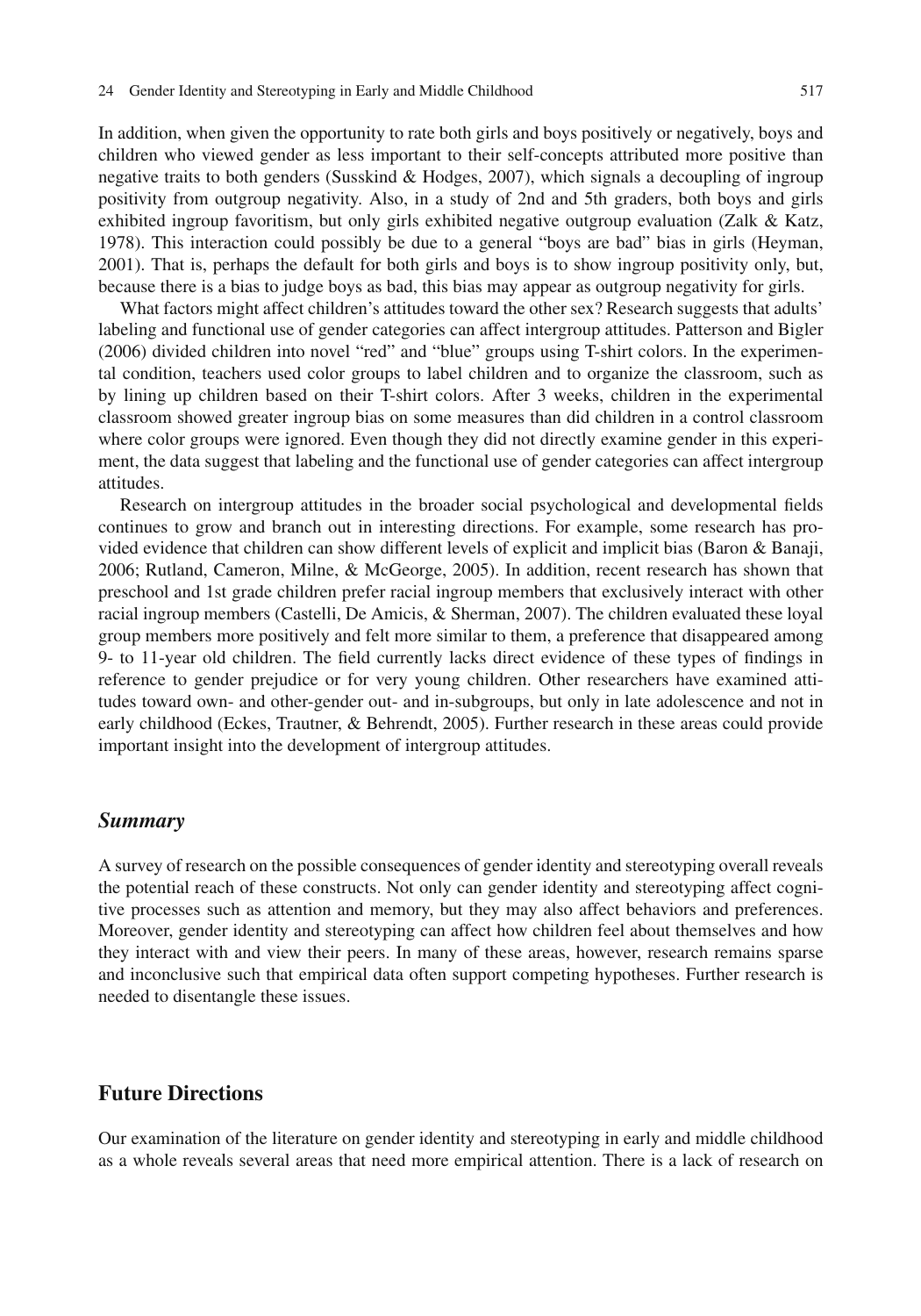theorized dimensions of gender identity in young children. For example, little research exists on the emergence of public regard. We do not know much about how and when children learn what others think of their own gender. When and how do they learn how much others respect and value their gender? We also need more research on the multidimensionality of gender identity in different ethnic, income, and questioning samples. The little available research on diverse groups suggests wide variation in the multidimensionality of gender identity. There is also a lack of research on gender stereotype use, not just knowledge, and how it relates to adjustment in young children. We also do not know much about how children subgroup genders and about their attitudes toward these subgroups. For example, among girls, there may exist a subgroup of tomboys, but even within tomboys, there may be a subgroup of "sporty" tomboys. Attitudes toward girls could vary depending on subgroup categorization.

There are also areas that have been extensively studied, but still remain contentious in their conclusions. For example, what is the trajectory of gender stereotyping? Does it peak and then wane? Does it increase over time? Also, does gender constancy predict gender stereotype knowledge and use? Does gender identity predict sex segregation? For each of these issues we have suggested ways to explain how different studies might show different results. But further research is still needed, and more longitudinal research is needed as well, especially to capture the temporal, causal effects of these constructs.

Finally, we related gender identity and stereotyping to gender-typed preferences and interests, behavior and activities, beliefs and knowledge, memory, intergroup relations, and adjustment and psychological well-being. Evidence shows that gender identity and stereotyping can relate to all of these facets of children's lives, which emphasizes its importance in development. We have discussed these facets largely as results of gender identity development and gender stereotyping. However, the direction of causality could go the other way, or could work in both directions, each giving feedback and fueling the other. For example, because being a boy is important to a particular boy, he may want to wear cowboy boots all the time. But wearing these cowboy boots everyday may, in turn, build up the importance of being a boy to him and further bolster or affirm that boys are indeed great. Only future research can clarify the direction of these effects.

#### **References**

- Anderson, D. R., Huston, A. C., Schmitt, K. L., Linebarger, D. L., & Wright, J. C. (2001). Early childhood television viewing and adolescent behavior: The recontact study. *Monographs of the Society for Research in Child Development*, *66,* 1–147.
- <span id="page-23-3"></span>Arthur, A. E., Bigler, R. S., Liben, L. S., Gelman, S. A., & Ruble, D. N. (2008). Gender stereotyping in young children: A developmental intergroup perspective. In M. Killen & S. Levy (Eds.), *Intergroup attitudes and relations in childhood through adulthood* (pp. 66–86). Oxford: Oxford University Press.
- <span id="page-23-7"></span>Ashmore, R. D., Deaux, K., & McLaughlin-Volpe, T. (2004). An organizing framework for collective identity: Articulation and significance of multidimensionality. *Psychological Bulletin*, *130*, 80–114.
- <span id="page-23-0"></span>Aubry, S., Ruble, D. N., & Silverman, L. (1999). The role of gender knowledge in children''s gender-typed preferences. In L. Balter & C. Tamis-LeMonda (Eds.), *Child psychology: A handbook of contemporary issues* (pp. 363–390). New York: Psychology Press.
- <span id="page-23-6"></span>Bailey, J. M., Bechtold, K. T., & Berenbaum, S. A. (2002). Who are tomboys and why should we study them? *Archives of Sexual Behavior*, *31*, 333–341.
- <span id="page-23-4"></span>Baron, A. S., & Banaji, M. R. (2006). The development of implicit attitudes: Evidence of race evaluations from ages 6 to 10 and adulthood. *Psychological Science*, *17*, 53–58.
- <span id="page-23-1"></span>Baumeister, R. F., & Sommer, K. L. (1997). What do men want? Gender differences and two spheres of belongingness: Comment on Cross and Madson. *Psychological Bulletin*, *122*, 38–44.
- <span id="page-23-5"></span><span id="page-23-2"></span>Bem, S. L. (1974). The measurement of psychological androgyny. *Journal of Consulting and Clinical Psychology*, *42*, 155–162.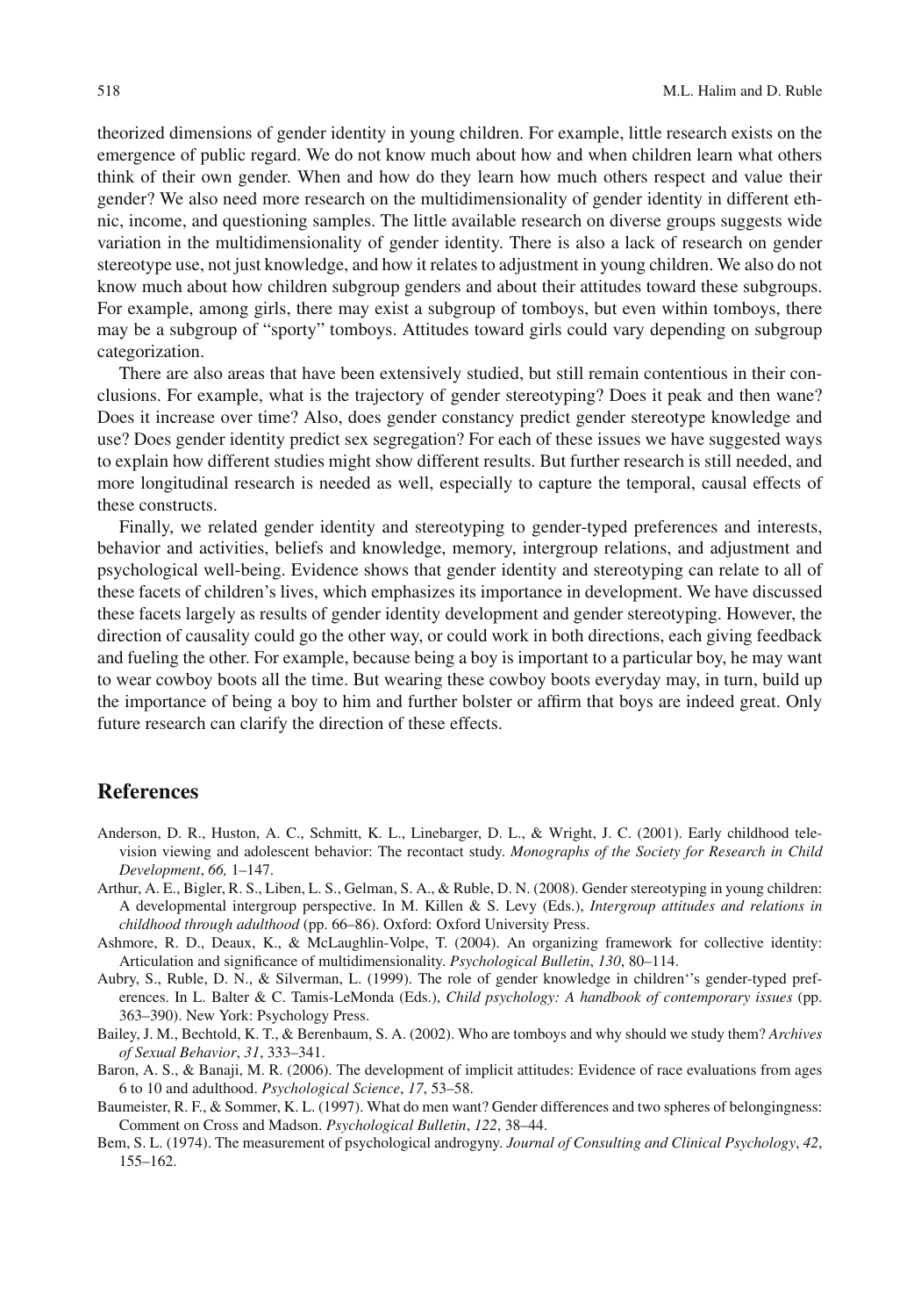Bem, S. L. (1981). Gender schema theory: A cognitive account of sex typing. *Psychological Review*, *88*, 354–364.

- <span id="page-24-12"></span>Bennett, M., & Sani, F. (2008). The effect of comparative context upon stereotype content: Children's judgments of ingroup behavior. *Scandinavian Journal of Psychology*, *49*, 141–146.
- <span id="page-24-7"></span>Bennett, M., Sani, F., Hopkins, N., Agostini, L., & Mallucchi, L. (2000). Children's gender categorization: An investigation of automatic processing. *British Journal of Developmental Psychology*, *18*, 97–102.
- <span id="page-24-1"></span>Bigler, R. S. (1995). The role of classification skill in moderating environmental influences on children''s gender stereotyping: A study of the functional use of gender in the classroom. *Child Development*, *66*, 1072–1087.
- <span id="page-24-10"></span>Bigler, R. S., Brown, C. S., & Markell, M. (2001). When groups are not created equal: Effects of group status on the formation of intergroup attitudes in children. *Child Development*, *72*, 1151–1162.
- <span id="page-24-22"></span>Bigler, R. S., Jones, L. C., & Lobliner, D. B. (1997). Social categorization and the formation of intergroup attitudes in children. *Child Development*, *68*, 530–543.
- <span id="page-24-23"></span>Bigler, R. S., & Liben, L. S. (1992). Cognitive mechanisms in children's gender stereotyping: Theoretical and educational implications of a cognitive-based intervention. *Child Development*, *63*, 1351–1363.
- <span id="page-24-11"></span>Blakemore, J. E. O. (2003). Children's beliefs about violating gender norms: Boys shouldn't look like girls and girls shouldn't act like boys *Sex Roles*, *48*, 411–419.
- <span id="page-24-9"></span>Bradbard, M. R., & Endsley, R. C. (1983). The effects of sex-typed labeling on preschool children's informationseeking and retention. *Sex Roles*, *9*, 247–260.
- <span id="page-24-15"></span>Bradbard, M., Martin, C., Endsley, R., & Halverson, C. (1986). Influence of sex stereotypes on children's exploration and memory: A competence versus performance distinction. *Developmental Psychology*, *22*, 481–486.
- <span id="page-24-14"></span>Brewer, M. B. (1999). The psychology of prejudice: Ingroup love or outgroup hate? *Journal of Social Issues*, *55*, 429–444.
- <span id="page-24-24"></span>Bussey, K., & Bandura, A. (1999). Social cognitive theory of gender development and differentiation. *Psychological Review*, *106*, 676–713.
- <span id="page-24-13"></span>Calvert, S. L., & Huston, A. C. (1987). Television and children's gender schemata. In L. S. Liben & M. L. Signorella (Eds.), *Children's gender schemata* (pp. 75–88). San Francisco: Jossey-Bass.
- <span id="page-24-18"></span>Cameron, J. A., Alvarez, J. M., Ruble, D. N., & Fuligni, A. J. (2001). Children's lay theories about ingroups and outgroups: Reconceptualizing research on prejudice. *Personality and Social Psychology Review*, *5*, 118–128.
- Campbell, A., Shirley, L., & Caygill, L. (2002). Sex-typed preferences in three domains: Do two-year olds need cognitive variables? *British Journal of Psychology*, *50*, 590–593.
- <span id="page-24-0"></span>Carter, D. B., & Levy, G. D. (1988). Cognitive aspects of early sex-role development: The influence of gender schemas on preschoolers' memories and preferences for sex-typed toys and activities. *Child Development*, 59, 782–792.
- <span id="page-24-21"></span>Carter, D. B., & Patterson, C. J. (1982). Sex roles as social conventions: The development of children's concepts of sex role stereotypes. *Developmental Psychology*, *18*, 812–824.
- <span id="page-24-8"></span>Carver, P. R., Egan, S. K., & Perry, D. G. (2004). Children who question their heterosexuality. *Developmental Psychology*, *40*, 43–53.
- <span id="page-24-4"></span>Carver, P. R., Yunger, J. L., & Perry, D. G. (2003). Gender identity and adjustment in middle childhood. *Sex Roles, 49*, 95–109.
- <span id="page-24-16"></span>Castelli, L., De Amicis, L., & Sherman, S. J. (2007). The loyal member effect: On the preference for ingroup members who engage in exclusive relations with the ingroup. *Developmental Psychology*, *43*, 1347–1359.
- Chatman, C. M., Malanchuk, O., & Eccles, J. S. (2003). *Implicit and explicit racial centrality and their differential implications for behavior*. Unpublished manuscript. University of Michigan, Ann Arbor.
- <span id="page-24-2"></span>Cherney, I. D., & Ryalls, B. O. (1999). Gender-linked differences in the incidental memory of children and adults. *Journal of Experimental Child Psychology*, *72*, 305–328.
- <span id="page-24-19"></span>Coker, D. R. (1984). The relationship among gender concepts and cognitive maturity in preschool children. *Sex Roles*, *10*, 19–31.
- <span id="page-24-17"></span>Conkright, L., Flannagan, D., & Dykes, J. (2000). Effects of pronoun type and gender role consistency on children's recall and interpretation of stories. *Sex Roles*, *43*, 481–497.
- <span id="page-24-20"></span>Corby, B. C., Hodges, E. V. E., & Perry, D. G. (2007). Gender identity and adjustment in Black, Hispanic, and White preadolescents. *Developmental Psychology*, *43*, 261–266.
- <span id="page-24-5"></span>Craeynest, M., Crombez, G., De Houwer, J., Deforche, B., Tanghe, A., & De Bourdeaudhuij, I. (2005). Explicit and implicit attitudes towards food and physical activity in childhood obesity. *Behavior Research and Therapy*, *43*, 1111–1120.
- <span id="page-24-3"></span>Craeynest, M., Crombez, G., Deforche, B., Tanghe, A., & De Bourdeaudhuij, I. (2008). The role of implicit attitudes toward food and physical activity in the treatment of youth obesity. *Eating Behaviors*, *9*, 41–51.
- <span id="page-24-6"></span>Cristofaro, T. N., & Tamis-LeMonda, C. S. (2008). Lessons in mother-child and father-child personal narratives in Latino families. In A. McCabe, A. Bailey, & G. Melzi (Eds.), *Spanish-language narration and literacy: Culture, cognition, and emotion* (pp. 54–91) Cambridge: Cambridge University Press.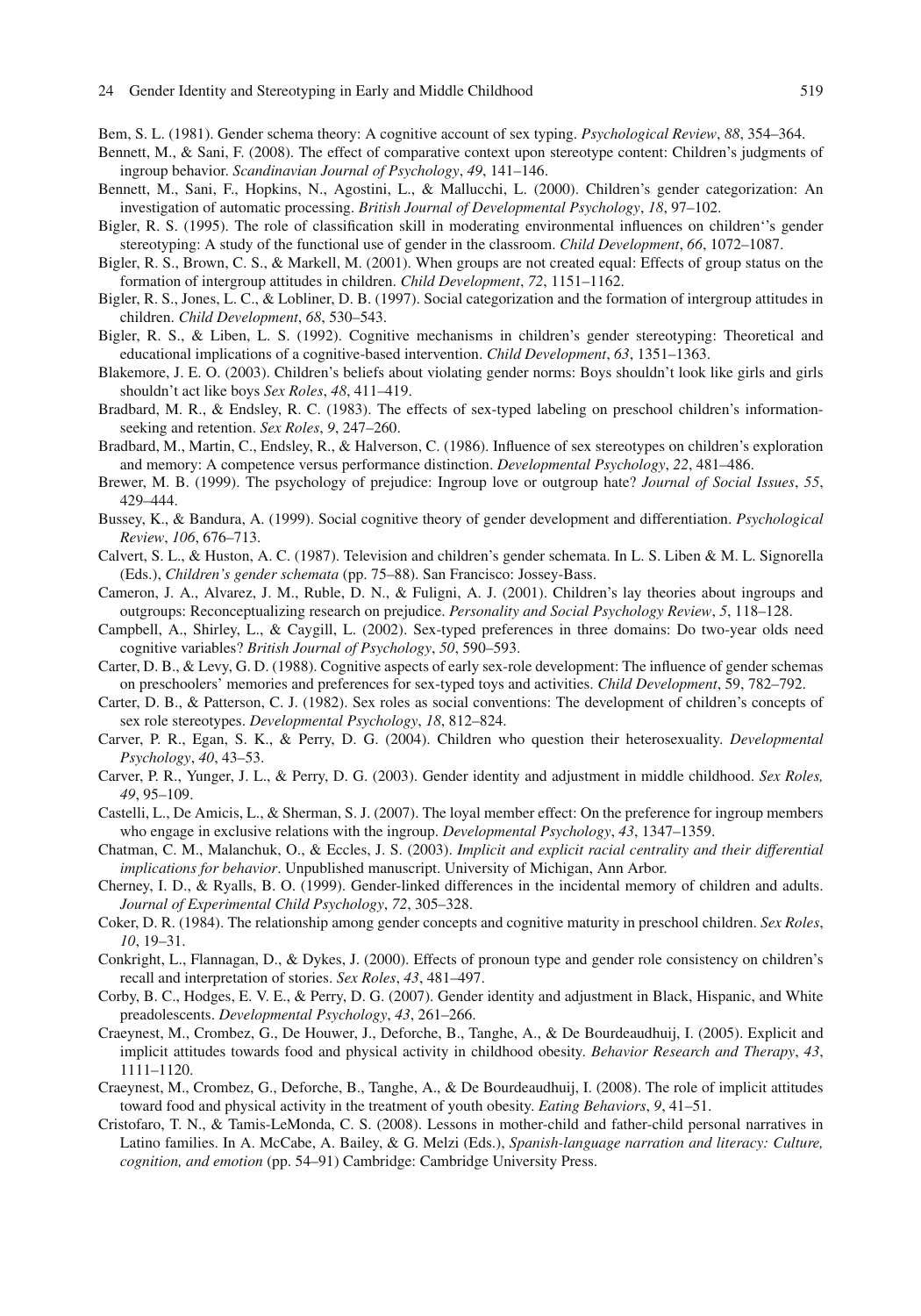- Crocker, J., Luhtanen, R., Blaine, B., & Broadnax, S. (1994). Collective self-esteem and psychological well-being among White, Black, and Asian college students. *Personality and Social Psychology Bulletin*, *20*, 503–513.
- <span id="page-25-1"></span>Crouter, A. C., Whiteman, S. D., McHale, S. M., & Osgood, D. W. (2007). Development of gender attitude traditionality across middle childhood and adolescence. *Child Development*, *78*, 911–926.
- <span id="page-25-5"></span>Davis, S. N. (2003). Sex stereotypes in commercials targeted toward children: A content analysis. *Sociological Spectrum*, *23*, 407–424.
- <span id="page-25-16"></span>DeLoache, J. S., Simcock, G., & Macari, S. (2007). Planes, trains, automobiles—and tea sets: Extremely intense interests in very young children. *Developmental Psychology*, *43*, 1579–1586.
- <span id="page-25-21"></span>Dunham, Y., Baron, A. S., & Banaji, M. R. (2006). From American city to Japanese village: A cross-cultural investigation of implicit race attitudes. *Child Development*, *77*, 1268–1281.
- Eckes, T., Trautner, H. M., & Behrendt, R. (2005). Gender subgroups and intergroup perception: Adolescents' view of own-gender and other-gender groups. *Journal of Social Psychology*, *145*, 85–111.
- <span id="page-25-26"></span>Egan, S. K., & Perry, D. G. (2001). Gender identity: A multidimensional analysis with implications for psychosocial adjustment. *Developmental Psychology*, *37*, 451–463.
- <span id="page-25-2"></span>Emmerich, W. (1982). Nonmonotonic developmental trends in social cognition: The case of gender identity. In S. Strauss (Ed.), *U-shaped behavioral growth* (pp. 249–269). New York: Academic Press.
- <span id="page-25-6"></span>Evans, L., & Davies, K. (2000). No sissy boys here: A content analysis of the representation of masculinity in elementary school reading textbooks. *Sex Roles*, *42*, 255–270.
- <span id="page-25-13"></span>Fagot, B. I. (1985). Changes in thinking about early sex role development. *Developmental Review*, *5*, 83–98.
- <span id="page-25-23"></span>Fagot, B. I., & Leinbach, M. D. (1989). The young child's gender schema: Environmental input, internal organization. *Child Development*, *60*, 663–672.
- <span id="page-25-9"></span>Fagot, B. I., & Leinbach, M. D. (1995). Gender knowledge in egalitarian and traditional families. *Sex Roles*, *32*, 513–526.
- <span id="page-25-11"></span>Fagot, B. I., Leinbach, M. D., & Hagan, R. (1986). Gender labeling and the adoption of sex-typed behaviors. *Developmental Psychology*, *22*, 440–443.
- <span id="page-25-8"></span>Fagot, B. I., Leinbach, M. D., & O'Boyle, C. (1992). Gender labeling, gender stereotyping, and parenting behaviors. *Developmental Psychology*, *28*, 225–230.
- <span id="page-25-10"></span>Frey, K. S., & Ruble, D. N. (1992). Gender constancy and the "cost" of sex-typed behavior: A test of the conflict hypothesis. *Developmental Psychology*, *28*, 714–721.
- <span id="page-25-7"></span>Fridell, S. R., Owen-Anderson, A., Johnson, L. L., Bradley, S. J., & Zucker, K. J. (2006). The playmate and play style preferences structured interview: A comparison of children with gender identity disorder and controls. *Archives of Sexual Behavior*, *35*, 729–737.
- <span id="page-25-22"></span>Gabriel, S., & Gardner, W. L. (1999). Are there 'his' and 'hers' types of interdependence? The implications of gender differences in collective versus relational interdependence for affect, behavior, and cognition. *Journal of Personality and Social Psychology*, *77*, 642–655.
- <span id="page-25-3"></span>Gelman, S. A. (2004). Psychological essentialism in children. *Trends in Cognitive Sciences*, *8*, 404–409.
- <span id="page-25-18"></span>Gelman, S. A., Collman, P., & Maccoby, E. E. (1986). Inferring properties from categories versus inferring categories from properties: The case of gender. *Child Development*, *57*, 396–404.
- <span id="page-25-19"></span>Gelman, S. A., Heyman, G. D., & Legare, C. H. (2007). Developmental changes in the coherence of essentialist beliefs about psychological characteristics. *Child Development*, *78*, 757–774.
- <span id="page-25-17"></span>Gelman, S. A., & Taylor, M. G. (2000). Gender essentialism in cognitive development. In P. H. Miller & E. K. Scholnick (Eds.), *Developmental psychology through the lenses of feminist theories* (pp. 169–190). New York: Routledge.
- <span id="page-25-20"></span>Gelman, S. A., Taylor, M. G., & Nguyen, S. P. (2004). Mother-child conversations about gender. *Monographs of the Society for Research in Child Development*, *69*, 64–75.
- <span id="page-25-12"></span>Gooden, A. M., & Gooden, M. A. (2001). Gender representation in notable children's picture books: 1995–1999. *Sex Roles*, *45*, 89–101.
- <span id="page-25-14"></span>Halim, M. L., Ruble, D. N., Murphy, L. L., Greulich, F. K., & Zosuls, K. M. (2009). *Pink frilly dresses and gender identity in early childhood*. Unpublished manuscript.
- <span id="page-25-24"></span>Hamilton, M. C., Anderson, D., Broaddus, M., & Young, K. (2006). Gender stereotyping and under-representation of female characters in 200 popular children's picture books: A twenty-first century update. *Sex Roles*, *55*, 757–765.
- <span id="page-25-15"></span>Harris, A. C. (1996). African American and Anglo-American gender identities: An empirical study. *Journal of Black Psychology*, *22*, 182–194.
- <span id="page-25-4"></span>Harter, S. (1998). The development of self-representations. In W. Damon (Ed.), *Handbook of child psychology* (5th ed., Vol. 3, pp. 553–617). New York: Wiley.
- <span id="page-25-25"></span><span id="page-25-0"></span>Heyman, G. D. (2001). Children's interpretation of ambiguous behavior: Evidence for a "boys are bad" bias. *Social Development*, *10*, 230–247.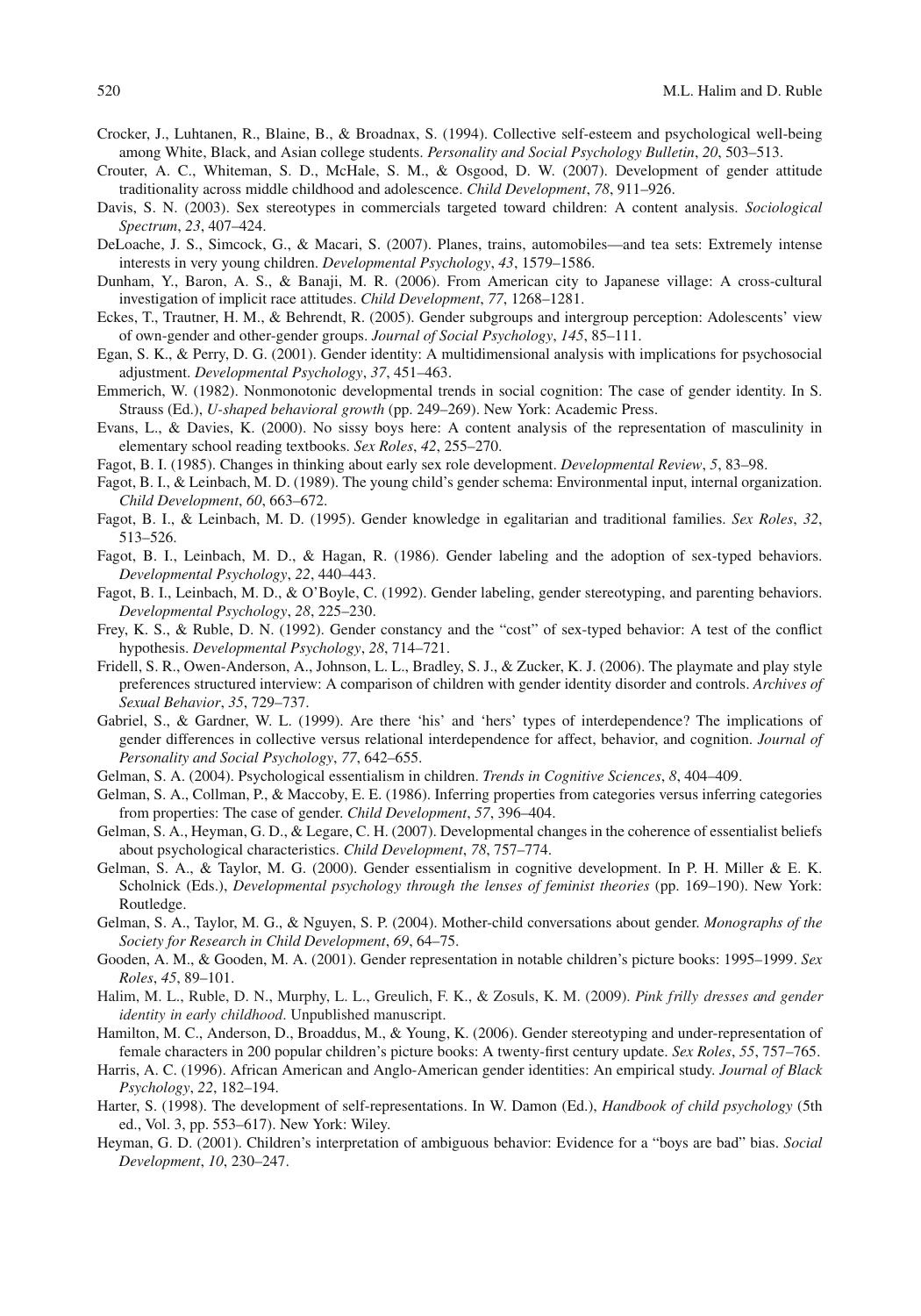- Heyman, G. D., & Legare, C. H. (2004). Children's beliefs about gender differences in the academic and social domains. *Sex Roles*, *50*, 227–239.
- <span id="page-26-9"></span>Huston, A. C. (1983). Sex-typing. In E. M. Hetherington (Ed.), Handbook of child psychology: Socialization, personality, and social development (Vol. 4, pp. 387–467). New York: Wiley.
- <span id="page-26-6"></span>Huston, A. C. (1985). The development of sex-typing: Themes from recent research. *Developmental Review*, *5*, 1–17.
- <span id="page-26-7"></span>Judd, C. M., & Park, B. (1993). Definition and assessment of accuracy in social stereotypes. *Psychological Review*, *100*, 109–128.
- <span id="page-26-4"></span>Kagan, J. (1964) A cognitive-developmental analysis of children's sex-role concepts and attitudes. In M. L. Hoffman & W. Hoffman (Eds.), *Review of child development research* (Vol. 1, pp. 137–167). New York: Russell Sage Foundation.
- <span id="page-26-23"></span>Kalish, C. W. (2002). Children's predictions of consistency in people's actions. *Cognition*, *84*, 237–265.
- <span id="page-26-16"></span>Kalish, C. W., & Lawson, C. A. (2008). Development of social category representations: Early appreciation of roles and deontic relations. *Child Development*, *79*, 577–593.
- <span id="page-26-5"></span>Kalish, C. W., & Shiverick, S. M. (2004). Children's reasoning about norms and traits as motives for behavior. *Cognitive Development*, *19*, 401–416.
- <span id="page-26-17"></span>Katz, P. A. (1983). Developmental foundations of gender and racial attitudes. In R. L. Leahy (Ed.), *The child's construction of social inequality* (pp. 41–78). New York: Academic Press.
- <span id="page-26-12"></span>Katz, P. A., & Ksansnak, K. R. (1994). Developmental aspects of gender role flexibility and traditionality in middle childhood and adolescence. *Developmental Psychology*, *30*, 272–282.
- <span id="page-26-8"></span>Keyes, S. (1984). Gender stereotypes and personal adjustment: Employing the PAQ, TSBI, and GHQ with samples of British adolescents. *British Journal of Social Psychology*, *23*, 173–180.
- <span id="page-26-27"></span>Kimball, M. M. (1986). Television and sex-role attitudes. In T. M. Williams (Ed.), *The impact of television: A natural experiment in three communities* (pp. 265–301). Orlando, FL: Academic Press.
- <span id="page-26-15"></span>Klaczynski, P. A., & Aneja, A. (2002). Development of qualitative reasoning and gender biases. *Developmental Psychology*, *38*, 208–221.
- <span id="page-26-10"></span>Kohlberg, L. A. (1966). A cognitive-developmental analysis of children's sex role concepts and attitudes. In E. E. Maccoby (Ed.), *The development of sex differences* (pp. 82–173). Stanford, CA: Stanford University Press.
- <span id="page-26-1"></span>Kuhn, D., Nash, S. C., & Brucken, L. (1978). Sex role concepts of two- and three-yr-olds. *Child Development*, *49*, 445–451.
- <span id="page-26-28"></span>La Freniere, P., Strayer, F. F., & Gauthier, R. (1984). The emergence of same-sex affiliative preferences among preschool peers: A developmental/ethological perspective. *Child Development*, *55*, 1958–1965.
- <span id="page-26-21"></span>Lawson, C. A., & Kalish, C. W. (2006). Inductive inferences across time and identity: Are category members more alike than single individuals? *Journal of Cognition and Development*, *7*, 233–252.
- <span id="page-26-18"></span>Leinbach, M. D., & Fagot, B. I. (1986). Acquisition of gender labeling: A test for toddlers. *Sex Roles*, *15*, 655–666.
- <span id="page-26-14"></span>Levy, G. D. (1998). Effects of gender constancy and figure's height and sex on young children's gender-typed attributions. *Journal of General Psychology*, *125*, 65–88.
- <span id="page-26-20"></span>Liben, L. S., & Bigler, R. S. (1987). Reformulating children's gender schemata. In L. S. Liben & M. L. Signorella (Eds.), *New directions for child development: Children's gender schemata* (Vol. 38, pp. 89–105). San Francisco: Jossey-Bass.
- <span id="page-26-13"></span>Liben, L. S., & Signorella, M. L. (1980). Gender-related schemata and constructive memory in children. *Child Development*, *51*, 11–18.
- <span id="page-26-19"></span>Littlefield, M. B. (2003). Gender role identity and stress in African American women. *Journal of Human Behavior in the Social Environment*, *84*, 93–104.
- <span id="page-26-25"></span>Lobel, T. E., Slone, M., & Winch, G. (1997). Masculinity, popularity, and self-esteem among Israeli preadolescent girls. *Sex Roles*, *36*, 395–408.
- <span id="page-26-24"></span>Luecke-Aleksa, D., Anderson, D. R., Collins, P. A., & Schmitt, K. L. (1995). Gender constancy and television viewing. *Developmental Psychology*, *31*, 773–780.
- <span id="page-26-22"></span>Luhtanen, R., & Crocker, J. (1992). A Collective Self-esteem Scale: Self-evaluation of one's social identity. *Personality and Social Psychology Bulletin*, *18*, 302–318.
- <span id="page-26-2"></span>Lurye, L. E., Zosuls, K. M., & Ruble, D. N. (2008). Gender identity and adjustment: Understanding the impact of individual and normative differences in sex typing. *New Directions for Child and Adolescent Development*, *120*, 31–46.
- <span id="page-26-11"></span>Lutz, S. E., & Ruble, D. N. (1995). Children and gender prejudice: Context, motivation, and the development of gender conceptions. In R. Vasta (Ed.), *Annals of child development* (Vol. 10, pp. 131–166). London: Kingsley.
- <span id="page-26-26"></span>Maccoby, E. E. (1998). *The two sexes: Growing apart and coming together*. Cambridge, MA: Harvard University Press.
- <span id="page-26-3"></span><span id="page-26-0"></span>Maccoby, E. E. (2002). Gender and group process. *Current Directions in Psychological Science*, *11*, 54–58.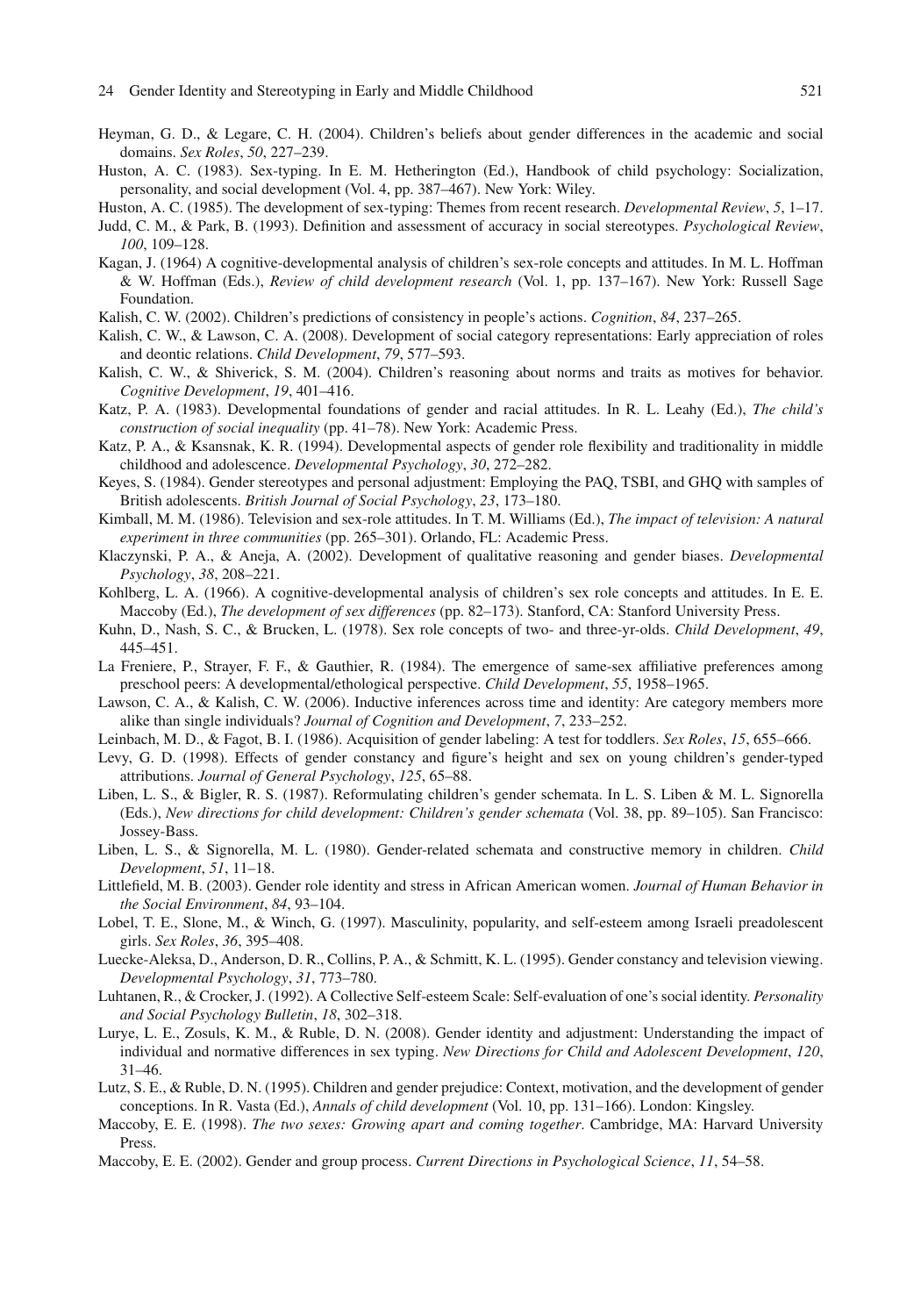- Maccoby, E. E., & Jacklin, C. N. (1974). *The psychology of sex differences*. Stanford, CA: Stanford University Press.
- <span id="page-27-19"></span>Marantz, S. A., & Mansfield, A. F. (1977). Maternal employment and the development of sex-role stereotyping in fiveto eleven-year-old girls. *Child Development*, *48*, 668–673.
- <span id="page-27-8"></span>Marcus, D. E., & Overton, W. F. (1978). The development of cognitive gender constancy and sex role preferences. *Child Development*, *49*, 434–444.
- <span id="page-27-10"></span>Marcus, H., Crane, M., Bernstein, S., & Siladi, M. (1982). Self-schemas and gender. *Journal of Personality and Social Psychology*, *42*, 38–50.
- <span id="page-27-11"></span>Martin, C. L. (1989). Children's use of gender-related information in making social judgments. *Developmental Psychology*, *25*, 80–88.
- <span id="page-27-7"></span>Martin, C. L. (1993). New directions for investigating children's gender knowledge. *Developmental Review*, *13*, 184– 204.
- <span id="page-27-20"></span>Martin, C. L., Eisenbud, L., & Rose, H. (1995). Children's gender-based reasoning about toys. *Child Development*, *66*, 1453–1471.
- <span id="page-27-16"></span>Martin, C. L., & Fabes, R. A. (2001). The stability and consequences of young children's same-sex peer interactions. *Developmental Psychology*, *37*, 431–446.
- <span id="page-27-5"></span>Martin, C. L., & Halverson, C. F. (1981). A schematic processing model of sex typing and stereotyping in children. *Child Development*, *52*, 1119–1134.
- <span id="page-27-12"></span>Martin, C. L., & Halverson, C. F. (1983). The effects of sex-stereotyping schemas on young children's memory. *Child Development*, *54*, 563–574.
- <span id="page-27-13"></span>Martin, C. L., & Ruble, D. (2004). Children's search for gender cues: Cognitive perspectives on gender development. *Current Directions in Psychological Science*, *13*, 67–70.
- Martin, C. L., Ruble, D. N., & Szkrybalo, J. (2002). Cognitive theories of early gender development. *Psychological Bulletin*, *128*, 903–933.
- <span id="page-27-0"></span>Martin, C. L., Wood, C. H., & Little, J. K. (1990). The development of gender stereotype components. *Child Development*, *61*, 1891–1904.
- <span id="page-27-1"></span>McConahay, J. B., & Hough, J. C. (1976). Symbolic racism. *Journal of Social Issues*, *32*(2), 23–45.
- <span id="page-27-22"></span>McGuire, W. J., McGuire, C. V., Child, P., & Fujioka, T. (1978). Salience of ethnicity in the spontaneous selfconcept as a function of one's ethnic distinctiveness in the social environment. *Journal of Personality and Social Psychology*, *36*, 511–520.
- <span id="page-27-3"></span>McHale, S. M., Kim, J., Whiteman, S., & Crouter, A. C. (2004). Links between sex-typed time use in middle-childhood and gender development in early adolescence. *Developmental Psychology*, *40*, 868–881.
- Medin, D. L., & Ortony, A. (1989). Psychological essentialism. In S. Vosniadou & A. Ortony (Eds.), *Similarity and analogical reasoning* (pp. 179–195). New York: Cambridge University Press.
- <span id="page-27-6"></span>Miller, C. F., Lurye, L. E., Zosuls, K. M., & Ruble, D. N. (2009). Accessibility of gender stereotypes domains: Developmental and gender differences in children. *Sex Roles, 60*, 870–881.
- Miller, C. F., Trautner, H., & Ruble, D. N. (2006). The role of gender stereotypes in children's preferences and behavior. In L. Balter & C. S. Tamis-LeMonda (Eds.), *Child psychology: A handbook of contemporary issues* (pp. 293–323). New York: Psychology Press.
- <span id="page-27-4"></span>Moller, C., & Serbin, L. A. (1996). Antecedents of toddler gender segregation: Cognitive consonance, gender-typed toy preferences, and behavioral compatibility. *Sex Roles*, 35, 445–460.
- <span id="page-27-15"></span>Moore, D. (2004). Gender identities and social action: Arab and Jewish women in Israel. *Journal of Applied Behavioral Science*, *40*, 182–207.
- Newman, L. S., Cooper, J., & Ruble, D. N. (1995). Gender and computers: II. The interactive effects of gender knowledge and constancy on gender-stereotypic attitudes. *Sex Roles*, *33*, 325–351.
- <span id="page-27-2"></span>Nosek, B. A. (2007). Implicit-explicit relations. *Current Directions in Psychological Science*, *16*, 65–69.
- O'Brien, M., Mistry, R., Hruda, L., Caldera, Y., & Huston, A. (2000). Gender-role cognition in three-year-old boys and girls. *Sex Roles*, *42*, 1007–1025.
- <span id="page-27-9"></span>Oswald, D. L., & Lindstedt, K. (2006). The content and function of gender self-stereotypes: An exploratory investigation. *Sex Roles*, *54*, 447–458.
- <span id="page-27-21"></span>Parker, S., & Parker, H. (1992). Male gender identity in the Israeli kibbutz: Reflections on "protest masculinity." *Ethos*, *20*, 340–357.
- <span id="page-27-18"></span>Patterson, M. M., & Bigler, R. S. (2006). Preschool children's attention to environmental messages about groups: Social categorization and the origins of intergroup bias. *Child Development*, *77*, 847–860.
- Patterson, M. M., & Bigler, R. S. (2007). Effects of physical atypicality on children's social identities and intergroup attitudes. *International Journal of Behavioral Development*, *31*, 433–444.
- <span id="page-27-17"></span><span id="page-27-14"></span>Perloff, R. M. (1982). Gender constancy and same-sex imitation: A developmental study. *Journal of Psychology*, *111*, 81–86.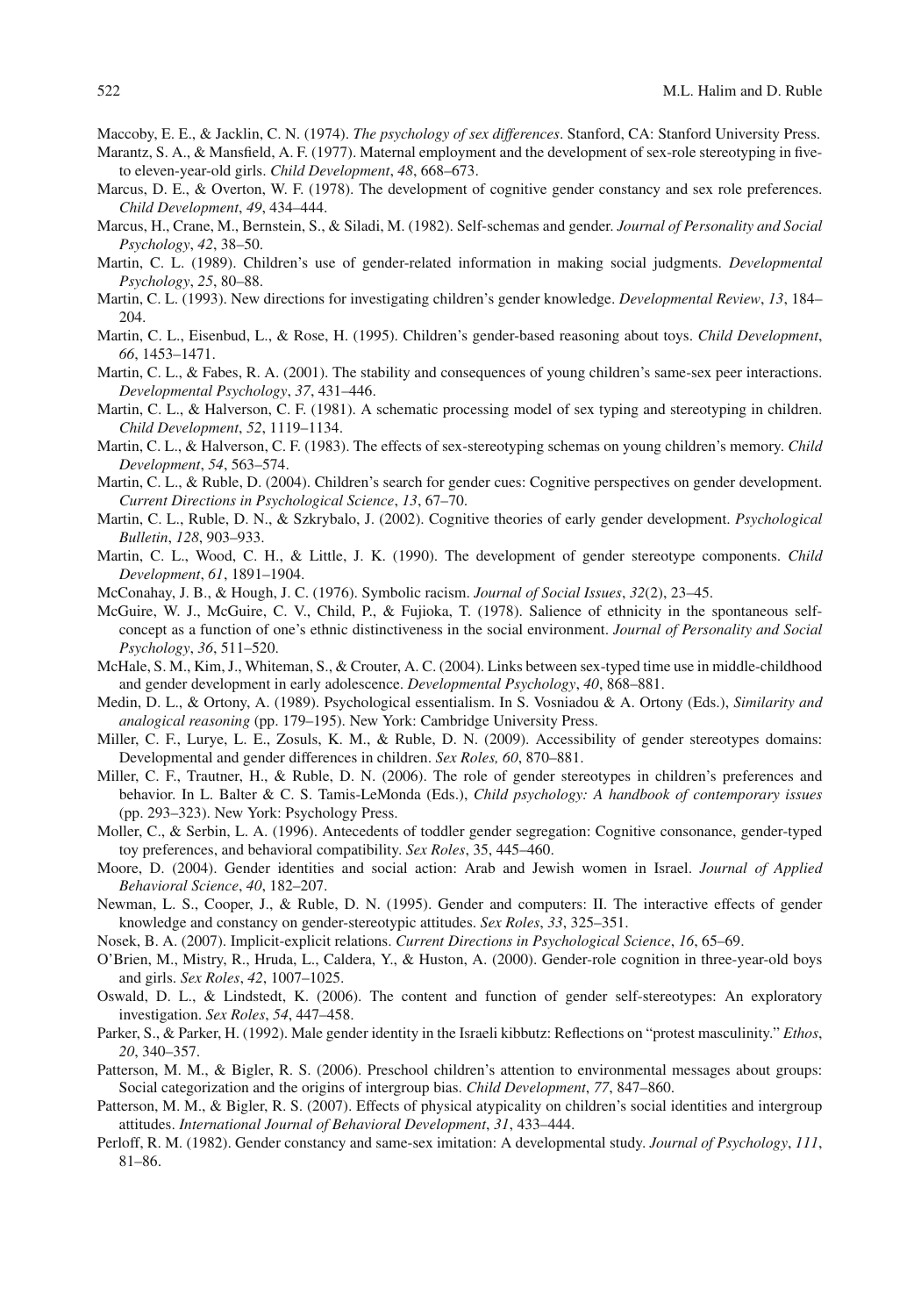- Perry, D. G., White, A. J., & Perry, L. C. (1984). Does early sex typing result from children's attempts to match their behavior to sex role stereotypes? *Child Development*, *55*, 2114–2121.
- <span id="page-28-20"></span>Piaget, J. (1965). *The child's conception of number*. New York: Norton.
- <span id="page-28-2"></span>Plumb, P., & Cowan, G. (1984). A developmental study of destereotyping and androgynous activity preferences of tomboys, nontomboys, and males. *Sex Roles*, *10*, 703–712.
- <span id="page-28-18"></span>Powlishta, K. K., Sen, M. G., Serbin, L. A., Poulin-Dubois, D., & Eichstedt, J. A. (2001). From infancy through middle childhood: The role of cognitive and social factors in becoming gendered. In R. K. Unger (Ed.), *Handbook of the psychology of women and gender* (pp. 116–132). New York: Wiley.
- <span id="page-28-10"></span>Powlishta, K. K., Serbin, L. A., Doyle, A., & White, D. R. (1994). Gender, ethnic, and body type biases: The generality of prejudice in childhood. *Developmental Psychology*, *30*, 526–536.
- Prentice, D. A., & Miller, D. T. (2006). Essentializing differences between women and men. *Psychological Science*, *17*, 129–135.
- <span id="page-28-13"></span>Quinn, P. C., Yahr, J., Kuhn, A., Slater, A. M., & Pascalis, P. (2002). Representation of the gender of human faces by infants: A preference for female. *Perception*, *31*, 1109–1121.
- <span id="page-28-15"></span>Rhodes, M., & Brickman, D. (2008). Preschoolers' responses to social comparisons involving relative failure. *Psychological Science, 19*, 968–972.
- Rhodes, M., & Gelman, S. A. (2008, January). *Cultural and developmental influences on the conceptual structure of social categories.* Poster presented at the annual meeting of the Society for Personality and Social Psychology, Albuquerque, NM.
- <span id="page-28-14"></span>Rhodes, M., & Gelman, S.A. (2009). A developmental examination of the conceptual structure of animal, artifact, and human social categories across two cultural contexts. *Cognitive Psychology, 59*, 244–274.
- Rieger, G., Linsenmeier, J. A. W., Gygax, L., & Bailey, J. M. (2008). Sexual orientation and childhood gender nonconformity: Evidence from home videos. *Developmental Psychology*, *44*, 46–58.
- <span id="page-28-19"></span>Ruble, D. N. (1994). A phase model of transitions: Cognitive and motivational consequences. In M. Zanna (Ed.), *Advances in experimental social psychology* (pp. 163–214). New York: Academic Press.
- <span id="page-28-1"></span>Ruble, D. N., Alvarez, J., Bachman, M., Cameron, J., Fuligni, A., Coll, G., et al. (2004). The development of a sense of "we": The emergence and implications of children's collective identity. In M. Bennett & F. Sani (Eds.), *The development of the social self* (pp. 29–76). Hove, UK: Psychology Press.
- <span id="page-28-0"></span>Ruble, D. N., Balaban, T., & Cooper, J. (1981). Gender constancy and the effects of sex-typed televised toy commercials. *Child Development*, *52*, 667–673.
- <span id="page-28-17"></span>Ruble, D. N., Lurye, L. E., & Zosuls, K. M. (2007). Pink frilly dresses (PFD) and early gender identity. *Princeton Report on Knowledge (P-ROK)*, *2*(2).
- <span id="page-28-16"></span>Ruble, D. N., & Martin, C. L. (1998). Gender development. In W. Damon (Ed.), *Handbook of child psychology* (5th ed., Vol. 3, pp. 933–1016). New York: Wiley.
- <span id="page-28-6"></span>Ruble, D. N., Martin, C., & Berenbaum, S. (2006). Gender development. In W. Damon (Ed.), *Handbook of child psychology* (6th ed., Vol. 3, pp. 858–932). Hoboken: Wiley.
- <span id="page-28-9"></span>Ruble, D. N., Taylor, L .J., Cyphers, L., Greulich, F. K., Lurye, L. E., & Shrout, P. E. (2007). The role of gender constancy in early gender development. *Child Development*, *78*, 1121–1136.
- Rutland, A., Cameron, L., Milne, A., & McGeorge, P. (2005). Social norms and self-presentation: Children's implicit and explicit intergroup attitudes. *Child Development*, *76*, 451–466.
- <span id="page-28-21"></span>Sani, F., & Bennett, M. (2001). Contextual variability in young children's gender in group stereotypes. *Social Development*, *10*, 221–229.
- <span id="page-28-7"></span>Sani, F., Bennett, M., Mullally, S., & MacPherson, J. (2003). On the assumption of fixity in children's stereotypes: A reappraisal. *British Journal of Developmental Psychology*, *99*, 113–124.
- Schelling, T. (1971). The ecology of micromotive. *Public Interest*, *25*, 61–98.
- <span id="page-28-8"></span>Sellers, R. M., Smith, M., Shelton, J. N., Rowley, S. A. J., & Chavous, T. M. (1998). Multidimensional model of racial identity: A reconceptualization of African American racial identity. *Personality and Social Psychology Review*, *2*, 18–39.
- <span id="page-28-3"></span>Serbin, L. A., Poulin-Dubois, D., Colburne, K. A., Sen, M. G., & Eichstedt, J. A. (2001). Gender stereotyping in infancy: Visual preferences for and knowledge of gender-stereotyped toys in the second year. *International Journal of Behavioral Development*, *25*, 7–15.
- <span id="page-28-4"></span>Serbin, L. A., Poulin-Dubois, D., & Eichstedt, J. A. (2002). Infants' response to gender-inconsistent events. *Journal of Infancy*, *3*, 531–542.
- <span id="page-28-11"></span>Serbin, L. A., Powlishta, K. K., & Gulko, J. (1993). The development of sex-typing in middle childhood. *Monographs of the Society for Research in Child Development*, *58*(2, Serial No. 232).
- <span id="page-28-12"></span><span id="page-28-5"></span>Shelton, J. N., & Sellers, R. M. (2000). Situational stability and variability in African American racial identity. *Journal of Black Psychology*, *26*, 27–50.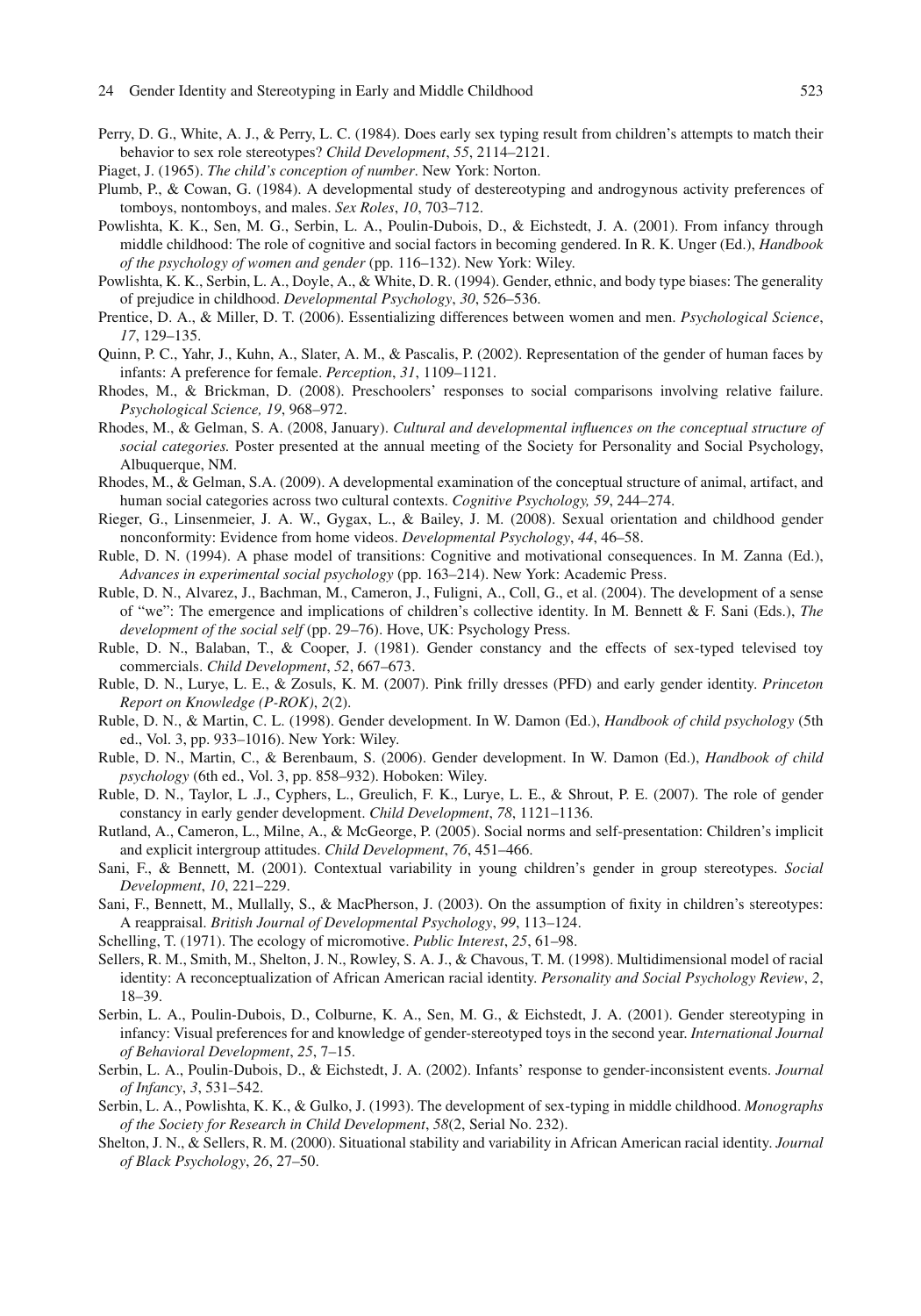- Shorter-Gooden, K., & Washington, N. (1996). Young, Black, and female: The challenge of weaving an identity. *Journal of Adolescence*, *19*, 465–475.
- <span id="page-29-21"></span>Signorella, M. L. (1987). Gender schemata: Individual differences and context effects. *New Directions for Child Development*, *38*, 23–37.
- <span id="page-29-22"></span>Signorella, M. L., Bigler, R. S., & Liben, L. S. (1993). Developmental differences in children's gender schemata about others: A meta-analytic review. *Developmental Review*, *13*, 147–183.
- <span id="page-29-23"></span>Signorella, M. L., & Liben, L. S. (1984). Recall and reconstruction of gender-related pictures: Effects of attitude, task difficulty, and age. *Child Development*, *55*, 393–405.
- <span id="page-29-12"></span>Sinclair, S., Dunn, E., & Lowery, B. S. (2005). The relationship between parental racial attitudes and children's implicit prejudice. *Journal of Experimental Social Psychology*, *41*, 283–289.
- <span id="page-29-6"></span>Skowronski, J. J., & Lawrence, M. A. (2001). A comparative study of the implicit and explicit gender attitudes of children and college students. *Psychology of Women Quarterly*, *25*, 155–165.
- <span id="page-29-8"></span>Slaby, R. G., & Frey, K. S. (1975). Development of gender constancy and selective attention to same-sex models. *Child Development*, *52*, 849–856.
- <span id="page-29-3"></span>Smetana, J. G., & Letourneau, K. J. (1984). Development of gender constancy and children's sex-typed free play behavior. *Developmental Psychology*, *20*, 691–695.
- <span id="page-29-5"></span>Smith, T. E., & Leaper, C. (2006). Self-perceived gender typicality and the peer context during adolescence. *Journal of Research on Adolescence*, *16*, 91–103.
- <span id="page-29-20"></span>Spence, J. T., Helmreich, R., & Stapp, J. (1975). Ratings of self and peers on sex role attributes and their relation to self-esteem and conceptions of masculinity and femininity. *Journal of Personality and Social Psychology*, *32*, 29–39.
- <span id="page-29-24"></span>Spencer, M. B., & Markstrom-Adams, C. (1990). Identity processes among racial and ethnic minority children in America. *Child Development*, *61*, 290–310.
- <span id="page-29-25"></span>Stangor, C., & Ruble, D. N. (1987). Development of gender role knowledge and gender constancy. *New Directions for Child Development*, *39*, 5–22.
- <span id="page-29-0"></span>Stangor, C., & Ruble, D. N. (1989). Differential influences of gender schemata and gender constancy on children's information processing and behavior. *Social Cognition*, *7*, 353–372.
- <span id="page-29-14"></span>Susskind, J. E., & Hodges, C. (2007). Decoupling children's gender-based in-group positivity from out-group negativity. *Sex Roles*, *56*, 707–716.
- <span id="page-29-26"></span>Szkrybalo, J., & Ruble, D. N. (1999). "God made me a girl": Gender constancy judgments and explanations revisited. *Developmental Psychology*, *35*, 392–402.
- <span id="page-29-4"></span>Tajfel, H., & Turner, J. C. (1986). The social identity theory of intergroup behavior. In S. Worchel & W. G. Austin (Eds.), *Psychology of intergroup relations* (2nd ed., pp. 7–24). Chicago: Nelson-Hall.
- <span id="page-29-1"></span>Taylor, M. G. (1996). The development of children's beliefs about social and biological aspects of gender differences. *Child Development*, *67*, 1555–1571.
- <span id="page-29-18"></span>Thoits, P. A., & Virshup, L. K. (1997). Me's and we's: Forms and functions of social identities. In R. D. Ashmore & L. J. Jussim (Eds.), *Self and identity: Fundamental* issues (pp. 106–133). New York: Oxford University Press.
- <span id="page-29-2"></span>Thompson, S. K. (1975). Gender labels and early sex-role development. *Child Development*, *46*, 339–347.
- <span id="page-29-16"></span>Trautner, H. M., Helbing, N., Sahm, W. B., & Lohaus, A. (1989, April). *Beginning awareness- rigidity-flexibility: A longitudinal analysis of sex-role stereotyping in 4- to 10-year-old children*. Paper presented at the meeting of the Society for Research in Child Development, Kansas City, MO.
- <span id="page-29-15"></span>Trautner, H. M., Ruble, D. N., Cyphers, L., Kirsten, B., Behrendt, R., & Hartmann, P. (2005). Rigidity and flexibility of gender stereotypes in children: Developmental or differential? *Infant and Child Development*, *14*, 365–381.
- <span id="page-29-11"></span>Turner, K. L., & Brown, C. S. (2007). The centrality of gender and ethnic identities across individuals and contexts. *Social Development*, *16*, 700–719.
- <span id="page-29-9"></span>Turner, R. N., Hewstone, M., & Voci, A. (2007). Reducing explicit and implicit outgroup prejudice via direct and extended contact: The mediating role of self-disclosure and intergroup anxiety. *Journal of Personality and Social Psychology*, *93*, 369–388.
- <span id="page-29-7"></span>Urberg, K. A. (1982). The development of the concepts of masculinity and femininity in young children. *Sex Roles*, *8*, 659–668.
- <span id="page-29-13"></span>Verkuyten, M., & Thijs, J. (2001). Ethnic and gender bias among Dutch and Turkish children in late childhood: The role of social context. *Infant and Child Development*, *10*, 203–217.
- <span id="page-29-10"></span>Warin, J. (2000). The attainment of self-consistency through gender in young children. *Sex Roles*, *42*, 209–231.
- <span id="page-29-19"></span><span id="page-29-17"></span>Weinraub, M., Clemens, L. P., Sockloff, A., Ethridge, R., Gracely, E., & Myers, B. (1984). The development of sex role stereotypes in the third year: Relationships to gender labeling, gender identity, sex-typed toy preferences, and family characteristics. *Child Development*, *55*, 1493–1503.